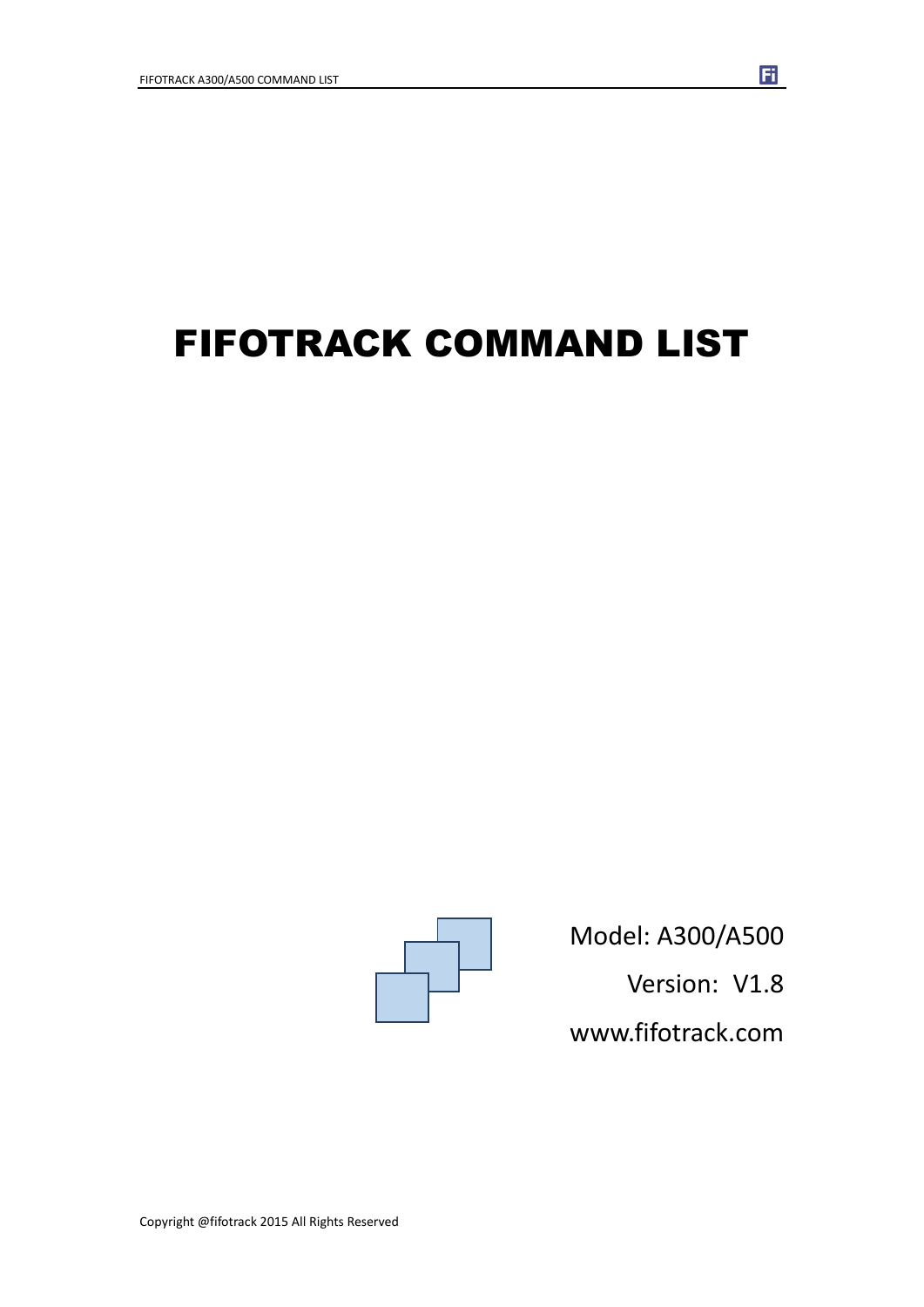#### **Copyright and Disclaimer**

- All copyrights belong to Shenzhen fifotrack Solution Co., Ltd. You are not allowed to revise, copy or spread this file in any form without consent of fifotrack.
- $\odot$   $\Box$  is trademark of fifotrack, protected by law.
- Please read this user guide carefully before installation to avoid any possible personal injury or property loss.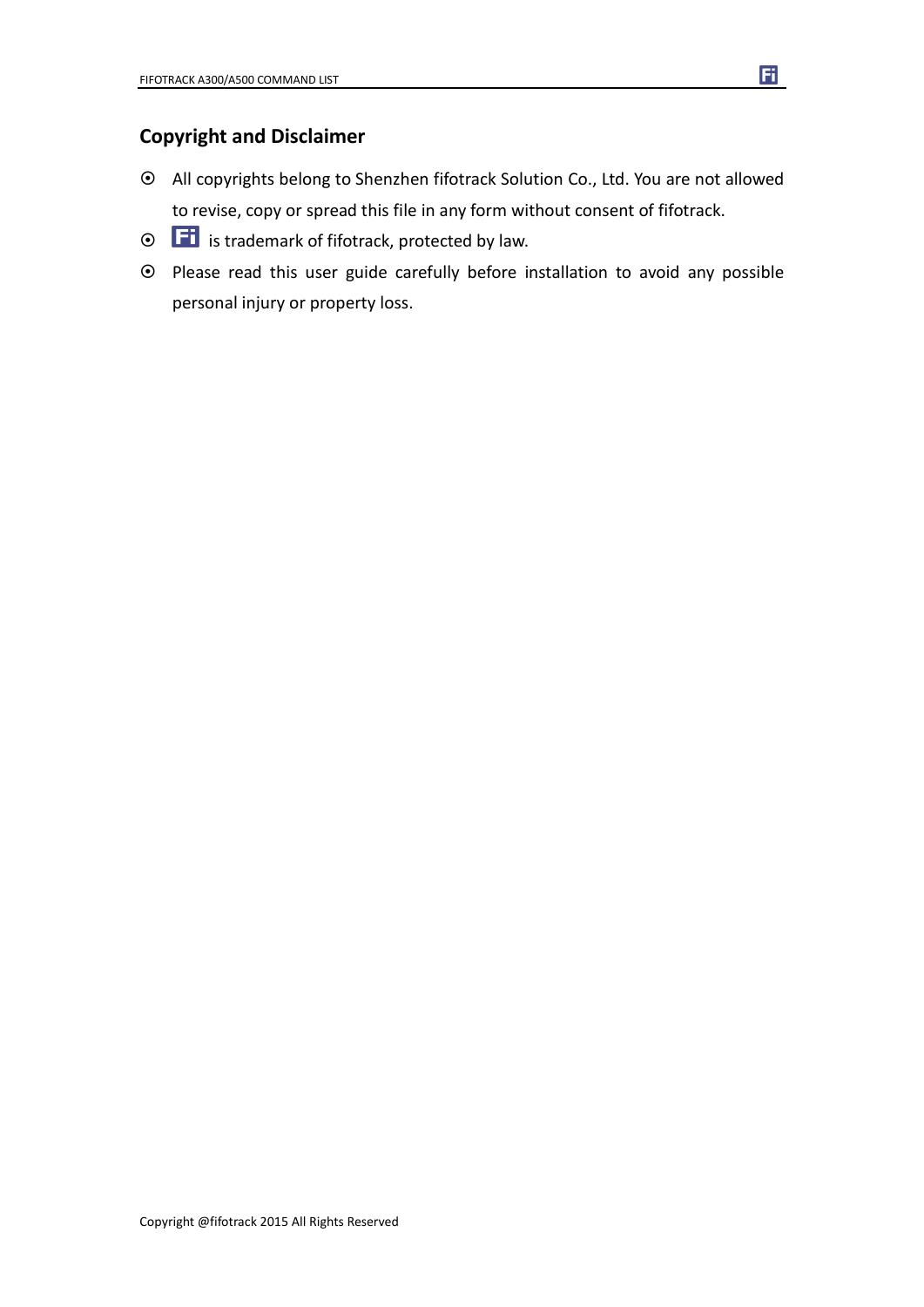| Version | <b>Revision Date</b> | Author  | Detail                                                             |
|---------|----------------------|---------|--------------------------------------------------------------------|
| V1.8    | Nov 9, 2020          | Vito Hu | Add S09, S13 command                                               |
|         |                      |         | Add ultrasonic sensor option in B34, B80, B81, B82                 |
| V1.7    | Sep 29, 2019         | Vito Hu | Modify <b>B33</b> , <b>B96</b> commands                            |
|         |                      |         | Delete B15 command                                                 |
|         |                      |         | Delete Enter Sleep, Wake Up alarm code                             |
| V1.6    | Dec 28, 2018         | Vito Hu | Modify B04 command: add roam accoff tmr and                        |
|         |                      |         | roam parking tmr fields                                            |
| V1.5    | Dec 11, 2018         | Vito Hu | Add <b>B25</b> , <b>B34</b> , <b>B45</b> , <b>B46</b> , <b>C08</b> |
| V1.4    | Sep 29, 2018         | Vito Hu | Add action=4 mode for B12 command                                  |
| V1.3    | Sep 22, 2018         | Vito Hu | Add B98 command; Add action=3 mode for B12                         |
|         |                      |         | command                                                            |
| V1.2    | July 1, 2018         | Vito Hu | Add B99, F11 command, delete Appendix B                            |
| V1.1    | May 7, 2016          | Vito Hu | Initial Version                                                    |

### **Document History**

 $\mathbf{E}$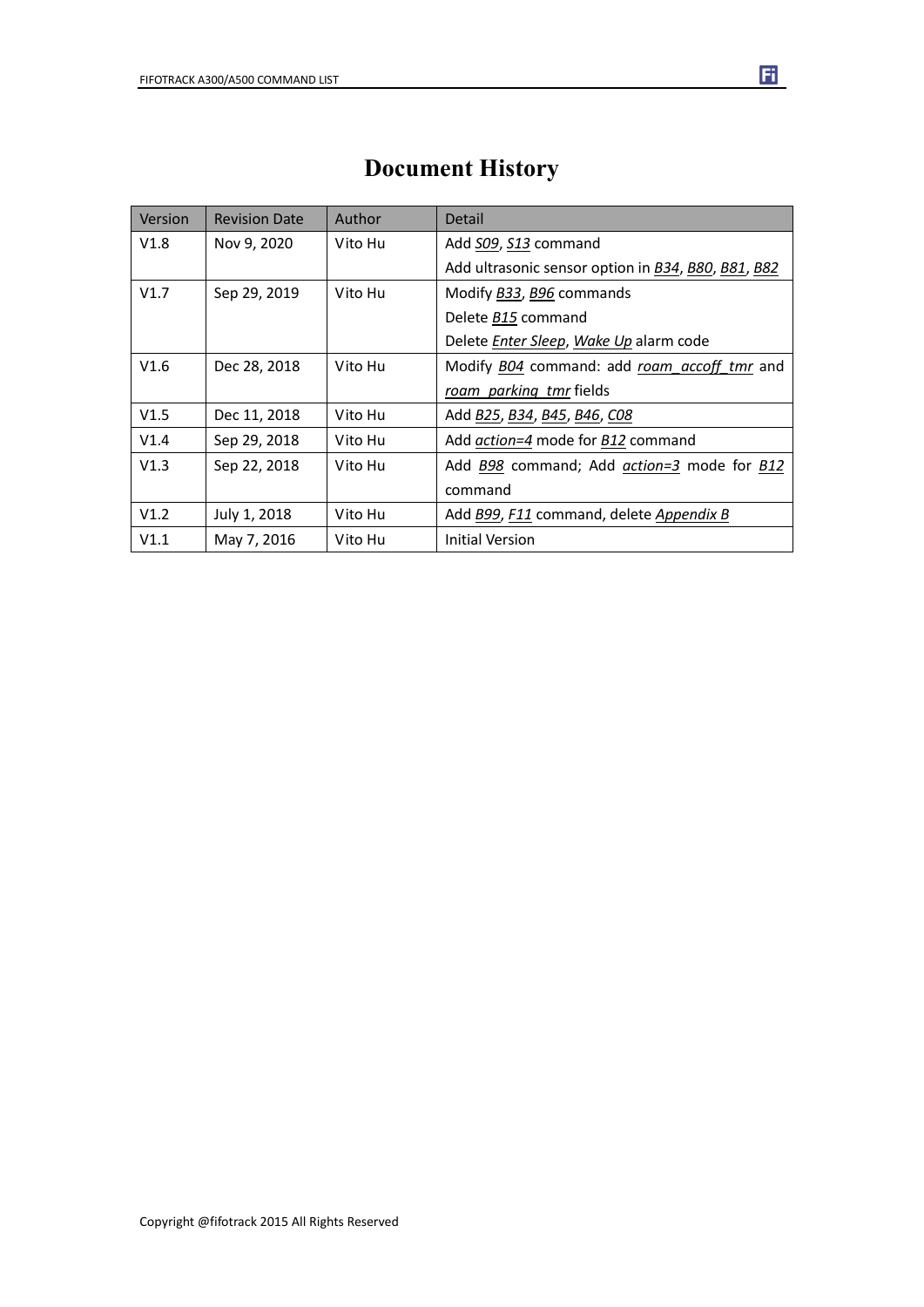

 $\mathbf{E}$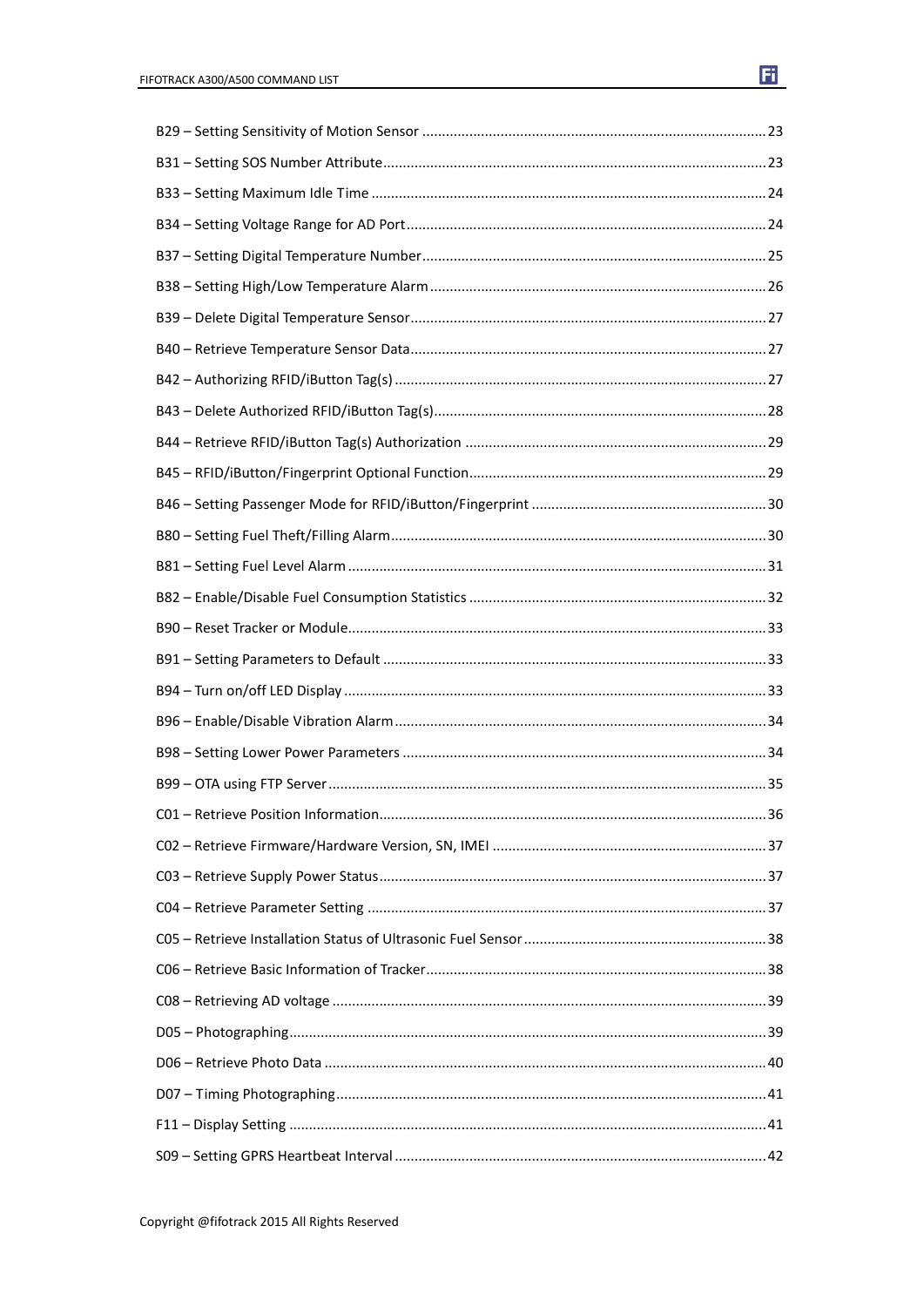$\mathbf{F}$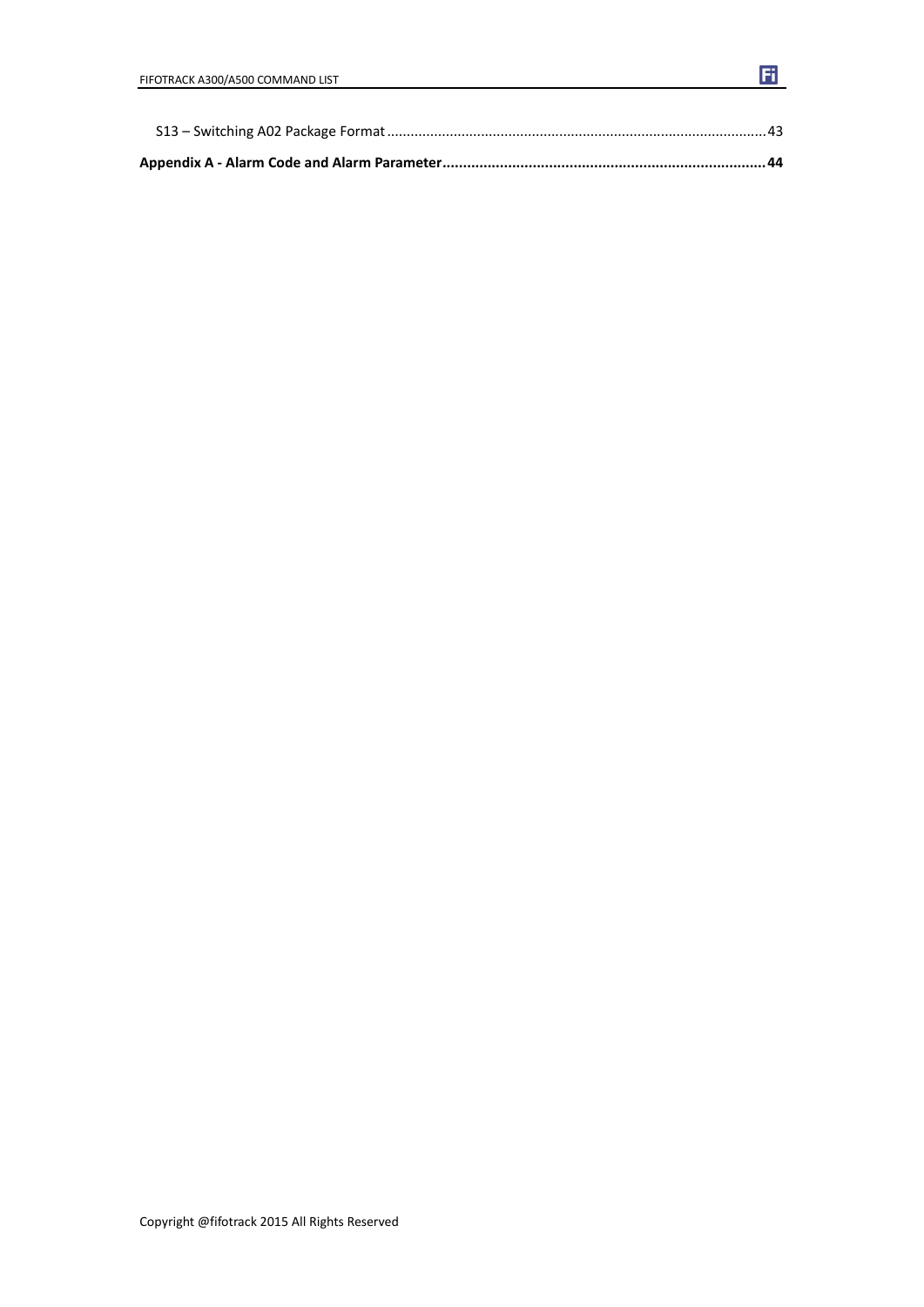#### **1 GPRS Command Format**

#### **GPRS uplink (i.e.: Data is sent from tracker to platform) command format:**

\$\$<pack-len>,<ID>,<work-no>,<cmd-code>,<cmd-para>\*<checksum>\r\n

**GPRS downlink (i.e.: Data is sent form platform to tracker) command format:**

##<pack-len>,<ID>,<work-no>,<cmd-code>,<cmd-para>\*<checksum>\r\n

#### **Remarks:**

 Comma (,) is used to separate data fields, and it is necessary. There is no space before or after comma.

Fi

- pack-len: Package Length, decimal string format, the field of *pack-len* is {*,<ID>,<work-no>,<cmd-code>,<cmd-para>*}, be careful, comma(,) in front of *ID* included.
- ID: Tracker ID, default IMEI.
- work-no: working number, hexadecimal string format, cyclic accumulation from 1 to 0xFFFF.
- $\odot$  cmd-code: Command code, or specification of data type.
- cmd-para: parameter or description of *cmd-code*, which is described in the following chapters.
- checksum: checksum of package, 2 bytes hexadecimal string format, XOR of {*<pack-len>,<ID>,<work-no>,<cmd-code>,<cmd-para>*}.
- \r\n: End of package, i.e. <CR><LF>.
- Without specification, multi-byte binary data in *cmd-para* uses big endian format, i.e. Most Significant Byte first.

Copyright @fifotrack 2015 All Rights Reserved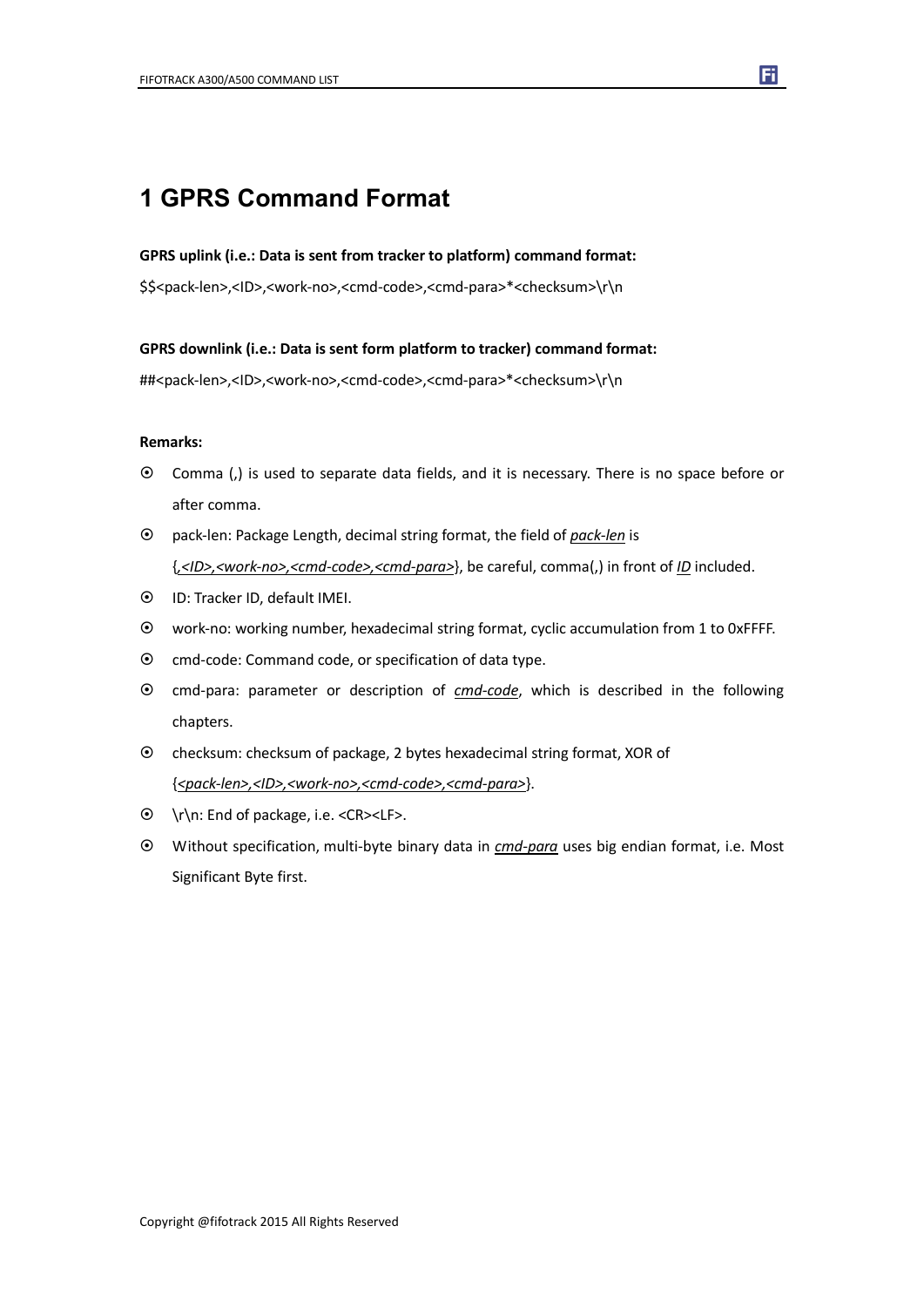## **2 SMS Command Format**

Sending SMS (from mobile to tracker) command format:

<password>,<cmd-code>,<cmd-para>

Reply SMS (from tracker to mobile) data format:

<cmd-code>,<proc-result>

01 password: SMS password, 6 digits, default "000000".

02 cmd-code: command code, the same as *cmd-code* field in GPRS command.

03 cmd-para: command parameter, the same as *cmd-para* field in GPRS command.

04 proc-result: command process result

OK – Succeed.

05 SMS command with invalid password, or with incorrect format, no reply will be sent.

Fi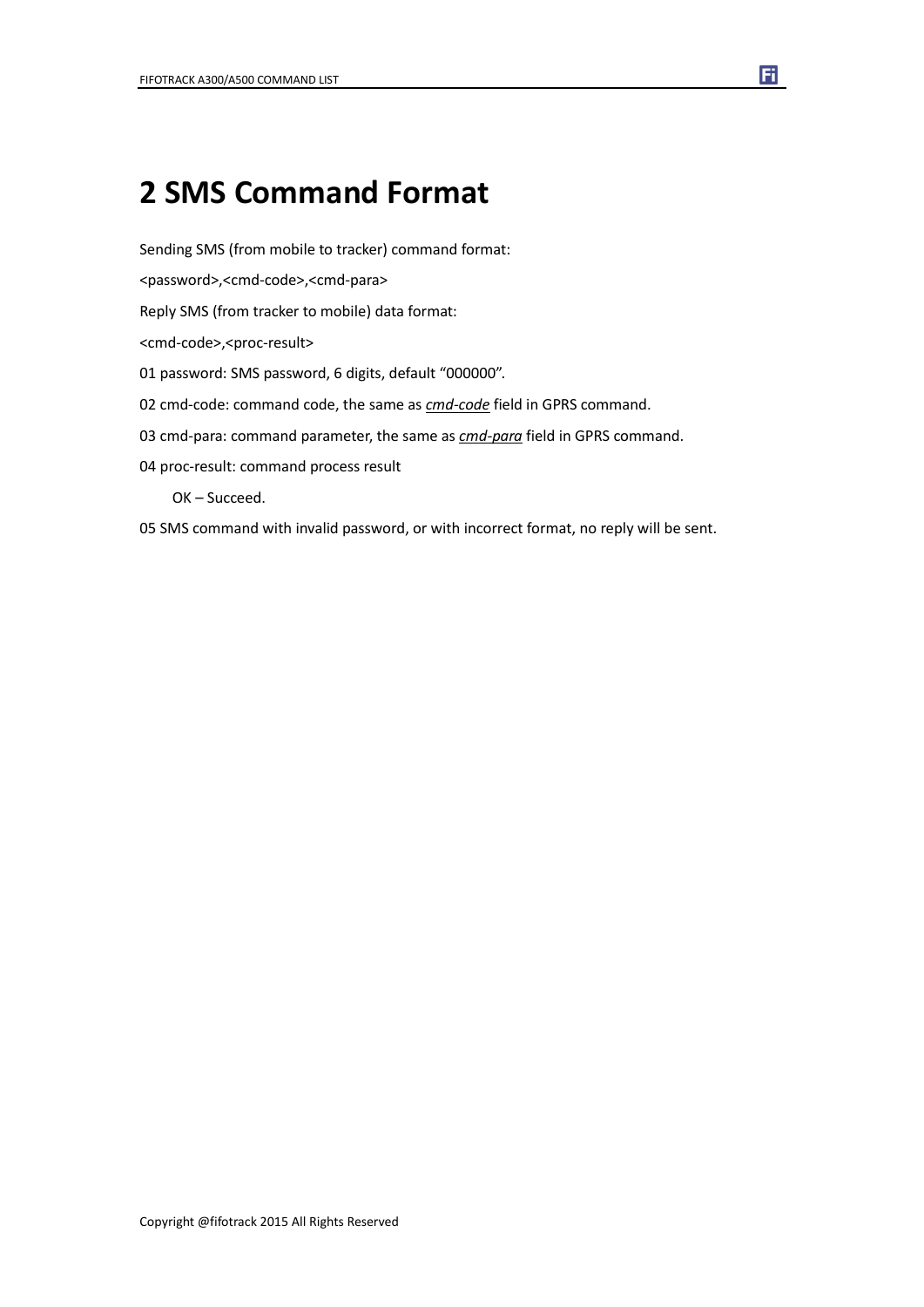# **3 Serial port (COM) Command Format**

Setting command format: #<cmd-code>,<cmd-para><CR><LF> Reply data format #<cmd-code>,<proc-result><CR><LF> cmd-code, cmd-para: the same as corresponding field of GPRS/SMS command. proc-result: COM command procession result OK – Succeed. UNSUPPORT – Command not supported. FAILED –Procession failed.

Fi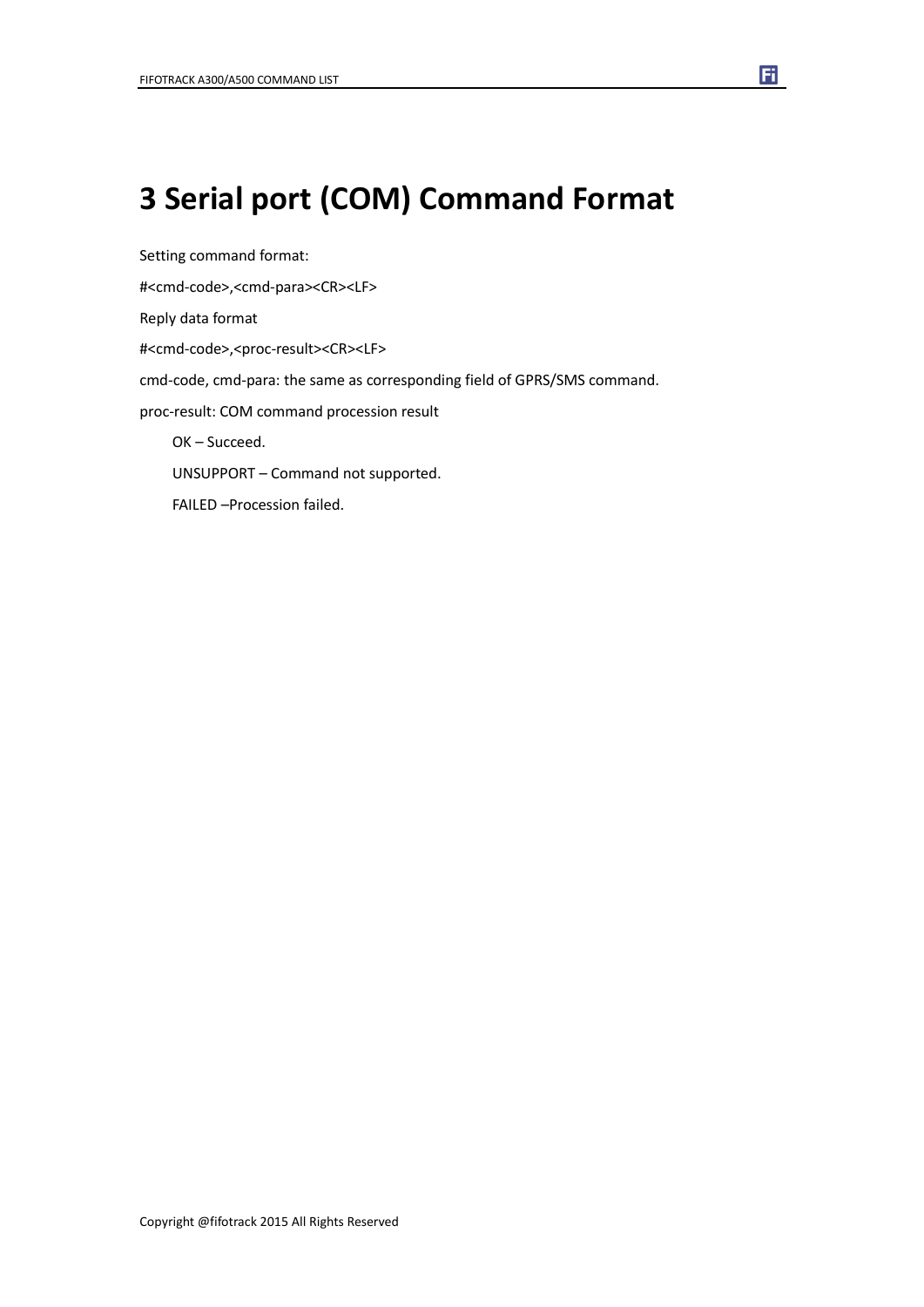## **4 Command Writing Specification**

- Comma (,) is used to separate multi-field, there is no space before and after comma.
- For command with multi parameters, field(s) can be empty, the corresponding parameter is set to default.
- The following chapters describe *cmd-code* and *cmd-para.*
- The "Retrieve" row in the following chapters describes the corresponding query command.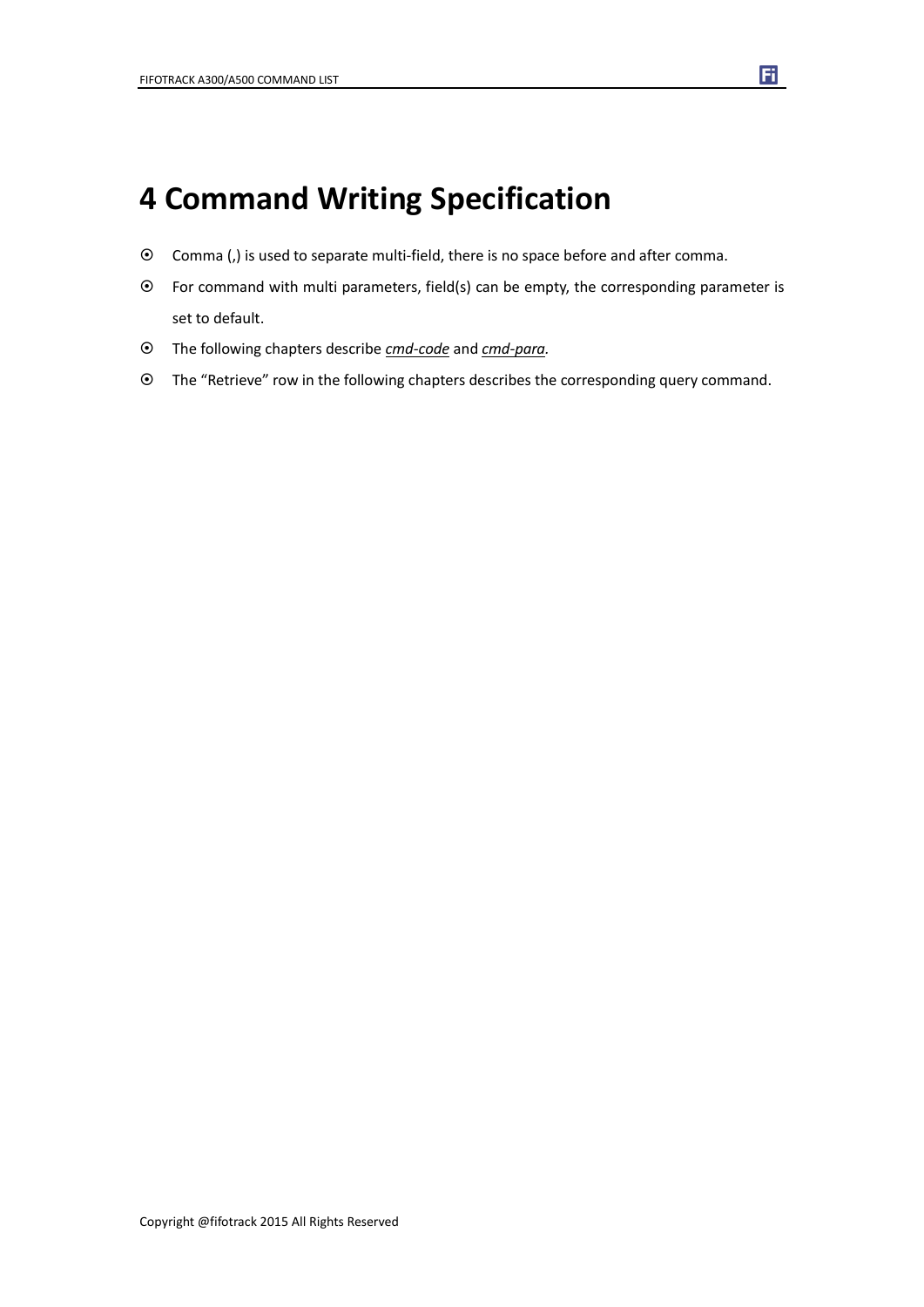# **5 Command List**

|             | <b>B00 - Setting GPRS Parameters</b>                                                    |
|-------------|-----------------------------------------------------------------------------------------|
| Source      | GPRS/COM/SMS                                                                            |
| Description | B00, <svr_type>,<net_addr>,<net_port></net_port></net_addr></svr_type>                  |
|             | 01 svr_type: server selection, 1--main server, 2--backup server; When the connection to |
|             | main server cannot be reached, tracker will automatically connect to the backup         |
|             | server. This avoids data losses.                                                        |
|             | 02 net_addr: server IP or domain.                                                       |
|             | 03 net_port: server port.                                                               |
| Reply       | B00, <err code=""></err>                                                                |
|             | 01 err_code: procession error code.                                                     |
|             | $OK - Succeed.$                                                                         |
|             | UNSUPPORT – Command not supported.                                                      |
|             | FAILED - Procession failed.                                                             |
| Example     | B00,1, 47.88.35.165,10502                                                               |
|             | 01 Set main server: IP-47.88.35.165, port-10502.                                        |
| Retrieve    | $CO4, B00,$ <svr type=""></svr>                                                         |
|             | 01 svr_type: server selection, the same as svr_type field in setting command.           |

|             | <b>B01 – Setting GPRS APN Parameters</b>                                                 |
|-------------|------------------------------------------------------------------------------------------|
| Source      | GPRS/COM/SMS                                                                             |
| Description | B01, <apn_name>,<apn_usr>,<apn_pwd></apn_pwd></apn_usr></apn_name>                       |
|             | 01 apn name: APN name.                                                                   |
|             | 02 apn_usr: APN user name.                                                               |
|             | 03 apn pwd: APN password.                                                                |
|             | 04 Leave <i>apn usr, apn pwd</i> field empty, if no APN username and APN password exist. |
|             | 05 Contact to local ISP for APN detail.                                                  |
| Reply       | B01, <err code=""></err>                                                                 |
|             | 01 err_code: procession error code.                                                      |
|             | $OK - Succeed.$                                                                          |
|             | UNSUPPORT - Command not supported.                                                       |
|             | FAILED - Procession failed.                                                              |
| Example     | B01, cmnet                                                                               |
|             | 01 Set APN name to "cmnet", APN login username and password empty.                       |
| Retrieve    | C04, B01                                                                                 |

固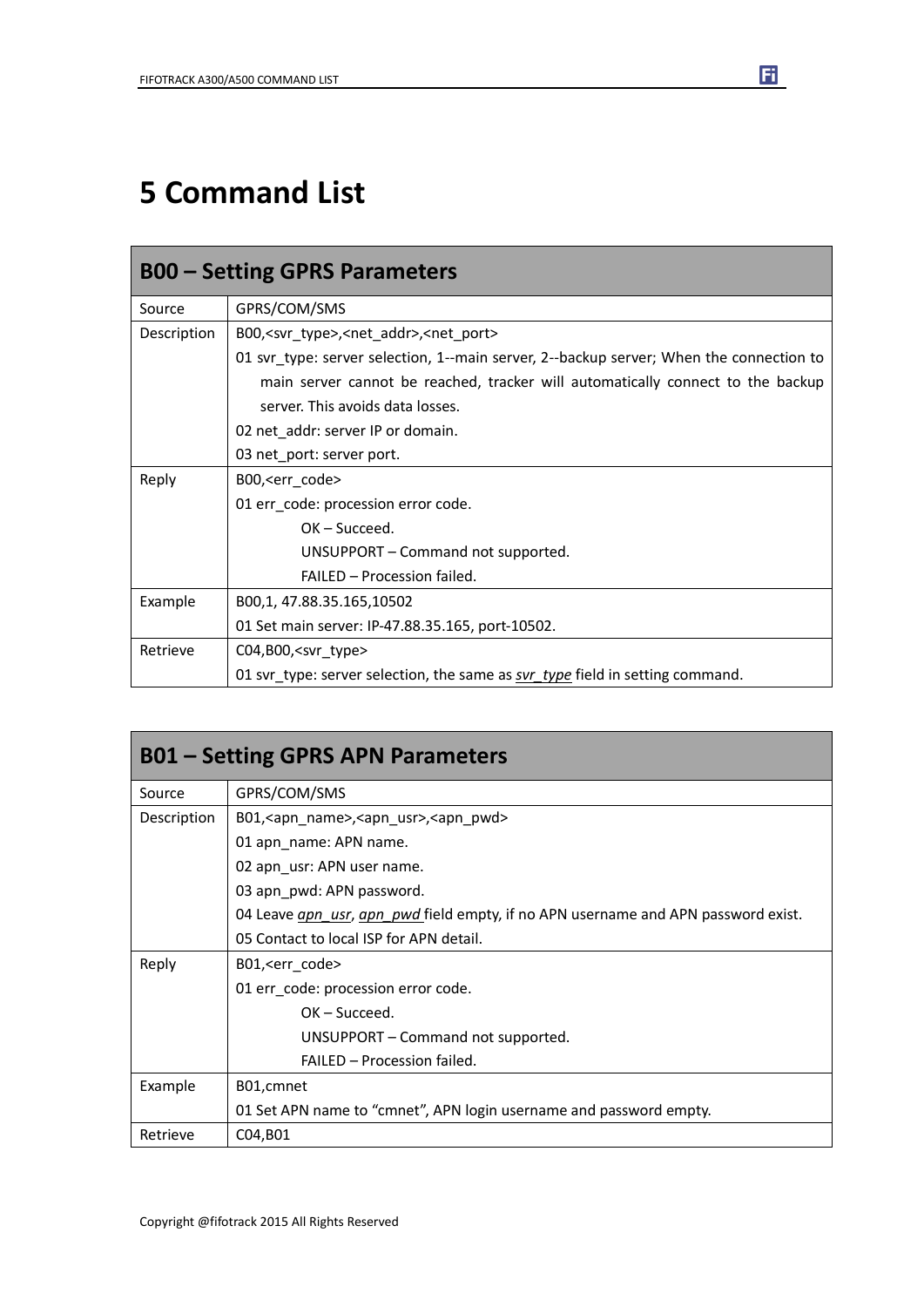|             | <b>B02 - Setting GPRS Link Protocol</b>            |
|-------------|----------------------------------------------------|
| Source      | GPRS/COM/SMS                                       |
| Description | B02, <link type=""/>                               |
|             | 01 link type: Link protocol, value "TCP" or "UDP". |
|             | 02 default TCP protocol.                           |
| Reply       | B02, <err code=""></err>                           |
|             | 01 err code: procession error code.                |
|             | $OK - Succeed.$                                    |
|             | UNSUPPORT - Command not supported.                 |
|             | FAILED - Procession failed.                        |
| Example     | B02,TCP                                            |
|             | 01 Set link protocol to TCP.                       |
| Retrieve    | C04, B02                                           |

|             | <b>B03 – Setting Tracking Time Interval</b>                                                                 |
|-------------|-------------------------------------------------------------------------------------------------------------|
| Source      | GPRS/COM/SMS                                                                                                |
| Description | B03, < basic_tmr>, < accoff_tmr>, < parking_tmr>                                                            |
|             | 01 basic tme: normal time interval, unit s.                                                                 |
|             | 02 accoff tmr: time interval when ACC OFF, unit s, default 0s.                                              |
|             | 03 parking tmr: time interval when parking, unit s, default 0s.                                             |
|             | 04 When both <i>accoff tmr</i> and <i>parking tmr</i> are set, <i>parking tmr</i> will be ignored in actual |
|             | usage.                                                                                                      |
| Reply       | B03, <err code=""></err>                                                                                    |
|             | 01 err code: procession error code.                                                                         |
|             | $OK - Succeed.$                                                                                             |
|             | UNSUPPORT – Command not supported.                                                                          |
|             | FAILED - Procession failed.                                                                                 |
| Example     | B03,30                                                                                                      |
|             | 01 Set timing tracking interval to 30s, tracker uploads position data every 30s.                            |
| Retrieve    | C04, B03                                                                                                    |

| <b>B04 – Setting Roaming Tracking Time Interval</b> |                                                                                                                  |  |
|-----------------------------------------------------|------------------------------------------------------------------------------------------------------------------|--|
| Source                                              | GPRS/COM/SMS                                                                                                     |  |
| Description                                         | B04, <roam_basic_tmr>,<roam_accoff_tmr>,<roam_parking_tmr></roam_parking_tmr></roam_accoff_tmr></roam_basic_tmr> |  |
|                                                     | 01 roam_basic_tmr: roaming time interval, unit s, default 0s.                                                    |  |
|                                                     | 02 roam accoff tmr: time interval when ACC OFF under roaming, unit s, default 0s.                                |  |
|                                                     | 03 roam_parking_tmr: time interval when parking under roaming, unit s, default 0s.                               |  |
|                                                     | 04 When both roam accoff tmr and roam parking tmr are set, roam parking tmr will                                 |  |
|                                                     | be ignored in actual usage.                                                                                      |  |

Ei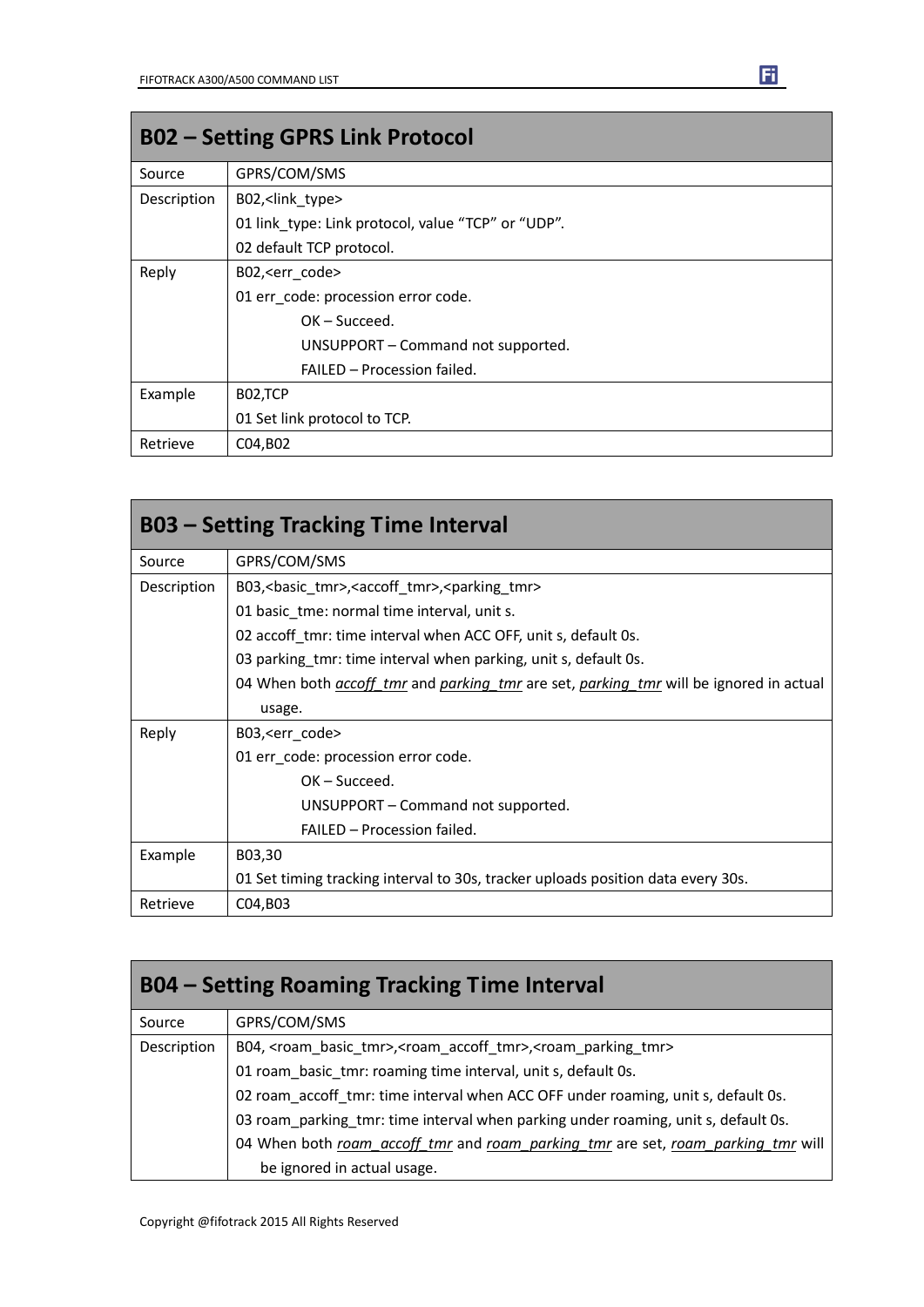|          | 02 When both <b>BO3</b> and BO4 (roam basic tmr != 0) are set, tracker uses below logic for    |
|----------|------------------------------------------------------------------------------------------------|
|          | uploading:                                                                                     |
|          | $\odot$<br>When roaming detected, tracker uploads GPRS using <b>BO4</b> setting, according to  |
|          | ACC, moving/parking status                                                                     |
|          | $\odot$<br>For non-roaming condition, tracker uploads GPRS using <b>BO3</b> setting, according |
|          | to ACC, moving/parking status                                                                  |
| Reply    | B04, <err_code></err_code>                                                                     |
|          | 01 err_code: procession error code.                                                            |
|          | $OK - Succeed.$                                                                                |
|          | UNSUPPORT - Command not supported.                                                             |
|          | FAILED - Procession failed.                                                                    |
| Example  | B04,3600                                                                                       |
|          | 01 Set timing tracking interval to 3600s while roaming.                                        |
|          |                                                                                                |
|          | B04,3600,7200                                                                                  |
|          | 01 Setting timing tracking interval to 3600s when ACC ON, 7200s when ACC off, under            |
|          | roaming status                                                                                 |
| Retrieve | C04, B04                                                                                       |

| <b>B05 – Setting Distance Tracking Interval</b> |                                                           |  |
|-------------------------------------------------|-----------------------------------------------------------|--|
| Source                                          | GPRS/COM/SMS                                              |  |
| Description                                     | B05, < basic dst>                                         |  |
|                                                 | 01 basic dst: Distance tracking interval, unit meter.     |  |
|                                                 | 02 Distance tracking is independent from timing tracking. |  |
| Reply                                           | B05, <err code=""></err>                                  |  |
|                                                 | 01 err code: procession error code.                       |  |
|                                                 | $OK - Succed.$                                            |  |
|                                                 | UNSUPPORT – Command not supported.                        |  |
|                                                 | FAILED - Procession failed.                               |  |
| Example                                         | B05,100                                                   |  |
|                                                 | 01 Set distance tracking to 100m.                         |  |
| Retrieve                                        | C04, B05                                                  |  |

| <b>B07 – Setting the Direction Change Upload</b> |                                                                                   |  |
|--------------------------------------------------|-----------------------------------------------------------------------------------|--|
| Source                                           | GPRS/COM/SMS                                                                      |  |
| Description                                      | B07, <course></course>                                                            |  |
|                                                  | 01 course: direction change angle, unit degree, range 0--359, default 20.         |  |
|                                                  | 02 When course is set to 0, direction change upload is disabled.                  |  |
|                                                  | 03 When driving direction change exceeds the setting value, tracker will upload a |  |
|                                                  | position data for supplement.                                                     |  |

Copyright @fifotrack 2015 All Rights Reserved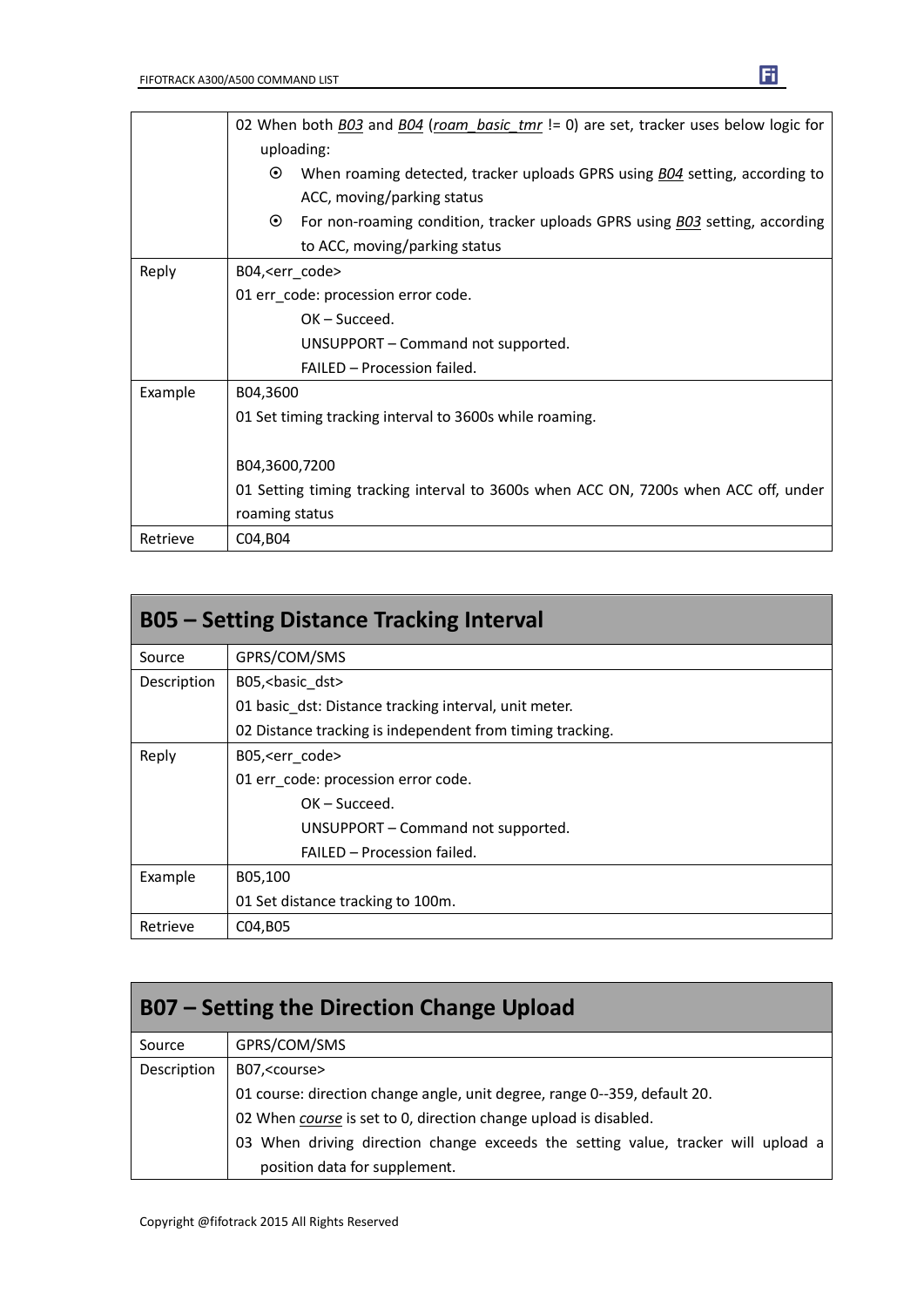| Reply    | B07, <err code=""></err>              |
|----------|---------------------------------------|
|          | 01 err_code: procession error code.   |
|          | $OK - Succeed.$                       |
|          | UNSUPPORT - Command not supported.    |
|          | FAILED - Procession failed.           |
| Example  | B07,30                                |
|          | 01 Set direction change angle to 30°. |
| Retrieve | C04, B07                              |

| <b>B08 - Setting Speeding Alarm</b> |                                                                                |
|-------------------------------------|--------------------------------------------------------------------------------|
| Source                              | GPRS/COM/SMS                                                                   |
| Description                         | B08, <speeding>,<br/>buz&gt;</speeding>                                        |
|                                     | 01 speeding: speed, unit km/h, range 0--300, default 0.                        |
|                                     | 02 When <i>speeding</i> is set to 0, speeding alarm is disabled.               |
|                                     | 03 buz: 1-Enable buzzer when speeding; 0-Disable(default)                      |
|                                     | 04 When buz==1, tracker controls buzzer via OUT2, till speed returns to normal |
| Reply                               | B08, <err code=""></err>                                                       |
|                                     | 01 err_code: procession error code.                                            |
|                                     | $OK - Succeed.$                                                                |
|                                     | UNSUPPORT – Command not supported.                                             |
|                                     | FAILED - Procession failed.                                                    |
| Example                             | B08,90                                                                         |
|                                     | 01 Set speed limit to 90km/h; Disable buzzer                                   |
| Retrieve                            | C04, B08                                                                       |

|             | <b>B10 - Setting SMS Password</b>                                       |
|-------------|-------------------------------------------------------------------------|
| Source      | GPRS/COM/SMS                                                            |
| Description | B10, <sms pwd=""></sms>                                                 |
|             | 01 sms_pwd: SMS password, 6 digits, default "000000".                   |
| Reply       | B10, <err_code></err_code>                                              |
|             | 01 err_code: procession error code.                                     |
|             | $OK - Succeed.$                                                         |
|             | UNSUPPORT – Command not supported.                                      |
|             | FAILED - Procession failed.                                             |
| Example     | B <sub>10</sub> ,472627                                                 |
|             | 01 Set SMS password to "472627".                                        |
|             |                                                                         |
|             | B10,47262A                                                              |
|             | 01 Invalid command, because SMS password needs to be a 6 digits string. |
| Retrieve    | C04,B10                                                                 |

Ei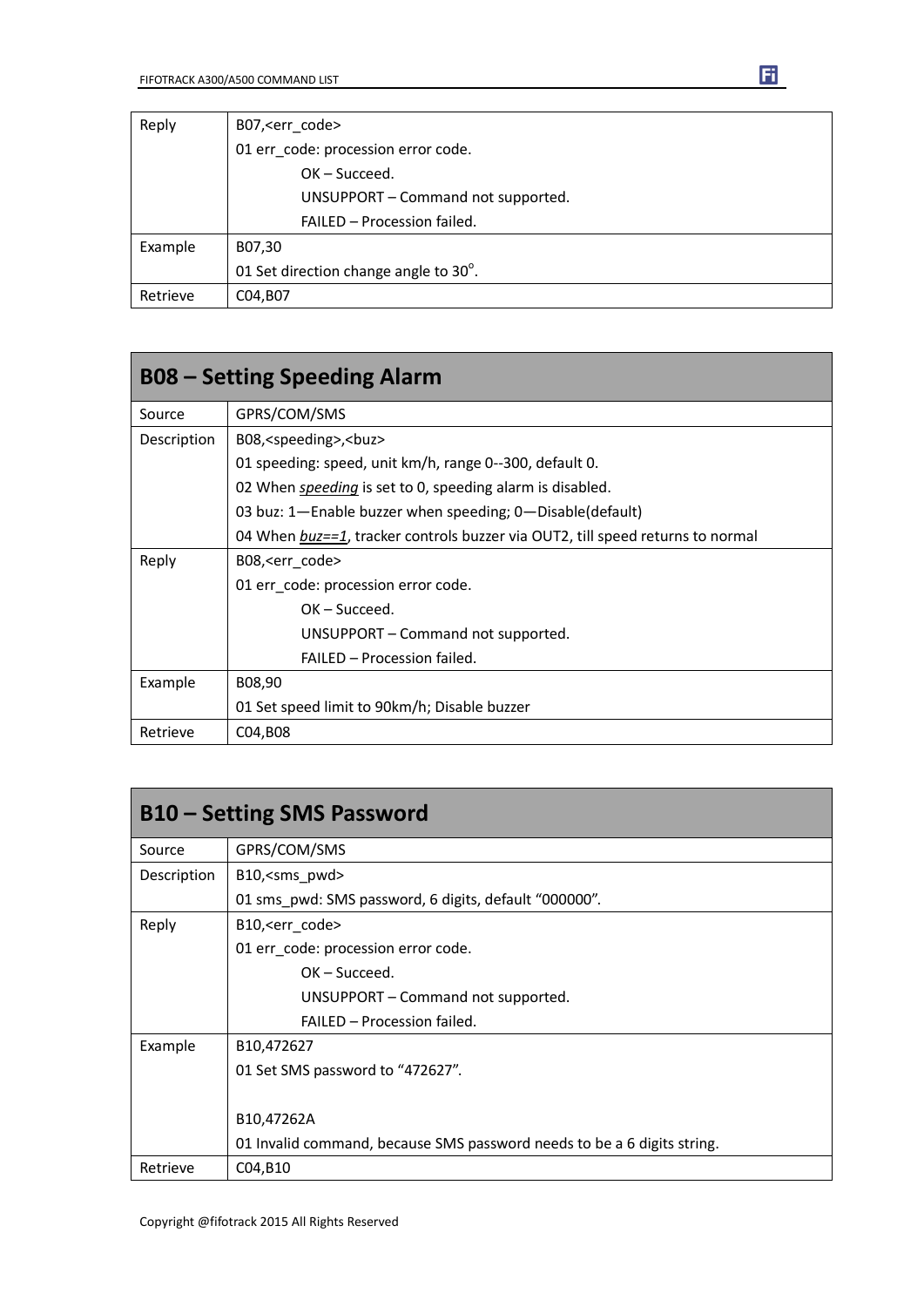| <b>B11 - Setting SOS Number</b> |                                                                             |
|---------------------------------|-----------------------------------------------------------------------------|
| Source                          | GPRS/COM/SMS                                                                |
| Description                     | B11, <sos num1="">,<sos num2="">,<sos num3=""></sos></sos></sos>            |
|                                 | 01 sos_num1, 2, 3: SOS numbers to be set; 3 numbers can be set at most.     |
|                                 | 02 Refer to B23 for the function of SOS number(s).                          |
| Reply                           | B11, <err code=""></err>                                                    |
|                                 | 01 err code: procession error code.                                         |
|                                 | $OK - Succeed.$                                                             |
|                                 | UNSUPPORT - Command not supported.                                          |
|                                 | FAILED - Procession failed.                                                 |
| Example                         | B11,15698210011,,15698210200                                                |
|                                 | 01 Set sos num1 to 15698210011, sos num2 to empty, sos num3 to 15698210200. |
| Retrieve                        | C04, B11                                                                    |

|             | <b>B12 - Output Control</b>                                                                    |
|-------------|------------------------------------------------------------------------------------------------|
| Source      | GPRS/COM/SMS                                                                                   |
| Description | B12, <index>,<action>,<safe speed=""></safe></action></index>                                  |
|             | 01 index: out port selection, value 1, 2, 3 etc                                                |
|             | 02 action: Output control, 0~output low level, 1~output high level.                            |
|             | 03 safe_speed: speed limit, unit km/h, range 1~300; when this parameter is set to 0, or        |
|             | this field is empty, output control takes effect immediately; Other value, set the             |
|             | speed limit for output control. When the driving speed is lower than the speed limit,          |
|             | the output control takes effect.                                                               |
|             | B12, <index>,<action=3>,<en>,<ignore-tmr></ignore-tmr></en></action=3></index>                 |
|             | 01 When action==3, it is used to setting automatically OUTPUT control after ACC OFF;           |
|             | Operation on OUTPUT port is related to ACC status only                                         |
|             | 02 index: out port selection, value 1, 2, 3 etc                                                |
|             | 03 en: 1-Enable OUTPUT control after ACC OFF; 0-Disable; When en==1, tracker will              |
|             | active OUTPUT port which is specified by <i>index</i> field after ACC OFF                      |
|             | 04 ignore-tmr: Waiting time after ACC OFF, till doing operation on OUTPUT; After ACC           |
|             | OFF, if ACC ON again within <i>ignore-tmr</i> , tracker does nothing on OUTPUT port; And       |
|             | tracker will active OUTPUT when ACC OFF time exceed <i>ignore-tmr</i> ; Unit s, range [0,      |
|             | 200], default 0s, when <i>ignore-tmr==0</i> , tracker actives OUTPUT immediately after ACC     |
|             | <b>OFF</b>                                                                                     |
|             | 05 When en==0, ignore-tmr field can be empty                                                   |
|             | 06 The setting is valid for all time when ACC OFF, till close setting using <b>B12</b> command |
|             | B12, <index>,<action==4></action==4></index>                                                   |
|             | 01 When <i>action==4</i> , it is used to setting automatically OUTPUT control after ACC OFF;   |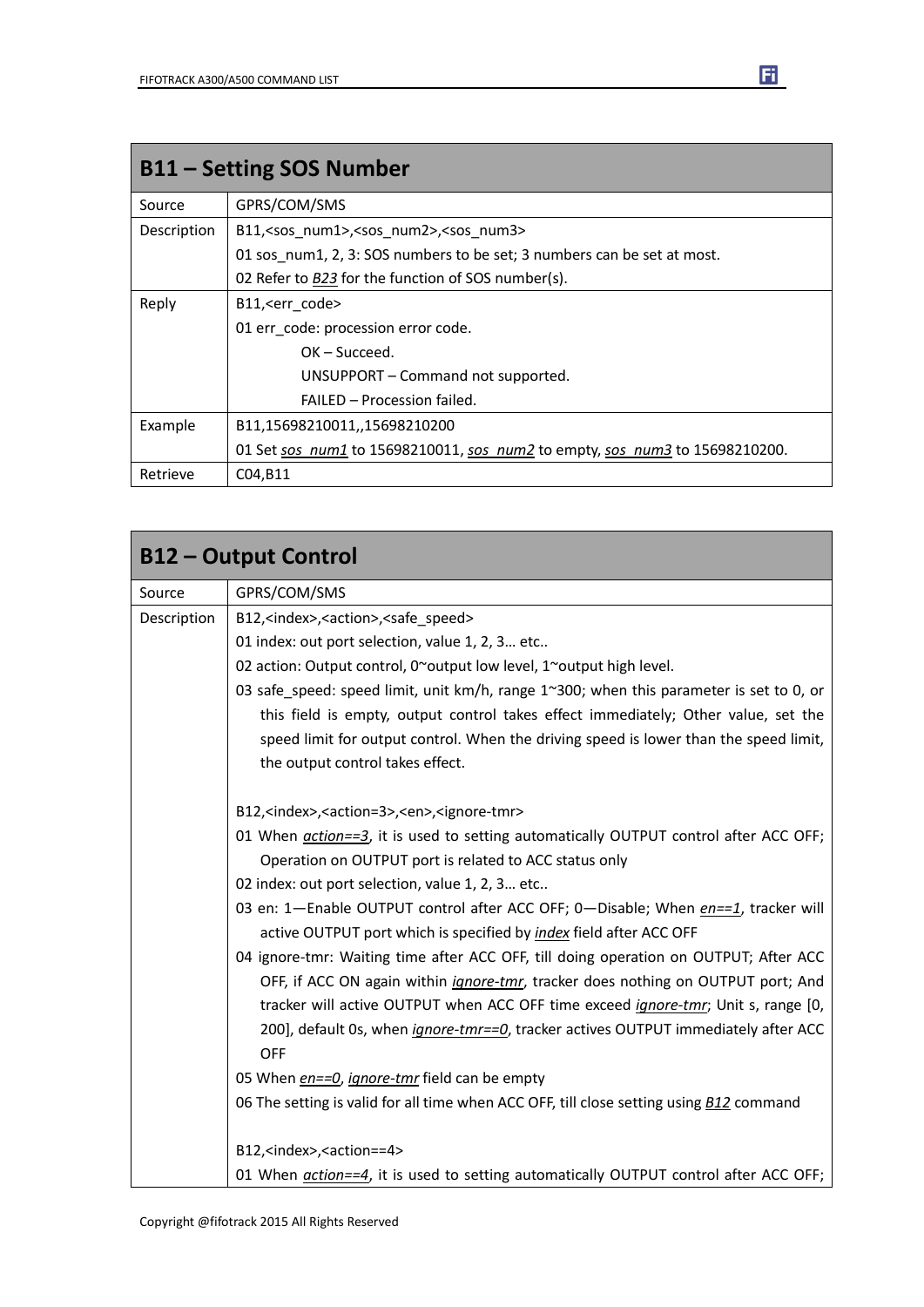|          | Operation on OUTPUT port is related to ACC status only; The command is one-time<br>valid for ACC OFF; |
|----------|-------------------------------------------------------------------------------------------------------|
|          | 02 index: out port selection, value 1, 2, 3 etc                                                       |
| Reply    | B12, <err_code></err_code>                                                                            |
|          | 01 err code: error code.                                                                              |
|          | $OK - Succeed.$                                                                                       |
|          | UNSUPPORT - Command not supported.                                                                    |
|          | FAILED - Processing failed.                                                                           |
| Example  | B12,1,1,20                                                                                            |
|          | 01 Set OUT1 to output high level when speed less than 20km/h.                                         |
| Retrieve | Command: C04,B12                                                                                      |
|          | B12, <index>,<action=3>,<en>,<ignore-tmr><br/>Reply:</ignore-tmr></en></action=3></index>             |

| <b>B13 - Pulse Output Control</b> |                                                                                      |
|-----------------------------------|--------------------------------------------------------------------------------------|
| Source                            | GPRS/COM/SMS                                                                         |
| Description                       | B13, <index>,<on_time>,<off_time>,<pls_cnt></pls_cnt></off_time></on_time></index>   |
|                                   | 01 index: out port specification, value 1, 2, 3 etc                                  |
|                                   | 02 on time: Duration of high level, unit ms.                                         |
|                                   | 03 off time: Duration of low level, unit ms.                                         |
|                                   | 04 pls_cnt: Pulse number.                                                            |
| Reply                             | B13, <err_code></err_code>                                                           |
|                                   | 01 err code: error code.                                                             |
|                                   | $OK - Succeed.$                                                                      |
|                                   | UNSUPPORT – Command not supported.                                                   |
|                                   | FAILED - Processing failed.                                                          |
| Example                           | B13,1,1000,1000,10                                                                   |
|                                   | 01 Set OUT1 to output 10 pulse, whose high level duration 1000ms, low level duration |
|                                   | 1000ms.                                                                              |
| Retrieve                          | <b>UNSUPPORT</b>                                                                     |

| <b>B14 – Setting SMS Time Zone</b> |                                                                                        |
|------------------------------------|----------------------------------------------------------------------------------------|
| Source                             | GPRS/COM/SMS                                                                           |
| Description                        | B14, <tzone></tzone>                                                                   |
|                                    | 01 tzone: time zone, range [-12, 12].                                                  |
|                                    | 02 Default value of tzone is 0.                                                        |
|                                    | 03 When SMS time zone is set, all tracking/alarm SMS use <i>tzone</i> for date & time. |
|                                    | 04 GPRS data uploading uses UTC-0 time zone.                                           |
| Reply                              | B14, <err code=""></err>                                                               |
|                                    | 01 err_code: procession error code.                                                    |
|                                    | $OK - Succeed.$                                                                        |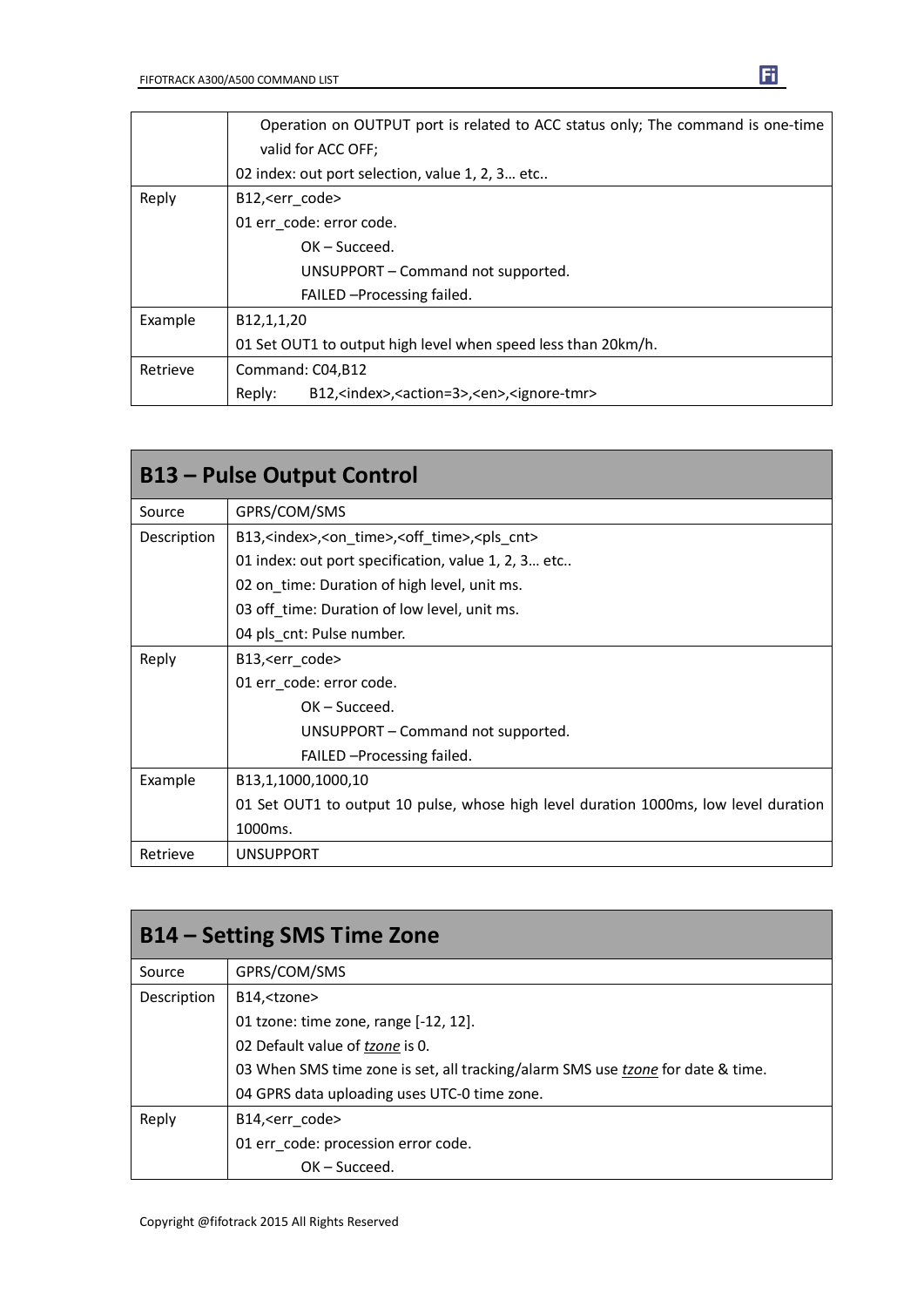|          | UNSUPPORT - Command not supported. |
|----------|------------------------------------|
|          | FAILED - Procession failed.        |
| Example  | B14.-8                             |
| Retrieve | C04.B14                            |

| <b>B16 – Setting Initial Mileage</b> |                                                                  |
|--------------------------------------|------------------------------------------------------------------|
| Source                               | GPRS/COM/SMS                                                     |
| Description                          | B16, <init mile=""></init>                                       |
|                                      | 01 init mile: initial mileage, unit meter, default 0m.           |
| Reply                                | B16, <err code=""></err>                                         |
|                                      | 01 err code: error code.                                         |
|                                      | $OK - Succeed.$                                                  |
|                                      | UNSUPPORT - Command not supported.                               |
|                                      | FAILED - Processing failed.                                      |
| Example                              | <b>B16</b>                                                       |
|                                      | 01 Set both initial mileage to 0                                 |
| Retrieve                             | C04, B16                                                         |
|                                      | 01 The retrieved value is current mileage, not the setting ones. |

| <b>B17 - Clear Blind Data</b> |                                        |
|-------------------------------|----------------------------------------|
| Source                        | GPRS/COM/SMS                           |
| Description                   | B17, < data_type>                      |
|                               | 01 data_type: blind data type.         |
|                               | $1 - GPRS$ Blind.                      |
|                               | $2 -$ SMS blind.                       |
|                               | 3 – Both GPRS and SMS blind.           |
| Reply                         | B17, <err_code></err_code>             |
|                               | 01 err_code: procession error code.    |
|                               | $OK - Succeed.$                        |
|                               | UNSUPPORT – Command not supported.     |
|                               | FAILED - Procession failed.            |
| Example                       | B17,3                                  |
|                               | 01 Clear both GPRS and SMS blind data. |
| Retrieve                      | <b>UNSUPPORT</b>                       |

| <b>B18 – Setting in-port Working Mode</b> |                                                       |
|-------------------------------------------|-------------------------------------------------------|
| Source                                    | GPRS/COM/SMS                                          |
|                                           | Description   B18, <input/> , <valid mode=""></valid> |

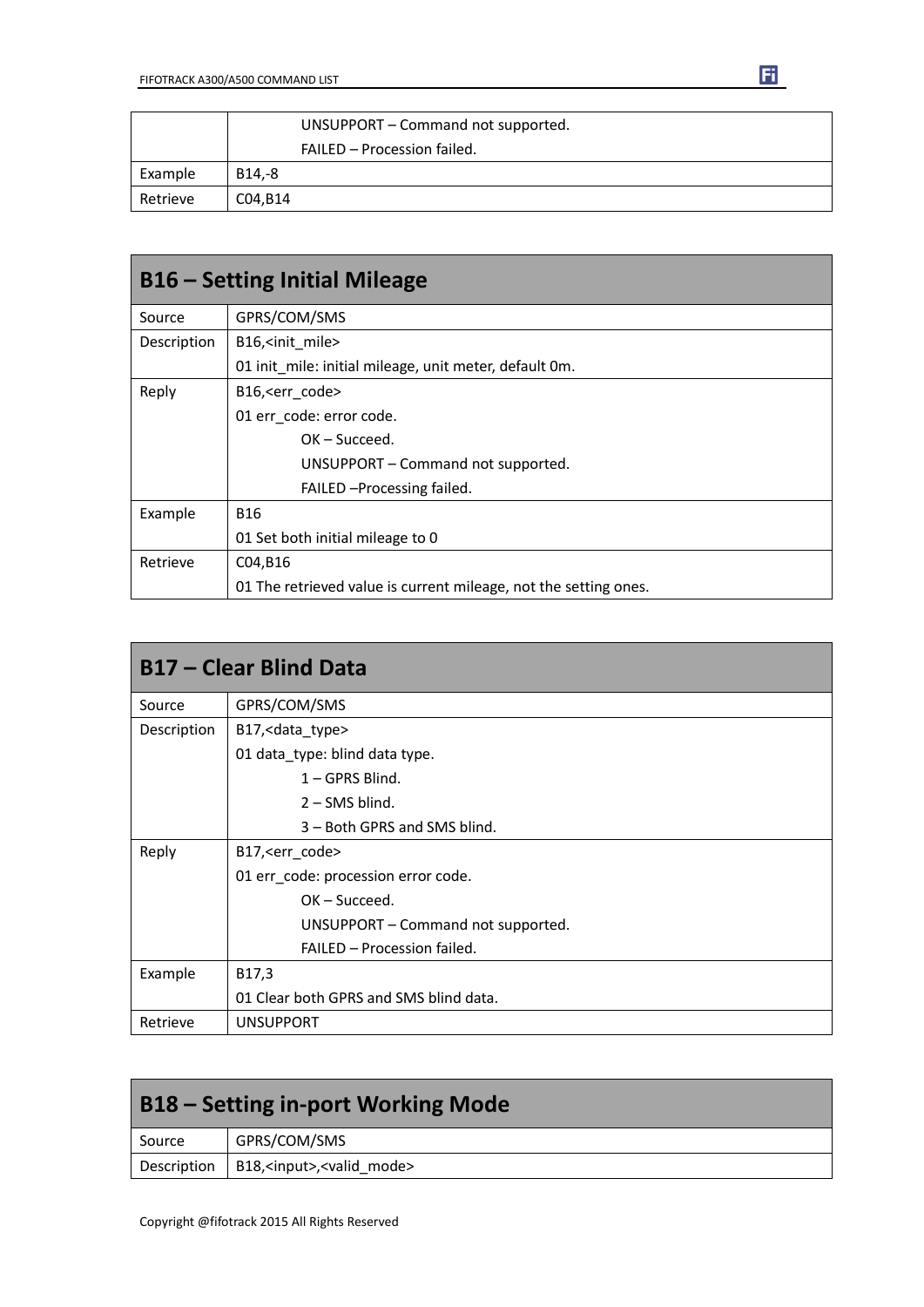|          | 01 input: in-port selection, 1--input1, 2--input2, etc                          |
|----------|---------------------------------------------------------------------------------|
|          | 02 valid mode: valid trigger mode, 0--low level valid, 1--high level valid.     |
|          | 03 This command is supported for INPUT3 and INPUT4.                             |
| Reply    | B18, <err code=""></err>                                                        |
|          | 01 err code: error code.                                                        |
|          | $OK - Succeed.$                                                                 |
|          | UNSUPPORT – Command not supported.                                              |
|          | FAILED - Processing failed.                                                     |
| Example  | B <sub>18</sub> , 3, 1                                                          |
|          | 01 Set IN3 to high level valid mode.                                            |
| Retrieve | $CO4, B18,$ <input/>                                                            |
|          | 01 input: in-port selection, the same as <i>input</i> field in setting command. |

| <b>B19 - Setting Circle geo-fence</b> |                                                                                               |  |
|---------------------------------------|-----------------------------------------------------------------------------------------------|--|
| Source                                | GPRS/COM/SMS                                                                                  |  |
| Description                           | B19, <index>,<flag>,<radium>,<lat>,<lon></lon></lat></radium></flag></index>                  |  |
|                                       | 01 index: fence index, value 1~8, i.e.: 8 geo-fence can be set at most.                       |  |
|                                       | 02 flag: alarm flag                                                                           |  |
|                                       | flag=1: Trigger alarm when exit fence.                                                        |  |
|                                       | flag=2: Trigger alarm when enter fence.                                                       |  |
|                                       | flag=3: Trigger alarm both enter and exit fence.                                              |  |
|                                       | 03 radium: radium of circle geo-fence, unit meter.                                            |  |
|                                       | 04 lat: latitude of center point, decimal string format.                                      |  |
|                                       | 05 Ion: longitude of center point, decimal string format.                                     |  |
|                                       | 06 When lat and lon are empty, current latitude and longitude is used, while GPS valid        |  |
|                                       | signal is needed.                                                                             |  |
|                                       | 07 When flag, radium, lat, lon are empty, delete goe-fence specified by index; When           |  |
|                                       | index=0 or empty, delete all.                                                                 |  |
| Reply                                 | B19, <err code=""></err>                                                                      |  |
|                                       | 01 err code: procession error code.                                                           |  |
|                                       | OK-Succeed.                                                                                   |  |
|                                       | UNSUPPORT - Command not supported.                                                            |  |
|                                       | FAILED - Procession failed.                                                                   |  |
| Example                               | B19,1,3,200                                                                                   |  |
|                                       | 01 Set the first circle geo-fence, centre point: current location, radium: 200m, output       |  |
|                                       | alarm when both enter and exit fence.                                                         |  |
|                                       |                                                                                               |  |
|                                       | B19,1                                                                                         |  |
|                                       | 01 Delete 1# circle fence                                                                     |  |
| Retrieve                              | C04, B19, <index></index>                                                                     |  |
|                                       | 01 index: fence index, value $1^{\sim}8$ , the same as <i>index</i> field in setting command. |  |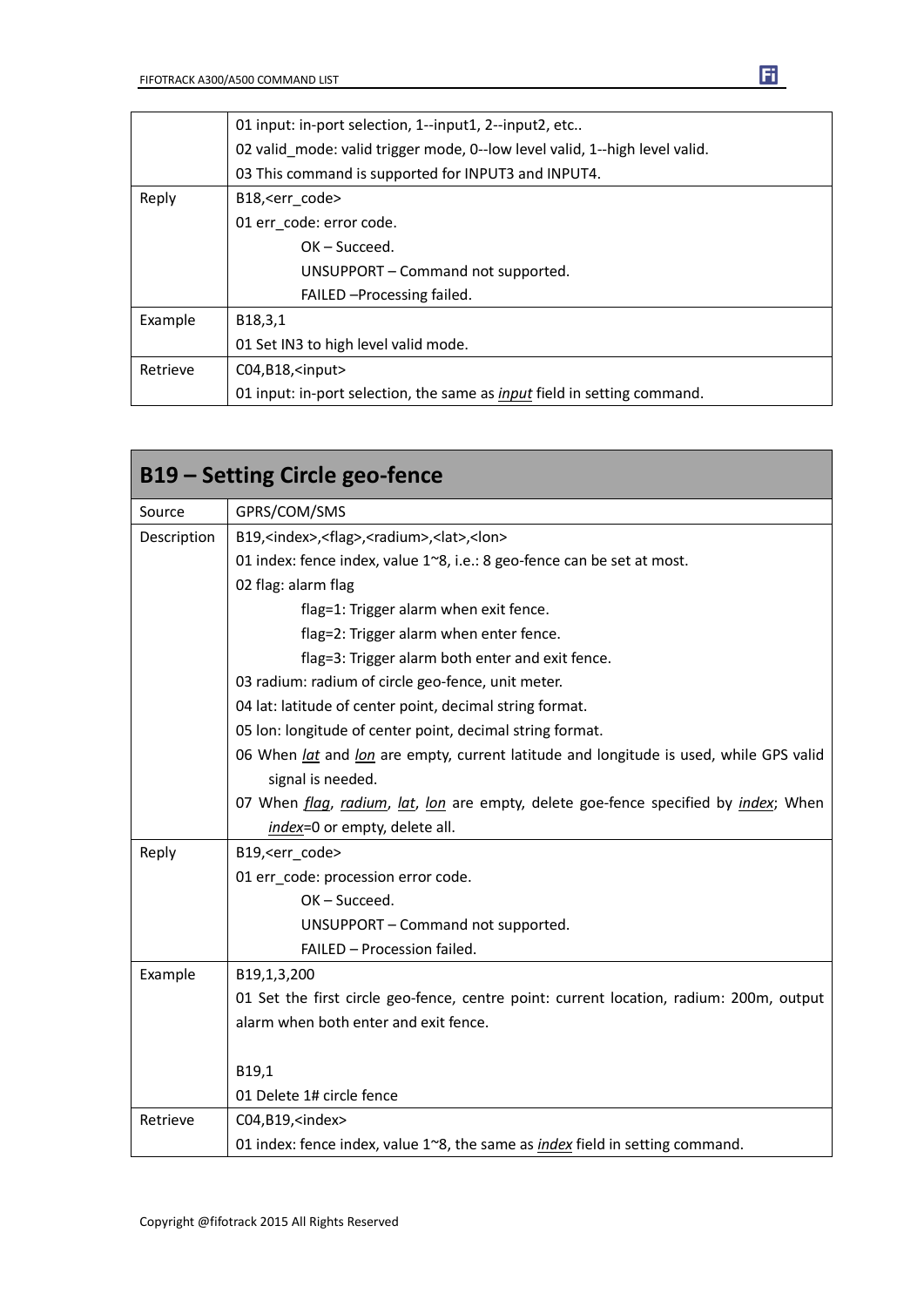| <b>B21 – Setting Fatigue Driving</b> |                                                                                       |
|--------------------------------------|---------------------------------------------------------------------------------------|
| Source                               | GPRS/COM/SMS                                                                          |
| Description                          | B21, <drowsy_time>,<rest_time></rest_time></drowsy_time>                              |
|                                      | 01 drowsy_time: Fatigue driving time, unit s, default 14400s.                         |
|                                      | 02 rest_time: Minimum rest time after fatigue driving, unit s, default 1200s.         |
|                                      | 03 When <i>drowsy time</i> is set to 0, fatigue driving alarm is disabled.            |
|                                      | 04 The field rest time can be empty, while the default value is used.                 |
|                                      | 05 When <i>drowsy time</i> and rest time are empty, both values are set to default.   |
| Reply                                | B21, <err_code></err_code>                                                            |
|                                      | 01 err_code: procession error code.                                                   |
|                                      | $OK - Succeed.$                                                                       |
|                                      | UNSUPPORT – Command not supported.                                                    |
|                                      | FAILED - Procession failed.                                                           |
| Example                              | <b>B21</b>                                                                            |
|                                      | 01 Set fatigue driving time to the default value 14400s, and minimum rest time to the |
|                                      | default value 1200s.                                                                  |
| Retrieve                             | C04, B21                                                                              |

| <b>B22 – Setting Maximum Parking Time</b> |                                                                                   |
|-------------------------------------------|-----------------------------------------------------------------------------------|
| Source                                    | GPRS/COM/SMS                                                                      |
| Description                               | B22, <time></time>                                                                |
|                                           | 01 time: Maximum parking time, unit s, default 0s, i.e. parking overtime alarm is |
|                                           | disabled.                                                                         |
|                                           | 02 When parking time exceeds preset value, a parking overtime alarm triggered.    |
|                                           | 03 When auto speed is 0, it is regards as parking.                                |
| Reply                                     | B22, <err_code></err_code>                                                        |
|                                           | 01 err code: error code.                                                          |
|                                           | $OK - Succeed.$                                                                   |
|                                           | UNSUPPORT – Command not supported.                                                |
|                                           | FAILED - Processing failed.                                                       |
| Example                                   | B22,1200                                                                          |
|                                           | 01 Set maximum parking time to 1200s.                                             |
| Retrieve                                  | C04, B22                                                                          |

| <b>B23 – Setting Alarm Action</b> |                                                                                                                                               |
|-----------------------------------|-----------------------------------------------------------------------------------------------------------------------------------------------|
| Source                            | GPRS/COM/SMS                                                                                                                                  |
| Description                       | B23, <alm-code>,<gprs><sms><two-way-call><monitor-call><photo><an-idx></an-idx></photo></monitor-call></two-way-call></sms></gprs></alm-code> |
|                                   | 01 alm-code: Alarm type, refer to Appendix-A.                                                                                                 |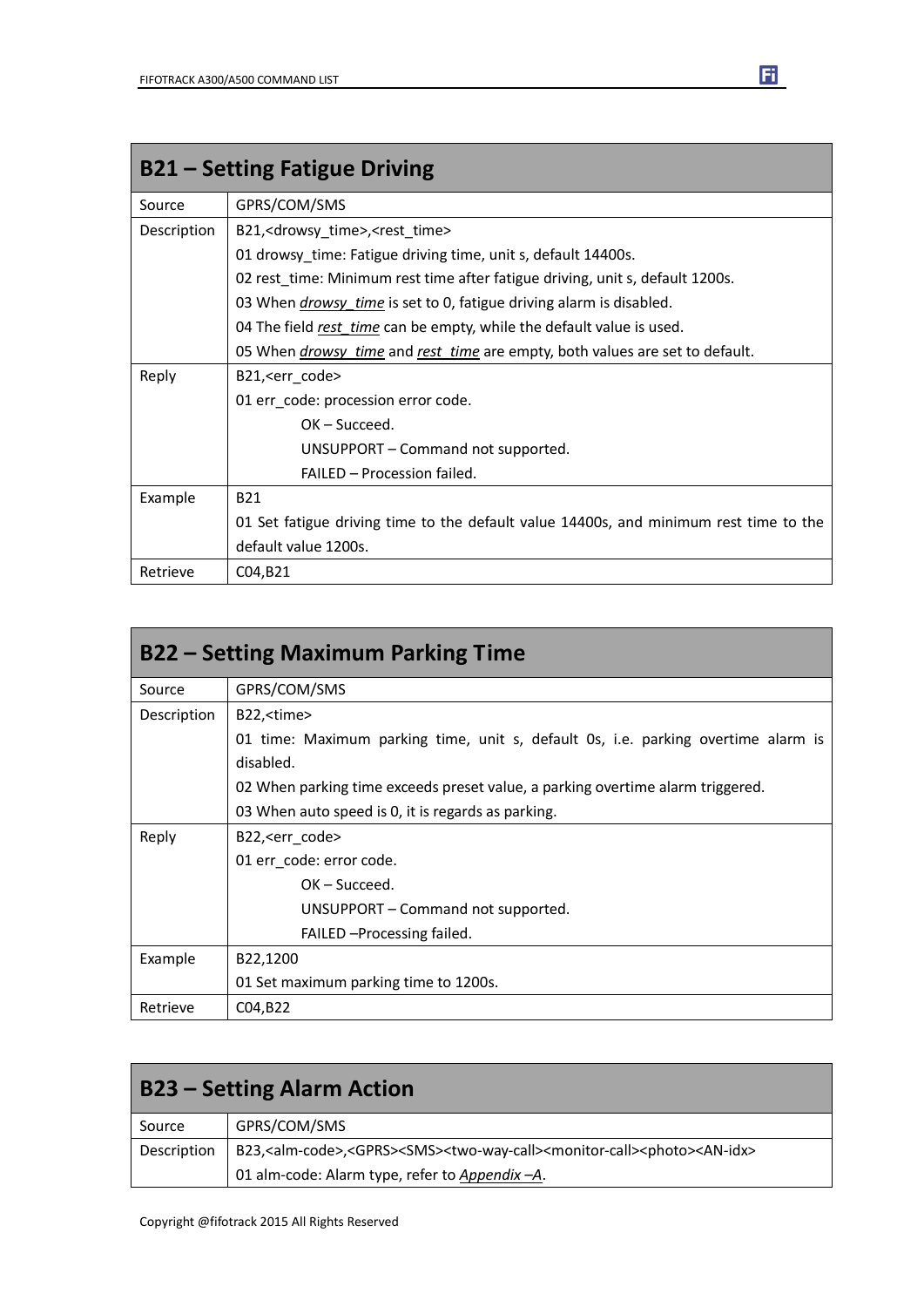|          | 02 GPRS: Disable/enable GPRS uploading.                                                            |
|----------|----------------------------------------------------------------------------------------------------|
|          | 03 SMS: Disable/enable SMS to SOS number.                                                          |
|          | 04 two-way-call: Disable/enable SOS number dialing under two-way conversation.                     |
|          | 05 monitor-call: Disable/enable SOS number dialing under monitor mode.                             |
|          | 06 photo: Disable/enable photographing, with resolution setting by <i>D07</i> command.             |
|          | 07 AN-idx: Complicated action, value 1 $\degree$ 6, which corresponds to AN-idx field in B24       |
|          | command; AN is composed of a serial command sets, performing user define                           |
|          | operations; Refer to <b>B24</b> command for detail.                                                |
|          | 08 When both two-way-call and monitor-call are set, monitor-call is valid, while                   |
|          | two-way-call ignored.                                                                              |
|          | 09 two-way-call or monitor-call is valid when SOS number set, refer to B11 command for             |
|          | SOS number(s) setting.                                                                             |
| Reply    | B23, <err code=""></err>                                                                           |
|          | 01 err code: procession error code.                                                                |
|          | $OK - Succeed.$                                                                                    |
|          | UNSUPPORT - Command not supported.                                                                 |
|          | FAILED - Procession failed.                                                                        |
| Example  | B23,2,110102                                                                                       |
|          | 01 Set action when SOS triggered:                                                                  |
|          | a Sending GPRS alarm data to platform.                                                             |
|          | b Sending alarm SMS with C01 format to SOS number.                                                 |
|          | c Dial SOS numbers under monitor mode.                                                             |
|          | d Perform operations which is defined by <b>B24</b>                                                |
| Retrieve | C04,B23, <alm-code></alm-code>                                                                     |
|          | 01 alm-code: Alarm type, refer to <i>Appendix-A</i> . The same as <i>alm-code</i> field in setting |
|          | command.                                                                                           |

| <b>B24 - Setting Complicated Alarm Action</b> |                                                                                                            |
|-----------------------------------------------|------------------------------------------------------------------------------------------------------------|
| Source                                        | GPRS/COM/SMS                                                                                               |
| Description                                   | B24, $\langle$ AN-idx>,'#oper-1', $\langle$ delay t>,'#oper-2',                                            |
|                                               | 01 The command defines complicated alarm action, "AN" for short; AN is used associated                     |
|                                               | with B23 setting. When both AN-idx field in B23 command, and AN detail in B24 are                          |
|                                               | set, operation can be performed then.                                                                      |
|                                               | 02 AN-idx: AN index, value 1 $\infty$ 6, corresponds to 1 $\infty$ 6 operation sets; It can be selected by |
|                                               | AN-idx field in B23 command.                                                                               |
|                                               | 03 #oper-[1,2]: Operation instruction, composed of a serial command(s). Maximum                            |
|                                               | length of 64 bytes.                                                                                        |
|                                               | 04 delay_t: Delay time between adjoining operation, unit second. It means, tracker                         |
|                                               | performs operations defined by <i>opera-1</i> , delay <i>delay t</i> seconds, then perform <i>opera-2</i>  |
|                                               | 05 The writing rule of B24:                                                                                |
|                                               | a Single quotes in front of and behind <i>oper-x</i> are needed, which is used to define                   |
|                                               | operation start                                                                                            |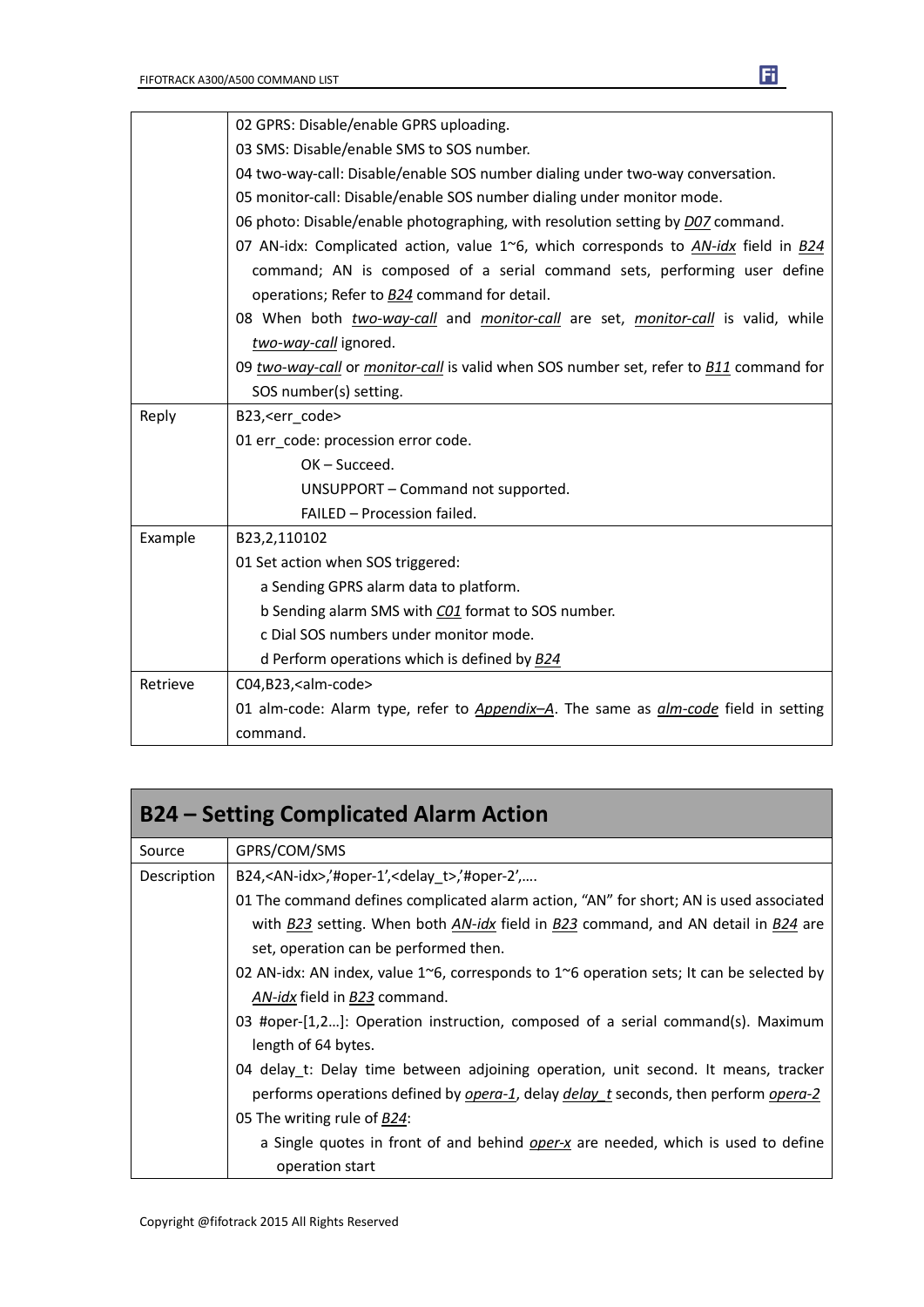|          | b oper-x is composed of commands sets, it is written in "Serial port (COM) Command           |
|----------|----------------------------------------------------------------------------------------------|
|          | Format". For example, '#B12,1,1'                                                             |
|          | c <i>delay</i> t is written in digital directly, there is no single quote in front or behind |
|          | 06 The operation flow of AN action                                                           |
|          | a Tracker detects alarm occurring.                                                           |
|          | b Tracker checks whether AN-idx is selected in B23, and whether AN detail is set in          |
|          | B24.                                                                                         |
|          | c When both B23 and B24 are set, tracker performs operation defined by B24.                  |
| Reply    | B24, <err_code></err_code>                                                                   |
|          | 01 err_code: procession error code.                                                          |
|          | $OK - Succeed.$                                                                              |
|          | UNSUPPORT - Command not supported.                                                           |
|          | FAILED - Procession failed.                                                                  |
| Example  | B23,2,100003                                                                                 |
|          | B24,3,'#B12,1,1',3,'#B12,1,0'                                                                |
|          | 01 Tracker will upload GPRS package, and perform AN3 when SOS detected.                      |
|          | 02 When SOS detected, tracker uploads GPRS alarm package, set OUT1 high level, delay         |
|          | 3s, and then set OUT1 low level.                                                             |
| Retrieve | C04, B24, <an-idx></an-idx>                                                                  |
|          | 01 AN-idx: AN index, the same as <b>AN-idx</b> field in setting command                      |

| <b>B25 – Setting SMS Timing Tracking</b> |                                                                                             |
|------------------------------------------|---------------------------------------------------------------------------------------------|
| Source                                   | GPRS/COM/SMS                                                                                |
| Description                              | B25, < sms interval>, < sos list>                                                           |
|                                          | 01 sms_interval: SMS Tracking interval, unit: s, default: 0s; when sms interval==0,         |
|                                          | disable SMS timing tracking                                                                 |
|                                          | 02 The format of timing SMS is the same as C01 reply                                        |
|                                          | 03 sos_list: SOS number list, value 1, 2, 3 or the combination of them. Tracking SMS will   |
|                                          | be sent to the SOS number(s) defined by sos list; When sos list is empty, tracking          |
|                                          | SMS will be sent to #1 number by default;                                                   |
|                                          | 04 After setting SMS timing tracking, it is suggested to set SOS number(s) using <b>B11</b> |
|                                          | command, to set time-zone using B14 command.                                                |
| Reply                                    | B25, <err_code></err_code>                                                                  |
|                                          | 01 err_code: error code.                                                                    |
|                                          | $OK - Succeed.$                                                                             |
|                                          | UNSUPPORT - Command not supported.                                                          |
|                                          | FAILED - Processing failed.                                                                 |
| Example                                  | B25,120,23                                                                                  |
|                                          | 01 Enable SMS timing tracking, and set interval to 120s, tracking SMS will be sent to #2    |
|                                          | and #3 SOS numbers                                                                          |
| Retrieve                                 | C04, B25                                                                                    |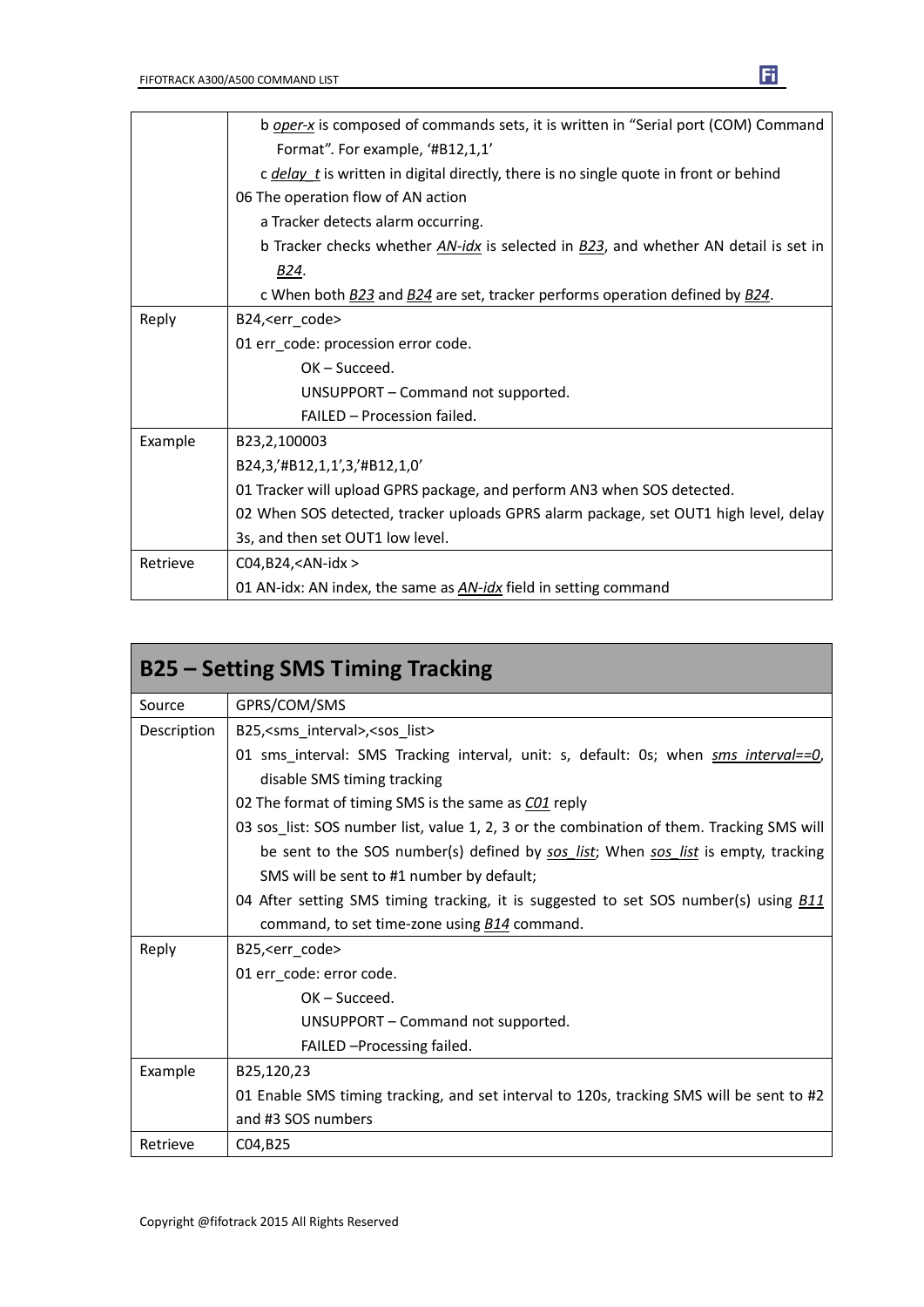| <b>B26 - Setting Alarm SMS Head String</b> |                                                                                             |
|--------------------------------------------|---------------------------------------------------------------------------------------------|
| Source                                     | GPRS/COM/SMS                                                                                |
| Description                                | B26, <alm-code>, <sms_string></sms_string></alm-code>                                       |
|                                            | 01 alm-code: Alarm type, refer to Appendix -A.                                              |
|                                            | 02 sms string: SMS head string, 16 bytes length at most.                                    |
|                                            | 03 Refer to <i>Appendix-A</i> for default string.                                           |
| Reply                                      | B26, < err code >                                                                           |
|                                            | 01 err code: error code.                                                                    |
|                                            | $OK - Succeed.$                                                                             |
|                                            | UNSUPPORT – Command not supported.                                                          |
|                                            | FAILED - Processing failed.                                                                 |
| Example                                    | B26,2,HELP                                                                                  |
|                                            | 01 Set SMS head string of SOS to "HELP".                                                    |
| Retrieve                                   | C04,B26, <alm-code></alm-code>                                                              |
|                                            | 01 alm-code: Alarm type, refer to Appendix -A. The same as <i>glm-code</i> field in setting |
|                                            | command.                                                                                    |

| B27 – Setting Parameters of Harsh Acceleration Alarm |                                                                        |
|------------------------------------------------------|------------------------------------------------------------------------|
| Source                                               | GPRS/COM/SMS                                                           |
| Description                                          | B27, <speed var="">, <time lmt=""></time></speed>                      |
|                                                      | 01 speed var: maximum acceleration speed, unit km/h, default 0.        |
|                                                      | 02 time Imt: hard acceleration detection time, unit s, default 0.      |
|                                                      | 03 Refer to Appendix - A for alm-code of harsh accelerate              |
| Reply                                                | B27, < err code >                                                      |
|                                                      | 01 err code: procession error code.                                    |
|                                                      | $OK - Succeed.$                                                        |
|                                                      | UNSUPPORT – Command not supported.                                     |
|                                                      | FAILED - Procession failed.                                            |
| Example                                              | B27,40,2                                                               |
|                                                      | 01 Set hard acceleration parameters: 40km/h speed variation within 2s. |
| Retrieve                                             | C04, B27                                                               |

| B28 – Setting Parameters of Harsh Braking Alarm |                                                                                       |
|-------------------------------------------------|---------------------------------------------------------------------------------------|
| Source                                          | GPRS/COM/SMS                                                                          |
| Description                                     | B28, <speed_var>,<time_lmt></time_lmt></speed_var>                                    |
|                                                 | 01 speed_var: maximum decrease speed, unit km/h, default 0.                           |
|                                                 | 02 time_lmt: hard braking detection time, unit s, default 0.                          |
|                                                 | 03 When driving speed decrease beyond speed_var, tracker triggers hard braking alarm. |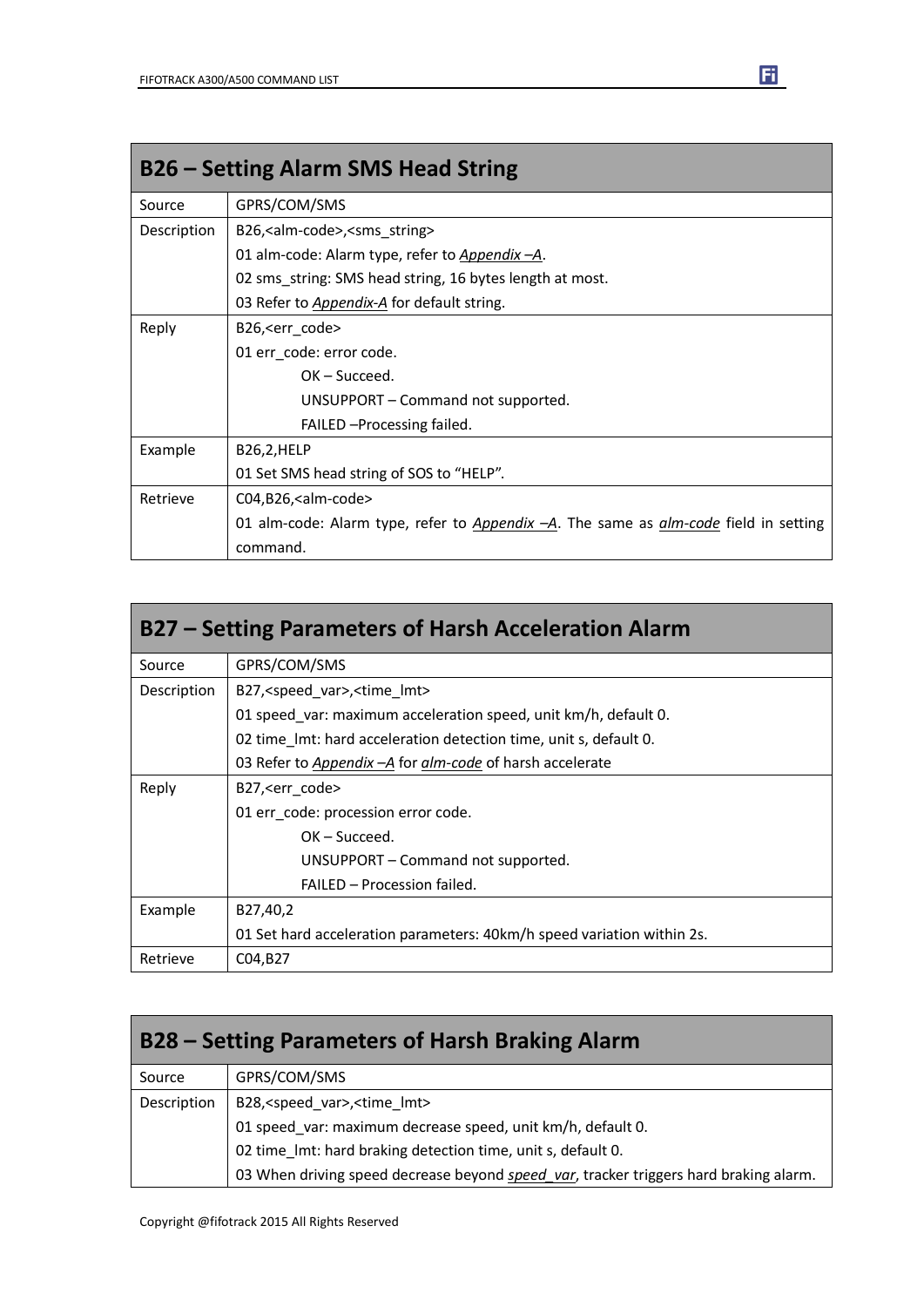|          | 04 Refer to Appendix - A for alm-code of harsh brake |  |
|----------|------------------------------------------------------|--|
| Reply    | B28, <err code=""></err>                             |  |
|          | 01 err code: procession error code.                  |  |
|          | $OK - Succeed.$                                      |  |
|          | UNSUPPORT - Command not supported.                   |  |
|          | FAILED - Procession failed.                          |  |
| Example  | Refer to example in B27                              |  |
| Retrieve | C04, B28                                             |  |

| B29 – Setting Sensitivity of Motion Sensor |                                                                                      |  |  |
|--------------------------------------------|--------------------------------------------------------------------------------------|--|--|
| Source                                     | GPRS/COM/SMS                                                                         |  |  |
| Description                                | B29, <level></level>                                                                 |  |  |
|                                            | 01 level: sensitivity of motion sensor, value [0, 10]; the smaller value, the higher |  |  |
|                                            | sensitivity                                                                          |  |  |
| Reply                                      | B29, <err code=""></err>                                                             |  |  |
|                                            | 01 err code: procession error code.                                                  |  |  |
| $OK - Succeed.$                            |                                                                                      |  |  |
|                                            | UNSUPPORT – Command not supported.                                                   |  |  |
|                                            | FAILED - Procession failed.                                                          |  |  |
| Example                                    | B29,5                                                                                |  |  |
| Retrieve                                   | C04,B29                                                                              |  |  |

| <b>B31 - Setting SOS Number Attribute</b> |                                                                                                              |  |  |  |
|-------------------------------------------|--------------------------------------------------------------------------------------------------------------|--|--|--|
| Source                                    | GPRS/COM/SMS                                                                                                 |  |  |  |
| Description                               | B31, <sos-num>,<two-way-call>,<monitor>,<pos-sms></pos-sms></monitor></two-way-call></sos-num>               |  |  |  |
|                                           | 01 Set SOS number attribute, refer to <b>B11</b> command for SOS number setting.                             |  |  |  |
|                                           | 02 sos-num: SOS index, value 1, 2, 3, which corresponds to SOS number set by <b>B11</b><br>command.          |  |  |  |
|                                           | 03 two-way-call: attribute of two-way conversation.                                                          |  |  |  |
|                                           | 04 monitor: attribute of monitor-mode conversation.                                                          |  |  |  |
|                                           | 05 pos-sms: attribute of position SMS.                                                                       |  |  |  |
|                                           | 06 Description of attribute:                                                                                 |  |  |  |
|                                           | two-way-call: tracker picks up incoming phone-call in two-way conversation                                   |  |  |  |
|                                           | mode.                                                                                                        |  |  |  |
|                                           | monitor: tracker picks up incoming phone-call in monitor mode.                                               |  |  |  |
|                                           | pos-sms: Tracker sends position SMS after incoming phone-call ends. Refer to                                 |  |  |  |
|                                           | C01 command for SMS format.                                                                                  |  |  |  |
|                                           | 07 When both <i>two-way-call</i> and <i>monitor</i> are set, <i>monitor</i> is valid, i.e.: tracker picks up |  |  |  |
|                                           | phone-call in monitor mode.                                                                                  |  |  |  |
|                                           | 08 When the command string has only sos-num field, default attribute is set to                               |  |  |  |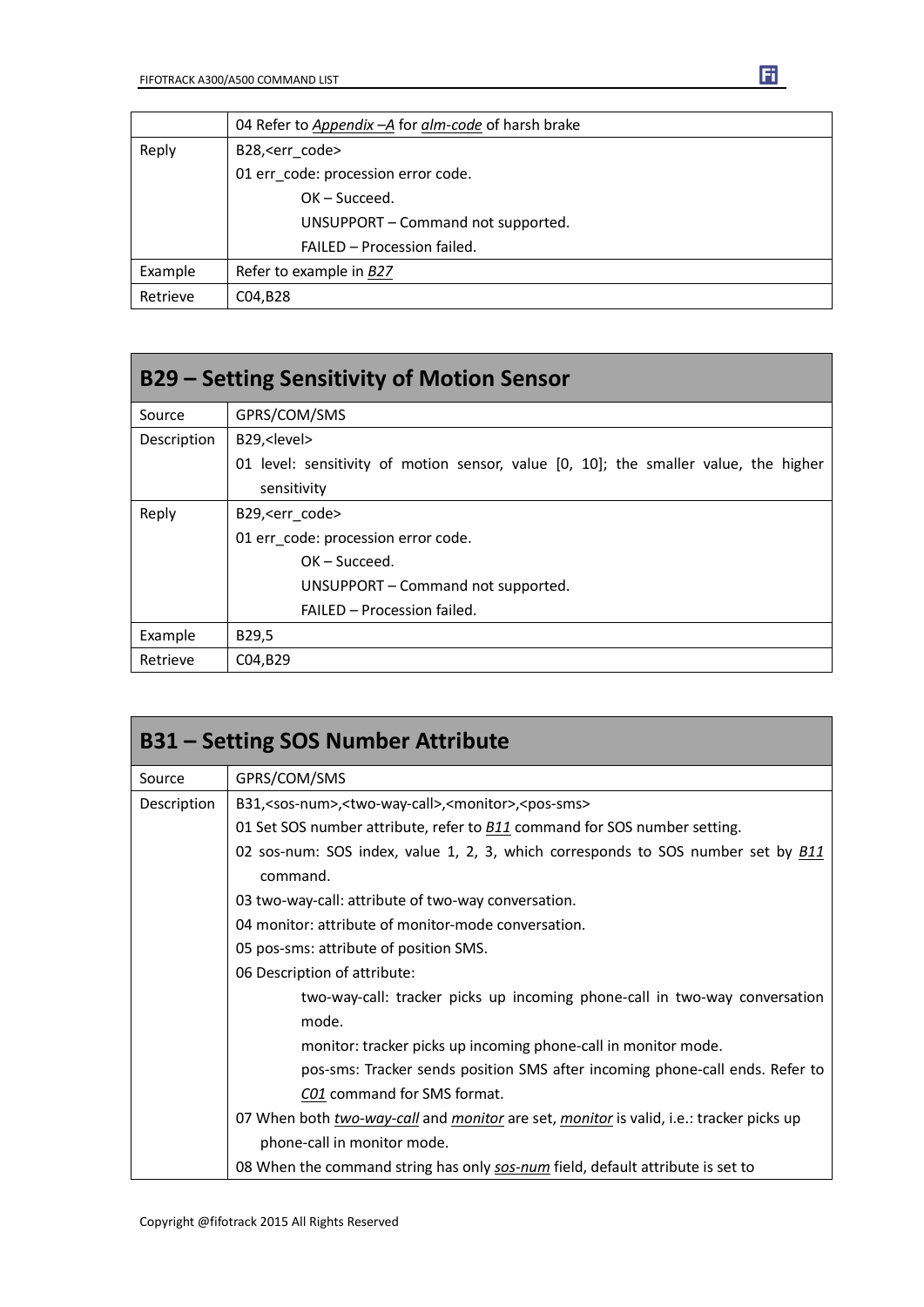|          | corresponding SOS number.                                                           |  |  |
|----------|-------------------------------------------------------------------------------------|--|--|
|          | 09 Default attribute of SOS number: two-way-call and pos-sms.                       |  |  |
| Reply    | B31, <err code=""></err>                                                            |  |  |
|          | 01 err_code: procession error code.                                                 |  |  |
|          | $OK - Succeed.$                                                                     |  |  |
|          | UNSUPPORT – Command not supported.                                                  |  |  |
|          | FAILED - Procession failed.                                                         |  |  |
| Example  | B31,1,1,1,1                                                                         |  |  |
|          | 01 Set attribute of the first SOS number: tracker automatically picks up incoming   |  |  |
|          | phone-call under monitor mode, reply a position SMS.                                |  |  |
| Retrieve | $CO4, B31, <$ sos-num>                                                              |  |  |
|          | 01 sos-num: SOS index, value 1, 2, 3. The same as sos-num field in setting command. |  |  |

| <b>B33 - Setting Maximum Idle Time</b> |                                                                                         |  |  |  |
|----------------------------------------|-----------------------------------------------------------------------------------------|--|--|--|
| Source                                 | GPRS/COM/SMS                                                                            |  |  |  |
| Description                            | B33, sidle time                                                                         |  |  |  |
|                                        | 01 idle time: maximum idle time, unit: s, default 0s. This parameter should be greater  |  |  |  |
|                                        | than 120s.                                                                              |  |  |  |
|                                        | 02 idle definition: ACC ON, but no speed, which means engine running under idle mode.   |  |  |  |
|                                        | 03 When idle mode detected, tracker starts idle time counter, and triggers Idling Alarm |  |  |  |
|                                        | (alm code=35), if counter exceeds idle time.                                            |  |  |  |
| Reply                                  | B33, <err code=""></err>                                                                |  |  |  |
|                                        | 01 err_code: procession error code.                                                     |  |  |  |
|                                        | $OK - Succeed.$                                                                         |  |  |  |
|                                        | UNSUPPORT - Command not supported.                                                      |  |  |  |
|                                        | FAILED - Procession failed.                                                             |  |  |  |
| Example                                | B33,600                                                                                 |  |  |  |
|                                        | 01 Set maximum idle time to 600s                                                        |  |  |  |
| Retrieve                               | C04, B33                                                                                |  |  |  |

| B34 – Setting Voltage Range for AD Port                                                                     |                                                                   |  |  |
|-------------------------------------------------------------------------------------------------------------|-------------------------------------------------------------------|--|--|
| Source                                                                                                      | GPRS/COM/SMS                                                      |  |  |
| Description<br>B34, <index>,<min volt="">,<max volt="">,<filter-option></filter-option></max></min></index> |                                                                   |  |  |
|                                                                                                             | 01 index: AD port index                                           |  |  |
|                                                                                                             | index== $1/2$ , AD1 or AD2                                        |  |  |
|                                                                                                             | <i>index==3</i> , ultrasonic fuel sensor                          |  |  |
|                                                                                                             | 02 min volt:                                                      |  |  |
|                                                                                                             | $index = 1/2$ : AD port voltage when external input is 0%, unit V |  |  |
|                                                                                                             | index==3: minimum measuring range for ultrasonic sensor, unit mm  |  |  |
|                                                                                                             | 03 max volt:                                                      |  |  |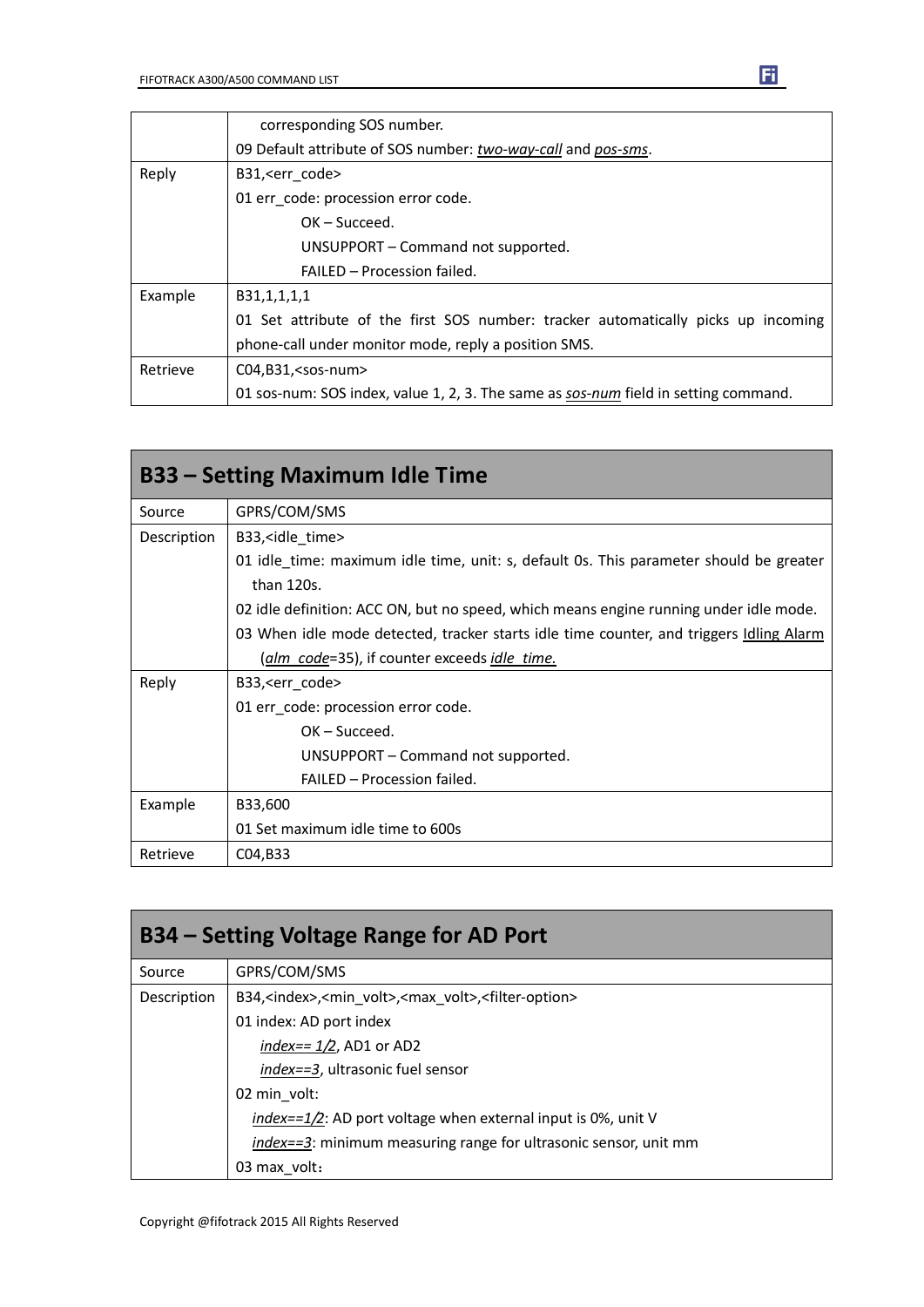|          |                                                                  | index==1/2: AD port voltage when external input is 100%, unit V |                                                             |               |                                                                                    |  |
|----------|------------------------------------------------------------------|-----------------------------------------------------------------|-------------------------------------------------------------|---------------|------------------------------------------------------------------------------------|--|
|          | index==3: maximum measuring range for ultrasonic sensor, unit mm |                                                                 |                                                             |               |                                                                                    |  |
|          |                                                                  |                                                                 |                                                             |               | 04 filter-option: filter option for AD sample data; NOTE: For ultrasonic sensor,   |  |
|          |                                                                  | filter-option field ignored in actual usage                     |                                                             |               |                                                                                    |  |
|          |                                                                  |                                                                 |                                                             |               | filter-option==0 (default): When external power exists, sample AD data and upload  |  |
|          |                                                                  |                                                                 |                                                             |               | real-time; When external power disconnected, keeping the last sample value, and    |  |
|          |                                                                  | upload to server                                                |                                                             |               |                                                                                    |  |
|          |                                                                  |                                                                 |                                                             |               | filter-option==1: When ACC ON, sample AD data and upload real-time; When ACC       |  |
|          |                                                                  |                                                                 |                                                             |               | OFF (maybe external power exists), keeping the last sample value, and upload to    |  |
|          | server                                                           |                                                                 |                                                             |               |                                                                                    |  |
|          |                                                                  |                                                                 |                                                             |               | filter-option==2: upload AD sample data real-time, ignoring ACC and external power |  |
|          | status                                                           |                                                                 |                                                             |               |                                                                                    |  |
|          |                                                                  | 05 Default value for AD input                                   |                                                             |               |                                                                                    |  |
|          | port                                                             | min_volt/V                                                      | max_volt/V                                                  | filter-option | <b>Description</b>                                                                 |  |
|          | AD1                                                              | 0                                                               | 5                                                           | 0             | Get sample data according to                                                       |  |
|          |                                                                  |                                                                 |                                                             |               | external power status                                                              |  |
|          | AD <sub>2</sub>                                                  | $\mathbf 0$                                                     | $\mathbf 0$                                                 | $\mathbf 0$   | Real-time get sample data and                                                      |  |
|          |                                                                  |                                                                 |                                                             |               | upload                                                                             |  |
| Reply    |                                                                  | B34, <err code=""></err>                                        |                                                             |               |                                                                                    |  |
|          |                                                                  | 01 err_code: procession error code.                             |                                                             |               |                                                                                    |  |
|          |                                                                  | $OK - Succeed.$                                                 |                                                             |               |                                                                                    |  |
|          |                                                                  |                                                                 | UNSUPPORT - Command not supported.                          |               |                                                                                    |  |
|          |                                                                  |                                                                 | FAILED - Procession failed.                                 |               |                                                                                    |  |
| Example  |                                                                  | B34,1,0,5.0                                                     |                                                             |               |                                                                                    |  |
|          |                                                                  |                                                                 |                                                             |               | 01 Setting voltage range of AD1 to [0,5]V, getting sample data when external power |  |
|          |                                                                  |                                                                 | exist, keeping sample data when external power disconnected |               |                                                                                    |  |
|          |                                                                  |                                                                 |                                                             |               |                                                                                    |  |
|          | B34,3,0,1000                                                     |                                                                 |                                                             |               |                                                                                    |  |
|          |                                                                  |                                                                 | 01 Setting ultrasonic fuel sensor measuring range 0-1000mm  |               |                                                                                    |  |
| Retrieve |                                                                  | C04,B34, <index></index>                                        |                                                             |               |                                                                                    |  |

| B37 – Setting Digital Temperature Number |                                                                                                                                              |  |  |  |
|------------------------------------------|----------------------------------------------------------------------------------------------------------------------------------------------|--|--|--|
| Source                                   | GPRS/COM/SMS                                                                                                                                 |  |  |  |
| Description                              | <b>B37</b>                                                                                                                                   |  |  |  |
|                                          | 01 Tracker supports multiple digital temperature sensors; When more than one sensor is<br>installed, it is suggested to set sensor's number. |  |  |  |
|                                          | 02 When only one sensor is installed, tracker uses default #1 as sensor's number                                                             |  |  |  |
|                                          | 03 Method to set sensor's number:                                                                                                            |  |  |  |
|                                          | a Connect one sensor to tracker, send <b>B37</b> command, tracker set sensor's number                                                        |  |  |  |
|                                          | automatically, and reply setting result in command's reply                                                                                   |  |  |  |
|                                          | b Disconnect the sensor, whose number has been set; Connect another sensor to                                                                |  |  |  |
|                                          | tracker, use B37 command to set newly added sensor's number                                                                                  |  |  |  |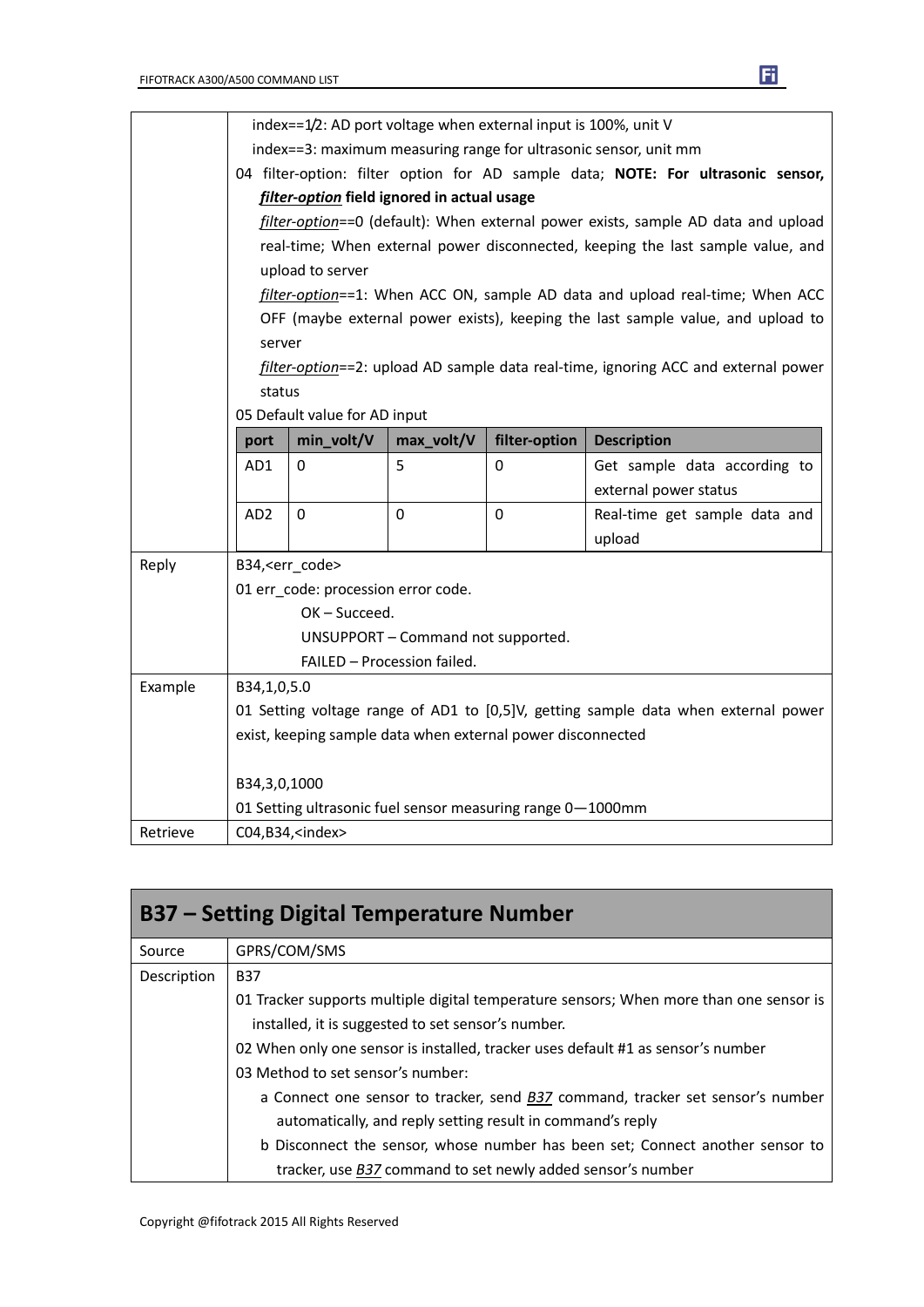|          | c Repeat the operation above, if there are more sensor                                 |
|----------|----------------------------------------------------------------------------------------|
|          | d NOTE: When setting sensor's number, only one sensor is allowed to connect to         |
|          | tracker                                                                                |
|          | 04 When sensors' numbers are set, tracker will arrange temperature data in the setting |
|          | sequence                                                                               |
|          | 05 It is suggested to reset number, when some sensors are removed.                     |
| Reply    | B37, <t sensor="" sn=""></t>                                                           |
|          | 01 t sensor sn: Sensor's number which is set automatically                             |
|          | $[1,8]$ – Setting succeed, the value is the sensor's number                            |
|          | [FULL] - The number of sensors exceed                                                  |
|          | FAILED - Setting failed, error connection, or more than one sensor are                 |
|          | connected                                                                              |
| Example  |                                                                                        |
| Retrieve | <b>UNSUPPORT</b>                                                                       |

 $\mathbf{F}$ 

| <b>B38 - Setting High/Low Temperature Alarm</b> |                                                                                                                            |  |  |
|-------------------------------------------------|----------------------------------------------------------------------------------------------------------------------------|--|--|
| Source                                          | GPRS/COM/SMS                                                                                                               |  |  |
| Description                                     | B38, <t sensor="" sn="">,<high temp="">,<low temp=""></low></high></t>                                                     |  |  |
|                                                 | 01 t_sensor_sn: sensor's number, refer to B37 command; When one sensor is installed,                                       |  |  |
|                                                 | $t$ sensor sn==1                                                                                                           |  |  |
|                                                 | 02 high_temp: High temperature threshold, unit $\degree$ C; If this field is empty, high<br>temperature alarm is disabled. |  |  |
|                                                 | 03 low_temp: Low temperature threshold, unit $\degree$ C; If this field is empty, Low<br>temperature alarm is disabled.    |  |  |
|                                                 | 04 When <i>t sensor sn, high temp, low temp</i> fields are empty, all sensors' high/low                                    |  |  |
|                                                 | temperature alarm are disabled.                                                                                            |  |  |
|                                                 | 05 Refer to <i>Appendix-A</i> for <i>alm-code</i> and <i>alm-para</i> of high/low temperature alarm                        |  |  |
| Reply                                           | B38, <err_code></err_code>                                                                                                 |  |  |
|                                                 | 01 err code: procession error code.                                                                                        |  |  |
|                                                 | OK-Succeed.                                                                                                                |  |  |
|                                                 | UNSUPPORT - Command not supported.                                                                                         |  |  |
|                                                 | FAILED - Procession failed.                                                                                                |  |  |
| Example                                         | B38,1,-10,-20                                                                                                              |  |  |
|                                                 | 01 Setting #1 sensor's parameters, high temperature threshold: - $10^{\circ}$ C, low temperature                           |  |  |
|                                                 | threshold: -20°C                                                                                                           |  |  |
|                                                 | B38,1,-10                                                                                                                  |  |  |
|                                                 | 01 Setting #1 sensor's parameters, high temperature threshold: - $10^{\circ}$ C, low temperature                           |  |  |
|                                                 | threshold: disable                                                                                                         |  |  |
|                                                 | B38,1,,-20                                                                                                                 |  |  |
|                                                 | 01 Setting #1 sensor's parameters, high temperature threshold: disable, low temperature                                    |  |  |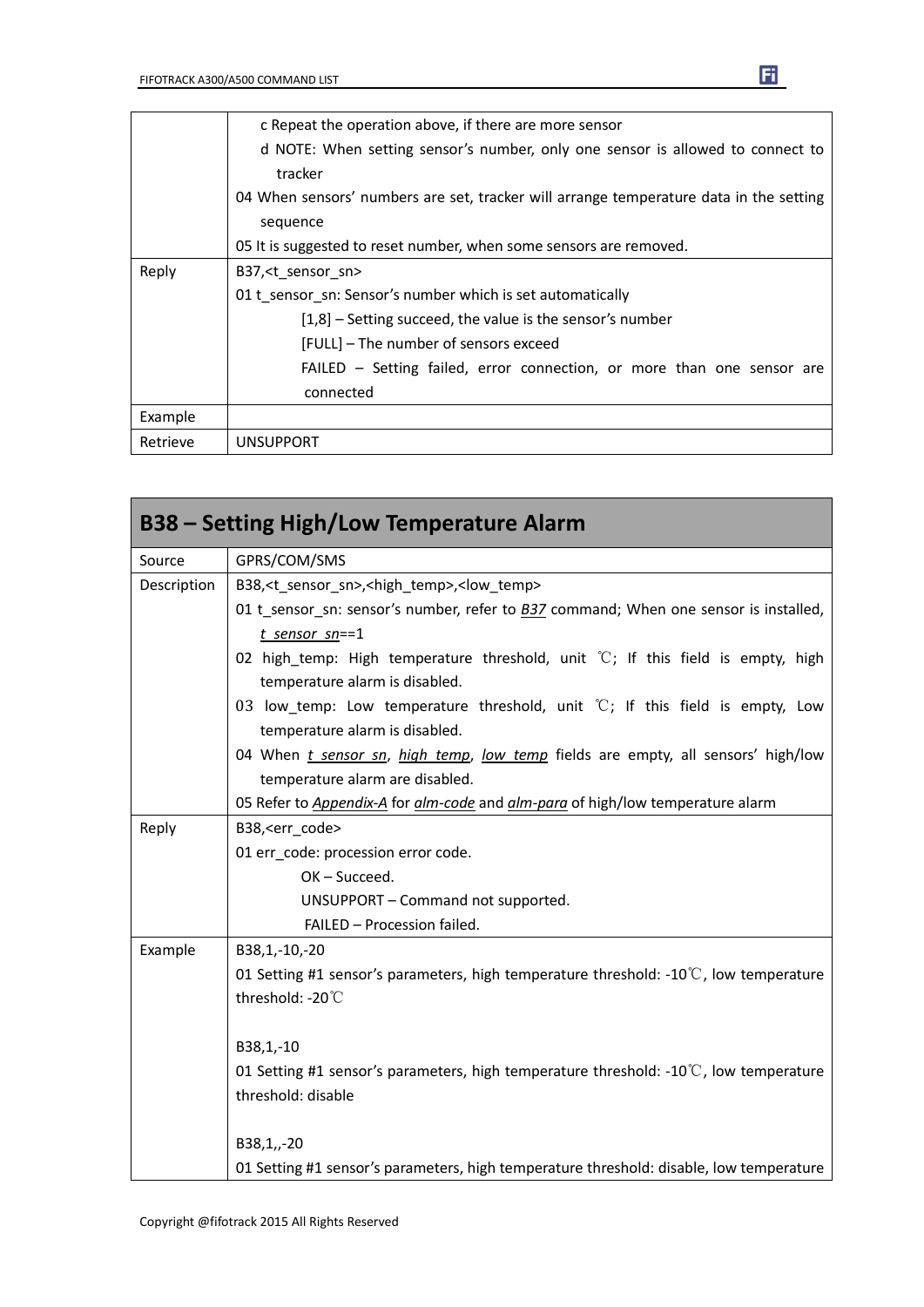|          | threshold: -20°C                                      |  |
|----------|-------------------------------------------------------|--|
|          |                                                       |  |
|          | B38,1                                                 |  |
|          | 01 Disable #1 sensor's high and low temperature alarm |  |
| Retrieve | C04,B38, <t_sensor_sn></t_sensor_sn>                  |  |

| B39 – Delete Digital Temperature Sensor |                                                                                      |  |
|-----------------------------------------|--------------------------------------------------------------------------------------|--|
| Source                                  | GPRS/COM/SMS                                                                         |  |
| Description                             | B39, <t sensor="" sn=""></t>                                                         |  |
|                                         | 01 When multiple sensors are installed, and some ones need to be removed, this       |  |
|                                         | command can be used. In actual usage, remove sensor first, then send B39 command     |  |
|                                         | 02 t sensor sn: sensor's number, refer to B37 command; When one sensor is installed, |  |
|                                         | t sensor $sn=1$ ; When t sensor $sn$ field is empty, remove all sensors              |  |
| Reply                                   | B39, <err code=""></err>                                                             |  |
|                                         | 01 err_code: procession error code.                                                  |  |
|                                         | $OK - Succeed.$                                                                      |  |
|                                         | UNSUPPORT – Command not supported.                                                   |  |
|                                         | FAILED - Procession failed.                                                          |  |
| Example                                 |                                                                                      |  |
| Retrieve                                | <b>UNSUPPORT</b>                                                                     |  |

| <b>B40 – Retrieve Temperature Sensor Data</b> |                                                                                                   |
|-----------------------------------------------|---------------------------------------------------------------------------------------------------|
| Source                                        | GPRS/COM/SMS                                                                                      |
| Description                                   | <b>B40</b>                                                                                        |
|                                               | 01 The command is used for testing after installation. Tracker replies all sensors' data.         |
| Reply                                         | B40, <tsensor1 temp=""> <tsensor2 temp=""> <tsensorn temp=""></tsensorn></tsensor2></tsensor1>    |
|                                               | 01 The reply indicates the number of sensor, and sensors' data                                    |
|                                               | 02 N: The number of digital temperature sensor                                                    |
|                                               | 03 tsensor[1,N] temp: Temperature data, unit $\mathbb{C}$ ; Data is arranged by the number set by |
|                                               | B37; ' ' is used to separate neighboring data                                                     |
| Example                                       |                                                                                                   |
| Retrieve                                      | <b>UNSUPPORT</b>                                                                                  |

| B42 – Authorizing RFID/iButton Tag(s) |                                                                                    |
|---------------------------------------|------------------------------------------------------------------------------------|
| Source                                | GPRS/COM/SMS                                                                       |
| Description                           | B42, <rfid num1="">,<rfid num2=""><rfid numn=""></rfid></rfid></rfid>              |
|                                       | 01 rfid num[1,N]: RFID/iButton tag number to be authorized. For iButton tag, whose |
|                                       | number is hexadecimal, use '#' in front                                            |

 $\mathbf{F}$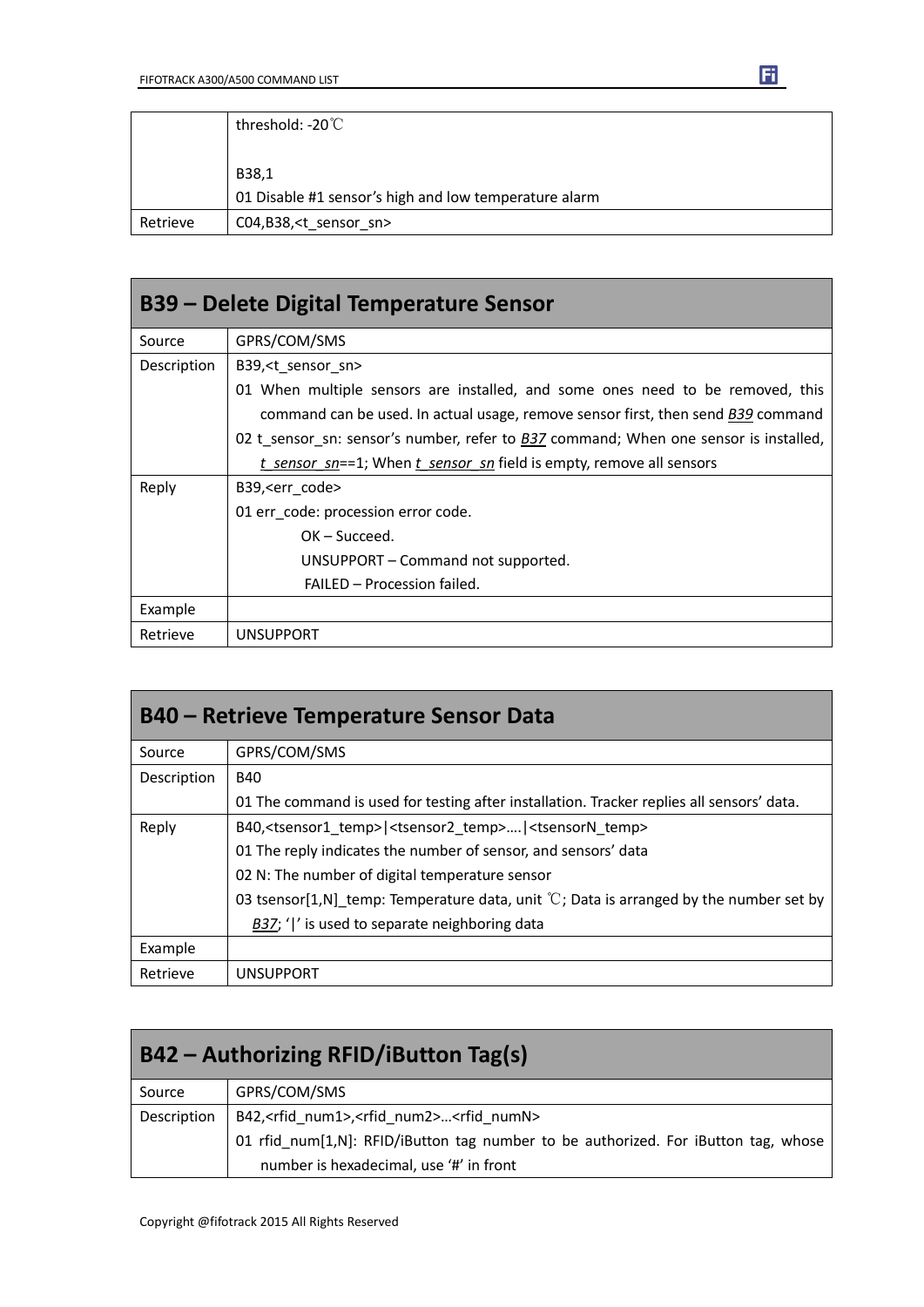|          | 02 To authorize RFID/iButton tags in batches, send B42 only, with rdid num1,                |
|----------|---------------------------------------------------------------------------------------------|
|          | rfid_num2  rfid_numN empty. After parsed the command, tracker will regard all               |
|          | read RFID tags as authorized ones in 3 minutes. During this 3 minutes, tracker will not     |
|          | generate "Login", "Log Out" or "Illegal Login" alarm when tag(s) read.                      |
|          | 03 Refer to Appendix A for alm-code of "Login", "Log Out" and "Illegal Login".              |
|          | 04 After authorized tag(s) set, tracker will generate "Login", "Log Out" or "Illegal Login" |
|          | alarm when tag read; Refer to user guide for detail.                                        |
|          | 05 If no tag(s) authorized, tracker will not generate "Illegal Login".                      |
| Reply    | B42, <err_code></err_code>                                                                  |
|          | 01 err code: procession error code.                                                         |
|          | OK-Succeed.                                                                                 |
|          | UNSUPPORT - Command not supported.                                                          |
|          | FAILED - Procession failed.                                                                 |
| Example  | B42,1234567,1234568,1234569                                                                 |
|          | 01 Authorize 3 RFID/iButton tags, whose number 1234567,1234568,1234569                      |
|          | B42,1234567,1234568,#1234569                                                                |
|          | 01 Authorize 3 RFID/iButton tags, whose number 1234567,1234568,0x1234569                    |
|          |                                                                                             |
|          | <b>B42</b>                                                                                  |
|          | 01 Start batch tags authorizing, tracker regards tags, which are read in the following 3    |
|          | minutes, as authorized ones.                                                                |
| Retrieve | <b>UNSUPPORT</b>                                                                            |

| B43 - Delete Authorized RFID/iButton Tag(s) |                                                                                                                            |
|---------------------------------------------|----------------------------------------------------------------------------------------------------------------------------|
| Source                                      | GPRS/COM/SMS                                                                                                               |
| Description                                 | B43, <all>/<rfid num1="">,<rfid num2=""><rfid numn=""></rfid></rfid></rfid></all>                                          |
|                                             | 01 rfid_num[1,N]: RFID/iButton tag number to be deleted. For iButton tag, whose<br>number is hexadecimal, use '#' in front |
|                                             | 02 B43, ALL: Delete all authorized tag(s).                                                                                 |
|                                             | 03 To delete tags in batches, send $\underline{B43}$ only, with rfid num1, rfid num2rfid numN                              |
|                                             | empty, tracker will delete tags, which are read in 3 minutes. During this 3 minutes,                                       |
|                                             | tracker will not generate "Login", "Log Out" or "Illegal Login" alarm when tag(s) read.                                    |
| Reply                                       | B43, <err code=""></err>                                                                                                   |
|                                             | 01 err_code: procession error code.                                                                                        |
|                                             | $OK - Succeed.$                                                                                                            |
|                                             | UNSUPPORT – Command not supported.                                                                                         |
|                                             | FAILED - Procession failed.                                                                                                |
| Example                                     | B43,1234567,1234568,1234569                                                                                                |
|                                             | 01 Delete 3 authorized RFID tags, whose number 1234567,1234568,1234569.                                                    |
|                                             | B43,1234567,1234568,#1234569                                                                                               |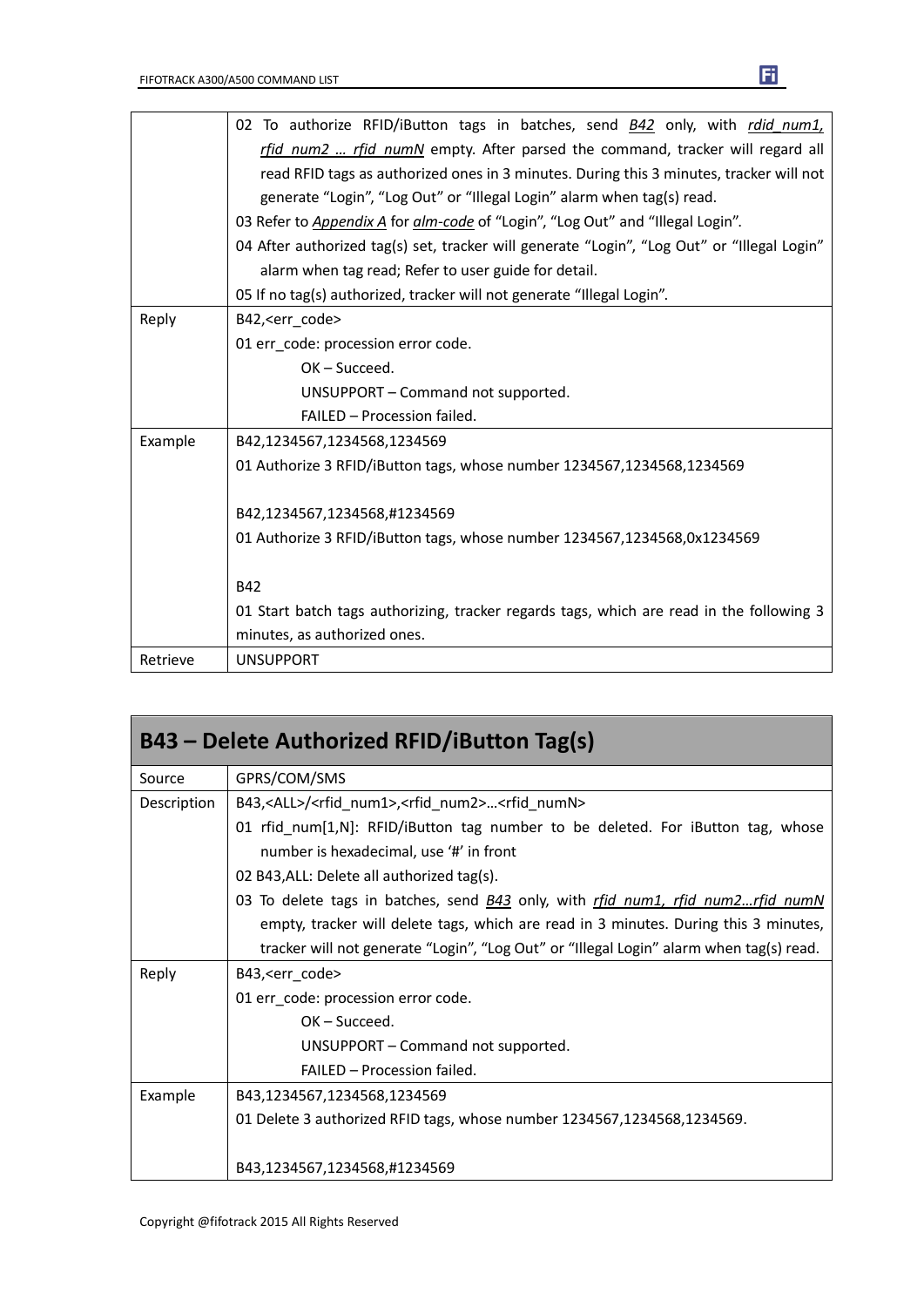|          | 01 Delete 3 authorized RFID tags, whose number 1234567,1234568,0x1234569.                 |
|----------|-------------------------------------------------------------------------------------------|
|          | <b>B43</b>                                                                                |
|          | 01 Start batch operation, tracker delete tags, which are read in the following 3 minutes. |
| Retrieve | <b>UNSUPPORT</b>                                                                          |

 $\mathbf{F}$ 

| B44 – Retrieve RFID/iButton Tag(s) Authorization |                                                                                                                  |
|--------------------------------------------------|------------------------------------------------------------------------------------------------------------------|
| Source                                           | GPRS/COM/SMS                                                                                                     |
| Description                                      | B44, <rfid num1="">,<rfid num2=""><rfid numn=""></rfid></rfid></rfid>                                            |
|                                                  | 01 rfid num[1,N]: RFID/iButton tag number to be retrieved. For iButton tag, whose                                |
|                                                  | number is hexadecimal, use '#' in front                                                                          |
|                                                  | 02 Maximally, five tags are support in the retrieving operation                                                  |
| Reply                                            | B44, <rfid num1="">:<aut1>,<rfid num2="">:<aut2>,<rfid numn="">:<autn></autn></rfid></aut2></rfid></aut1></rfid> |
|                                                  | 01 rfid num[1,N]: RFID/iButton tag number to be retrieved.                                                       |
|                                                  | 02 aut[1,N]: Authorization status, 0~unauthorized, 1~ authorized                                                 |
| Example                                          |                                                                                                                  |
| Retrieve                                         | <b>UNSUPPORT</b>                                                                                                 |

| <b>B45 - RFID/iButton/Fingerprint Optional Function</b> |                                                                                                      |  |
|---------------------------------------------------------|------------------------------------------------------------------------------------------------------|--|
| Source                                                  | GPRS/COM/SMS                                                                                         |  |
| Description                                             | B45, <acc-off-logout>, <br/>&gt;buz-tip&gt;, <acc-on-no-logout></acc-on-no-logout></acc-off-logout>  |  |
|                                                         | 01 acc-off-logout: 1(default) - Force logout When ACC OFF; 0-Keeping login status                    |  |
|                                                         | when ACC OFF. After setting $\frac{acc-off\text{-}logout==1}{}$ , tracker will set current status to |  |
|                                                         | logout, and trigger "Log out" alarm when ACC OFF                                                     |  |
|                                                         | 02 buz-tip: Enable/Disable buzzer function for reminder function; 1-Enable, 0-Disable.               |  |
|                                                         | Tracker will beep for reminder under below condition:                                                |  |
|                                                         | a Under logout status, when ACC ON, buzzer beeps to remind swiping card to                           |  |
|                                                         | log in                                                                                               |  |
|                                                         | b Log in, buzzer beeps once                                                                          |  |
|                                                         | c Log out, buzzer beeps twice                                                                        |  |
|                                                         | 05 acc-on-no-logout: 1 (default) - Tracker keeps login status during ACC ON period;                  |  |
|                                                         | 0-Tracker will generate logout alarm even under ACC ON condition.                                    |  |
|                                                         | $\alpha$ cc-on-no-logout==1: Tracker does noting when swiping the same card, while                   |  |
|                                                         | generates "Log in" alarm when swiping different card, with new card ID in GPRS                       |  |
|                                                         | package                                                                                              |  |
|                                                         | acc-on-no-logout==0: Tracker generates "Log out" alarm when swiping the same                         |  |
|                                                         | card, while generates "Log out" alarm with old card ID, "Log in" alarm with new ID                   |  |
| Reply                                                   | B45, <err code=""></err>                                                                             |  |
|                                                         | 01 err code: procession error code.                                                                  |  |
|                                                         | $OK - Succeed.$                                                                                      |  |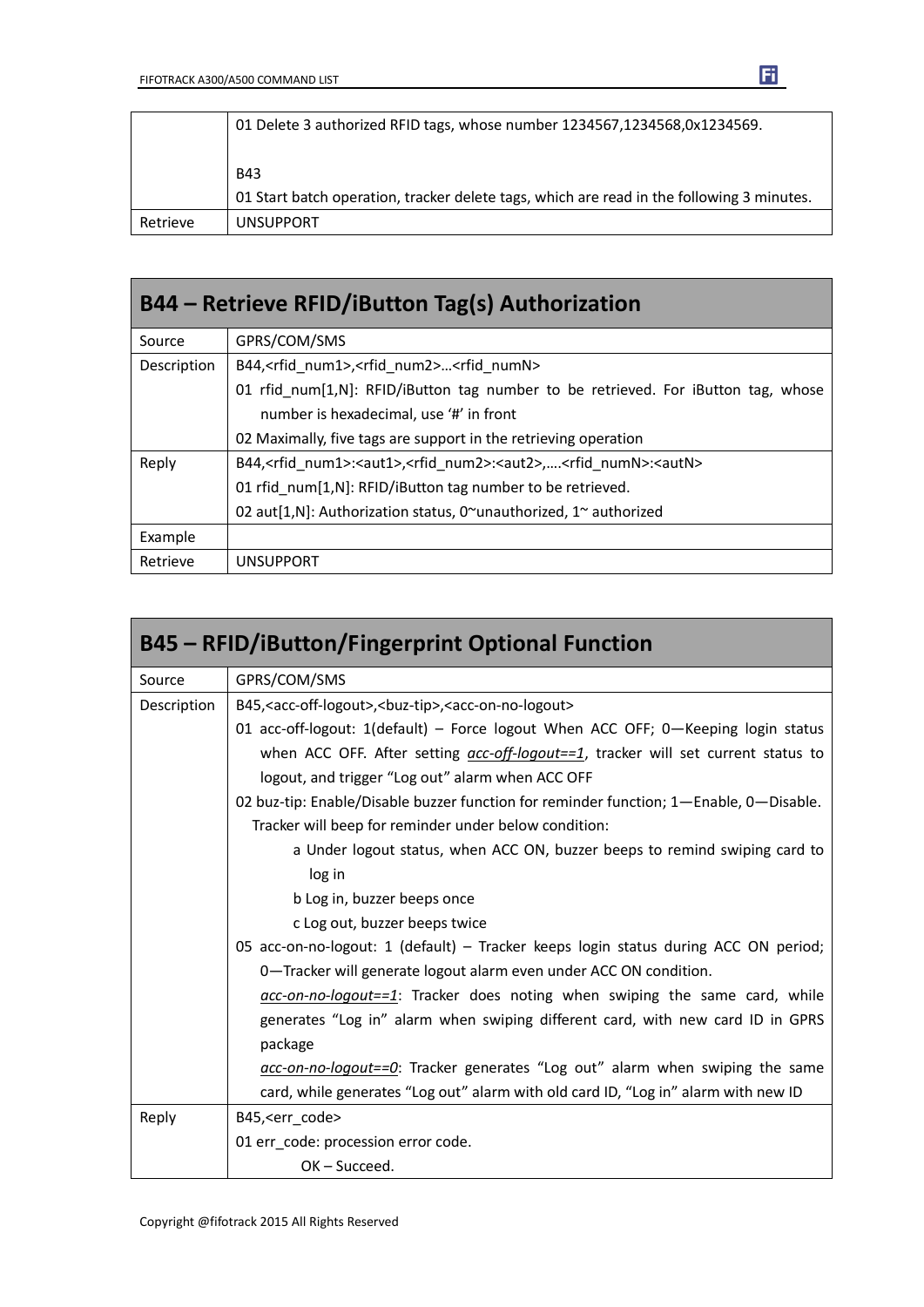|          | UNSUPPORT – Command not supported. |
|----------|------------------------------------|
|          | FAILED - Procession failed.        |
| Example  |                                    |
| Retrieve | C04,B45                            |

| B46 – Setting Passenger Mode for RFID/iButton/Fingerprint |                                                                                                        |  |
|-----------------------------------------------------------|--------------------------------------------------------------------------------------------------------|--|
| Source                                                    | GPRS/COM/SMS                                                                                           |  |
| Description                                               | B46, <enable>,<filter-tmr>,<keeping-tmr></keeping-tmr></filter-tmr></enable>                           |  |
|                                                           | 01 Tracker supports two working mode, driver management and passenger mode, when                       |  |
|                                                           | using RFID/iButton/finger. B46 command is use to set passenger mode.                                   |  |
|                                                           | 02 enable: 0~Disable(default); 1~Enable                                                                |  |
|                                                           | 03 filter-tmr: filtering time for repeating swiping, unit s, default 0s. During this period,           |  |
|                                                           | tag ID will be uploaded once till <i>filter-tmr</i> timeout. When <i>filter-tmr==0</i> , no filtration |  |
|                                                           | to repeating tag ID                                                                                    |  |
|                                                           | 04 keeping-tmr: tag ID keeping time, unit s; During this period, tag ID will be uploaded               |  |
|                                                           | within each GPRS package; when keeping-tmr==0, tag ID will be uploaded once                            |  |
|                                                           | 05 Working process of passenger mode                                                                   |  |
|                                                           | a After tag swiped, tracker sends normal GPRS position data with tag ID during                         |  |
|                                                           | keeping-tmr period. And tag ID will be empty after keeping-tmr seconds                                 |  |
|                                                           | b When the same tag swiped repeatedly, tracker distinguishes as one during                             |  |
|                                                           | filter-tmr second, and keeps sending GPRS package with tag ID during keeping-tmr                       |  |
|                                                           | seconds                                                                                                |  |
|                                                           | 06 When setting passenger mode, GPRS data package is normal position one after tag                     |  |
|                                                           | swiped.                                                                                                |  |
| Reply                                                     | B46, <err_code></err_code>                                                                             |  |
|                                                           | 01 err_code: procession error code.                                                                    |  |
|                                                           | OK-Succeed.                                                                                            |  |
|                                                           | UNSUPPORT - Command not supported.                                                                     |  |
|                                                           | FAILED - Procession failed.                                                                            |  |
| Example                                                   |                                                                                                        |  |
| Retrieve                                                  | C04, B46                                                                                               |  |

| <b>B80 – Setting Fuel Theft/Filling Alarm</b> |                                                                                                                               |
|-----------------------------------------------|-------------------------------------------------------------------------------------------------------------------------------|
| Source                                        | GPRS/COM/SMS                                                                                                                  |
| Description                                   | B80, <ad-idx>,<theft-percentage>,<filling-percentage>,<use-acc></use-acc></filling-percentage></theft-percentage></ad-idx>    |
|                                               | 01 The command is used for AD fuel sensor or ultrasonic fuel sensor; Besides, it is valid<br>on regular tank only at present. |
|                                               | $02$ ad-idx:                                                                                                                  |
|                                               | ad-idx==0, disable fuel theft/filling function                                                                                |
|                                               | $ad$ -idx==1/2: AD channel which connects to AD fuel sensor                                                                   |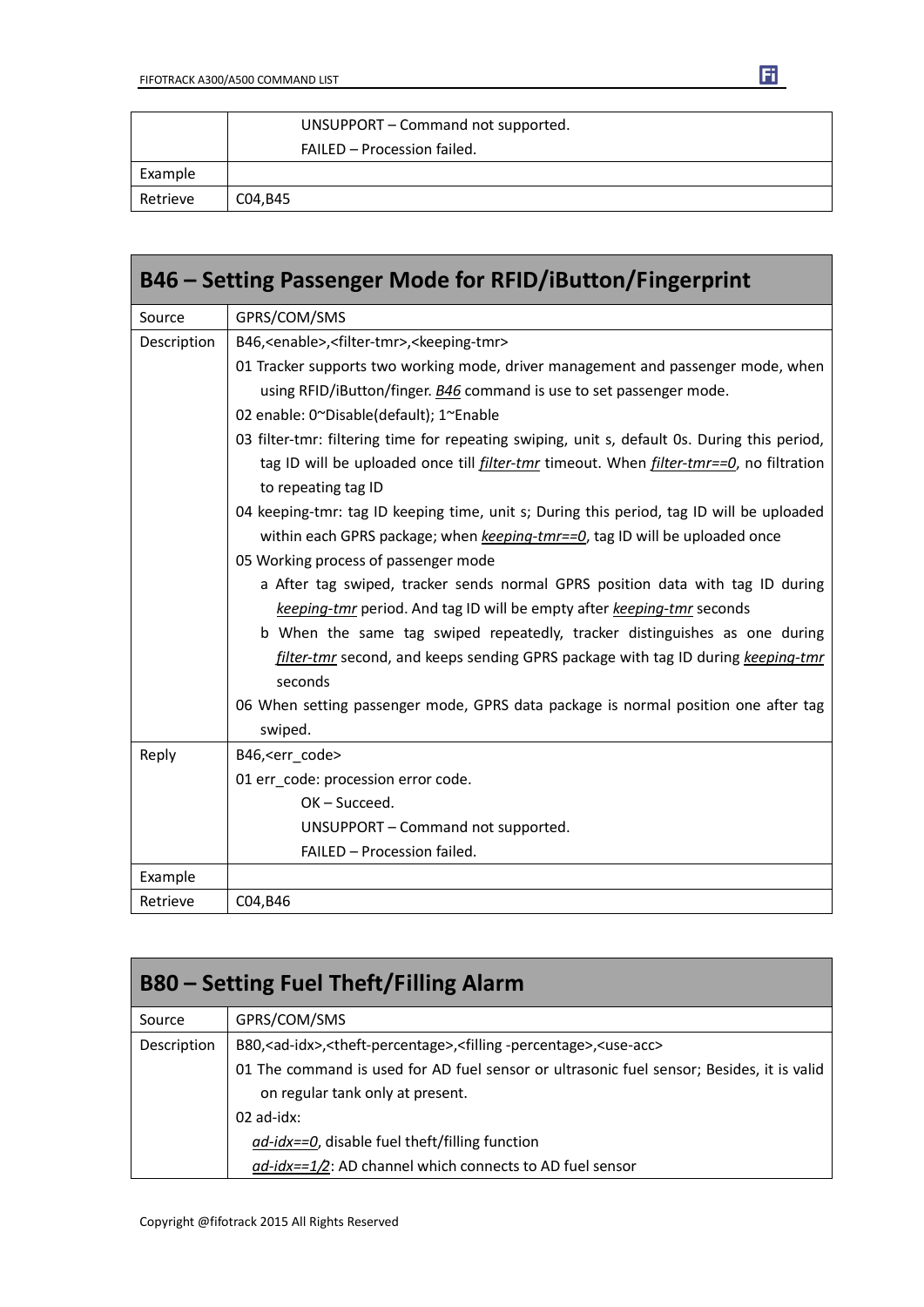|          | ad-idx==3: ultrasonic fuel sensor                                                               |
|----------|-------------------------------------------------------------------------------------------------|
|          | 03 theft-percentage: Fuel theft percentage, unit %, tracker will send alarm when the fuel       |
|          | level decrement exceeds the setting value. If theft-percentage==0 or field empty,               |
|          | disable fuel theft alarm.                                                                       |
|          | 04 filling-percentage: Fuel filling percentage, unit %, tracker will send alarm when the        |
|          | fuel level increment exceeds the setting value. If <i>filling-percentage==0</i> or filed empty, |
|          | disable fuel filling alarm.                                                                     |
|          | 05 use-acc: Whether tracker connects to ACC or not. To get better calculation result, it is     |
|          | suggested to connect IN2 to ACC. If use-acc field empty, by default, it is regarded that        |
|          | ACC connected.                                                                                  |
| Reply    | B80, <err code=""></err>                                                                        |
|          | 01 err code: procession error code.                                                             |
|          | $OK - Succeed.$                                                                                 |
|          | UNSUPPORT - Command not supported.                                                              |
|          | FAILED - Procession failed.                                                                     |
| Example  | B80,1,5                                                                                         |
|          | 01 Enable fuel theft alarm calculated based on AD1; When fuel level decrement exceed            |
|          | 5%, tracker sends theft alarm                                                                   |
|          | 02 Disable fuel filling alarm                                                                   |
|          | 03 IN2 connects to ACC                                                                          |
|          |                                                                                                 |
|          | B80,3,10,25,1                                                                                   |
|          | 01 Setting 10% theft alarm, 25% filling alarm for ultrasonic fuel sensor                        |
| Retrieve | C04,B80                                                                                         |

| <b>B81 – Setting Fuel Level Alarm</b> |                                                                                                 |
|---------------------------------------|-------------------------------------------------------------------------------------------------|
| Source                                | GPRS/COM/SMS                                                                                    |
| Description                           | B81, <ad-idx>,<low-percentage>,<high-percentage></high-percentage></low-percentage></ad-idx>    |
|                                       | 01 The command is used for AD fuel sensor or ultrasonic fuel sensor; Besides, it is valid       |
|                                       | on regular tank only at present.                                                                |
|                                       | $02$ ad-idx:                                                                                    |
|                                       | ad-idx==0, disable fuel level detecting function                                                |
|                                       | $\frac{ad - idx}{=} 1/2$ : AD channel which connects to AD fuel sensor                          |
|                                       | <i>ad-idx==3</i> : ultrasonic fuel sensor                                                       |
|                                       | 03 low-percentage: Percentage of low fuel level, unit %, tracker will send alarm when the       |
|                                       | fuel level is lower than the setting value. If <u>low-percentage==0</u> or field empty, disable |
|                                       | low fuel level detection.                                                                       |
|                                       | 04 high-percentage: Percentage of high fuel level, unit %, tracker will send alarm when         |
|                                       | the fuel level is higher than the setting value. If $high-percentage==0$ or filed empty,        |
|                                       | disable high fuel level detection.                                                              |
| Reply                                 | B81, <err_code></err_code>                                                                      |
|                                       | 01 err code: procession error code.                                                             |

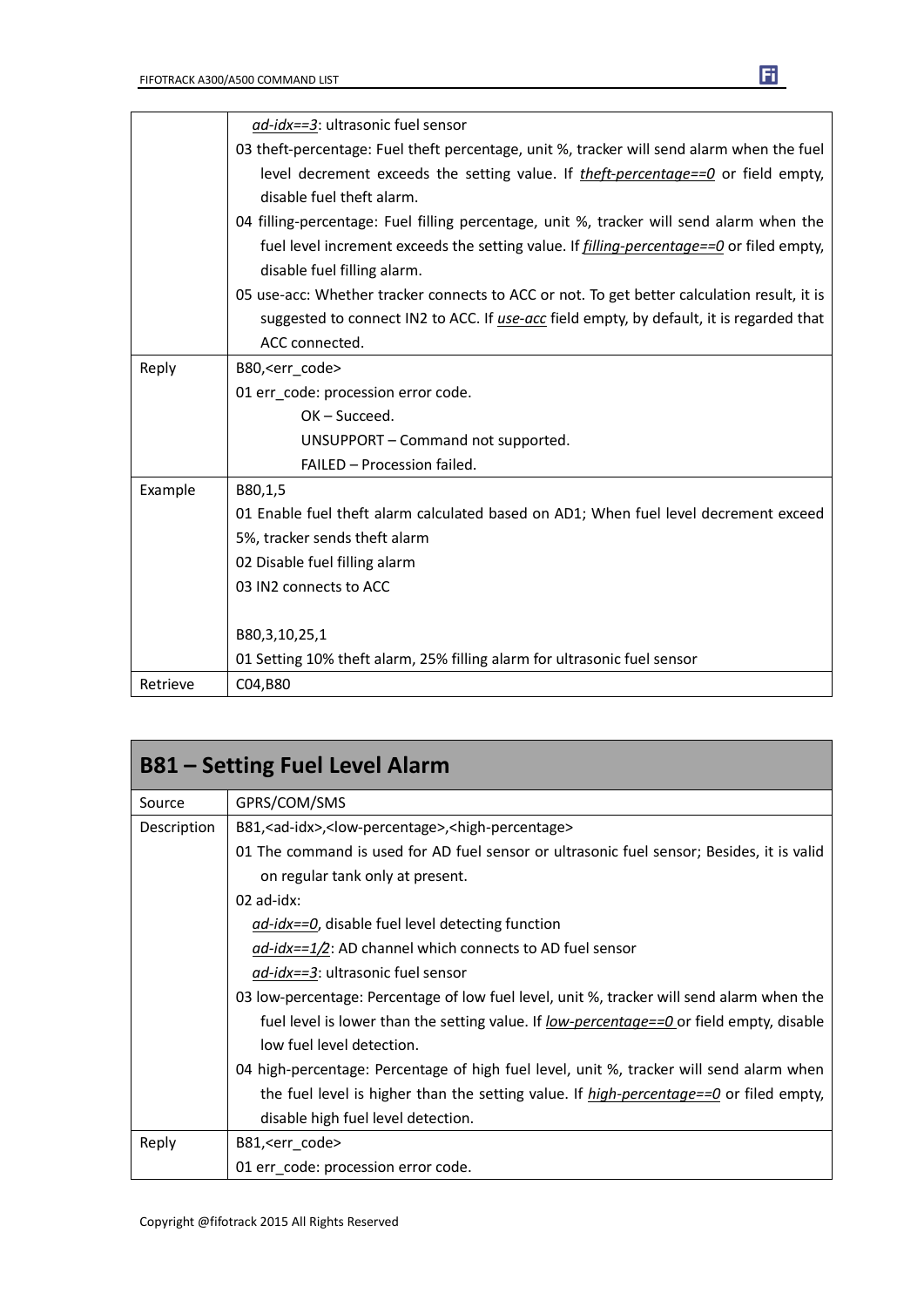|          | $OK - Succeed.$                                                                 |  |
|----------|---------------------------------------------------------------------------------|--|
|          | UNSUPPORT – Command not supported.                                              |  |
|          | FAILED - Procession failed.                                                     |  |
| Example  | B81,1,15,80                                                                     |  |
|          | 01 Enable low and high fuel level detection calculated based on AD1             |  |
|          | 02 When fuel level is lower than 15%, tracker sends alarm                       |  |
|          | 03 When fuel level is higher than 80%, tracker sends alarm                      |  |
|          | B81,3,10,85                                                                     |  |
|          | 01 Setting 10% low level alarm, 85% high level alarm for ultrasonic fuel sensor |  |
| Retrieve | C04,B81                                                                         |  |

|             | <b>B82 – Enable/Disable Fuel Consumption Statistics</b>                                      |  |
|-------------|----------------------------------------------------------------------------------------------|--|
| Source      | GPRS/COM/SMS                                                                                 |  |
| Description | B82, <ad-idx>, <use-acc>, <add-theft>, <clear></clear></add-theft></use-acc></ad-idx>        |  |
|             | 01 The command is used for AD fuel sensor or ultrasonic fuel sensor; Besides, it is valid    |  |
|             | on regular tank only at present.                                                             |  |
|             | 02 ad-idx:                                                                                   |  |
|             | ad-idx==0, disable fuel consumption statistics                                               |  |
|             | ad-idx==1/2: AD channel which connects to AD fuel sensor                                     |  |
|             | ad-idx==3: ultrasonic fuel sensor                                                            |  |
|             | 03 use-acc: Whether tracker connects to ACC or not. To get better calculation result, it is  |  |
|             | suggested to connect IN2 to ACC. If use-acc field empty, by default, it is regarded that     |  |
|             | ACC connected.                                                                               |  |
|             | 04 add-theft: 1-- The amount of oil reduced by theft is added to total fuel consumption      |  |
|             | (default); 0-- The amount of oil reduced by theft is excluded from total fuel                |  |
|             | consumption.                                                                                 |  |
|             | 05 clear: 0-Keep current fuel consumption data unchanged; 1-Clear current                    |  |
|             | consumption data, and calculated from 0                                                      |  |
|             | 06 After fuel consumption statistics enabled, fuel consumption data is packed in             |  |
|             | fuel consume field in GPRS protocol.                                                         |  |
| Reply       | B82, <err_code></err_code>                                                                   |  |
|             | 01 err_code: procession error code.                                                          |  |
|             | OK-Succeed.                                                                                  |  |
|             | UNSUPPORT - Command not supported.                                                           |  |
|             | FAILED - Procession failed.                                                                  |  |
| Example     | B82,1,1,1,1                                                                                  |  |
|             | 01 Enable fuel consumption statistics calculated based on AD1; tracker connects to ACC       |  |
|             | via IN2; All amount, including fuel theft amount, will be statistics into total consumption; |  |
|             | After commands sent, tracker clear current consumption data, and re-calculates from 0.       |  |
|             | B82,3,1,1,1                                                                                  |  |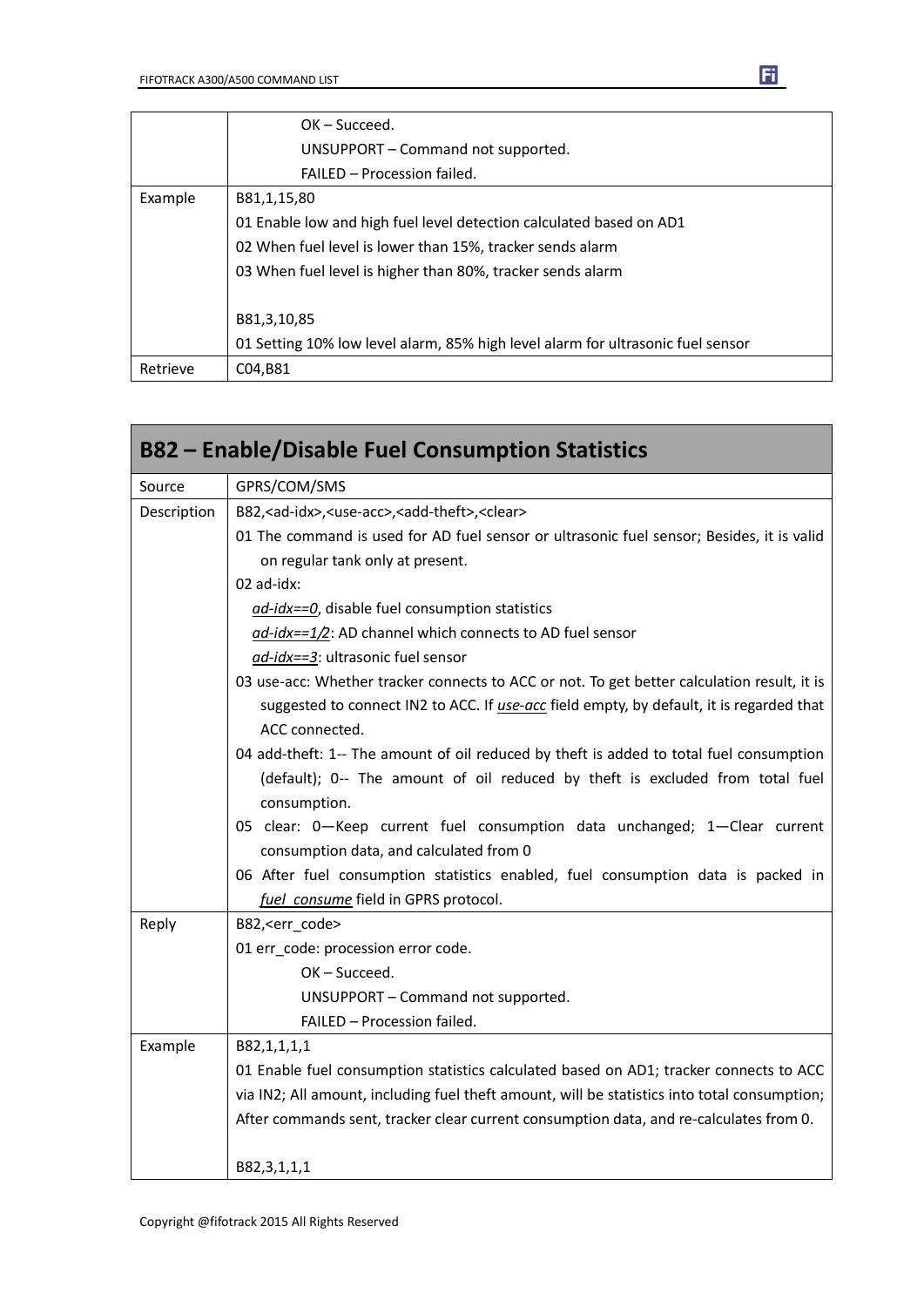|          | 01 Enable fuel consumption statistics for ultrasonic fuel sensor            |
|----------|-----------------------------------------------------------------------------|
| Retrieve | C04.B82                                                                     |
|          | Reply: B82, <ad-idx>, <use-acc>, <add-theft></add-theft></use-acc></ad-idx> |

| <b>B90 - Reset Tracker or Module</b> |                                     |  |
|--------------------------------------|-------------------------------------|--|
| Source                               | GPRS/COM/SMS                        |  |
| Description                          | B90,< select >                      |  |
|                                      | 01 select: option                   |  |
|                                      | =1: Reset tracker.                  |  |
|                                      | =2: Reset GPS module.               |  |
|                                      | =3: Reset GSM module.               |  |
| Reply                                | B90, <err_code></err_code>          |  |
|                                      | 01 err_code: procession error code. |  |
|                                      | OK-Succeed.                         |  |
|                                      | UNSUPPORT - Command not supported.  |  |
|                                      | FAILED - Procession failed.         |  |
| Example                              | B90,1                               |  |
|                                      | 01 Reset tracker.                   |  |
| Retrieve                             | <b>UNSUPPORT</b>                    |  |

| <b>B91 – Setting Parameters to Default</b> |                                                                                 |  |
|--------------------------------------------|---------------------------------------------------------------------------------|--|
| Source                                     | GPRS/COM/SMS                                                                    |  |
| Description                                | B91                                                                             |  |
|                                            | 01 After command is set, all system parameters (except SMS password) are set to |  |
|                                            | default.                                                                        |  |
| Reply                                      | B91, <err_code></err_code>                                                      |  |
|                                            | 01 err code: procession error code.                                             |  |
|                                            | $OK - Succeed.$                                                                 |  |
|                                            | UNSUPPORT - Command not supported.                                              |  |
|                                            | FAILED - Procession failed.                                                     |  |
| Example                                    | <b>B91</b>                                                                      |  |
| Retrieve                                   | <b>UNSUPPORT</b>                                                                |  |

| B94 – Turn on/off LED Display |                                             |
|-------------------------------|---------------------------------------------|
| Source                        | GPRS/COM/SMS                                |
| Description                   | B94, <led-on></led-on>                      |
|                               | 01 led-on: 1--turn on LED, 0--turn off LED. |
|                               | 02 Default, led-on=1.                       |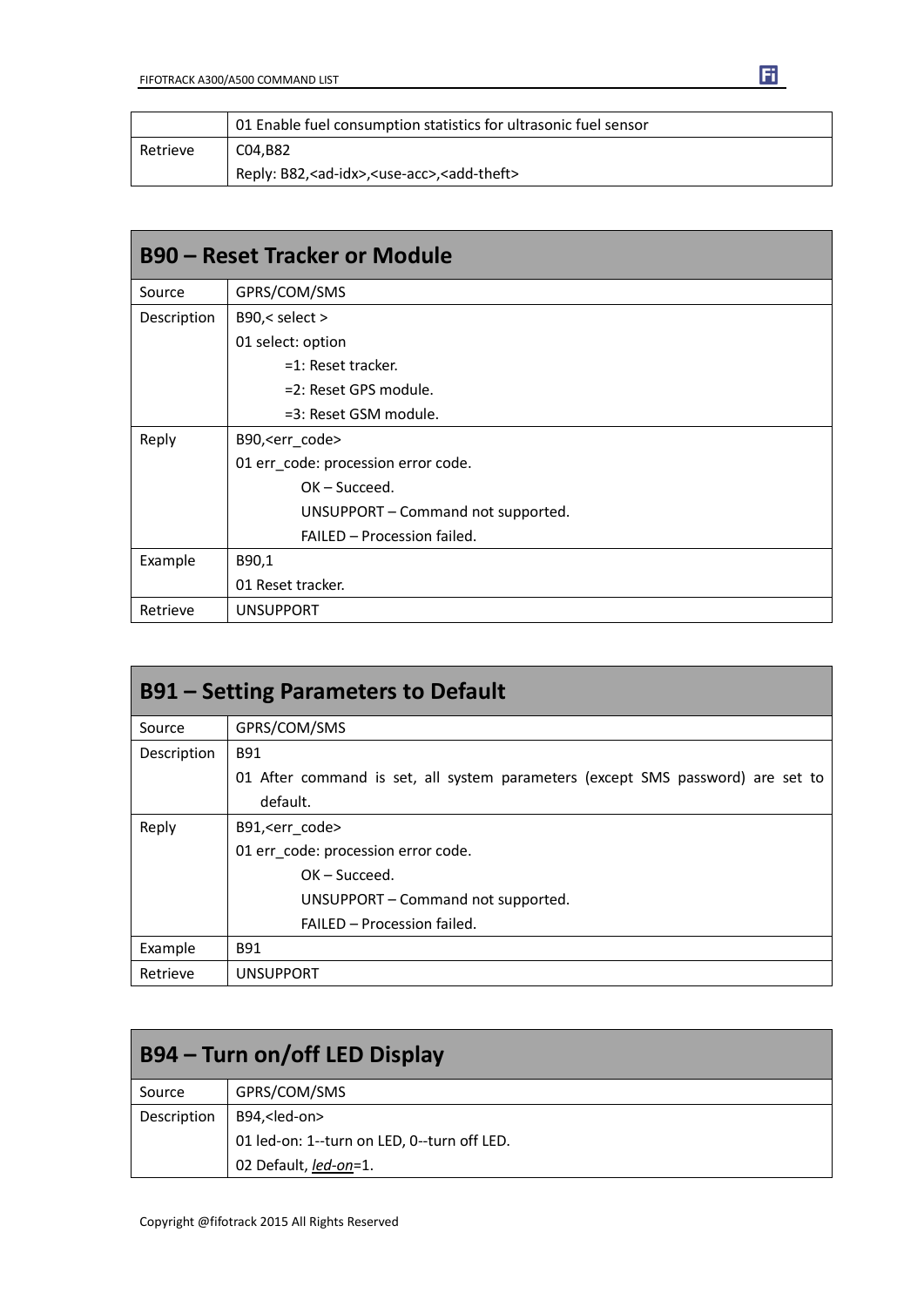| Reply    | B94, <err code=""></err>            |  |
|----------|-------------------------------------|--|
|          | 01 err_code: procession error code. |  |
|          | $OK - Succeed.$                     |  |
|          | UNSUPPORT - Command not supported.  |  |
|          | FAILED - Procession failed.         |  |
| Example  | B94                                 |  |
|          | 01 Set LED to default: turn on.     |  |
| Retrieve | C04, B94                            |  |

| <b>B96 – Enable/Disable Vibration Alarm</b> |                                                                         |  |
|---------------------------------------------|-------------------------------------------------------------------------|--|
| Source                                      | GPRS/COM/SMS                                                            |  |
| Description                                 | B96, <enable>,<option></option></enable>                                |  |
|                                             | 01 enable: 0~Disable vibration alarm(default); 1~enable vibration alarm |  |
|                                             | 02 option: Detection option for vibration alarm                         |  |
|                                             | option==1: Trigger alarm when vibration detected and ACC OFF(default)   |  |
|                                             | <i>option</i> ==0: Trigger alarm when vibration detected                |  |
|                                             | 03 Using <b>B29</b> command to set sensitivity of motion sensor         |  |
| Reply                                       | B96, <err code=""></err>                                                |  |
|                                             | 01 err_code: procession error code.                                     |  |
|                                             | $OK - Succeed.$                                                         |  |
|                                             | UNSUPPORT – Command not supported.                                      |  |
|                                             | FAILED - Procession failed.                                             |  |
| Example                                     | B96,1                                                                   |  |
|                                             | 01 Enable vibration alarm                                               |  |
| Retrieve                                    | C04,B96                                                                 |  |

# **B98 – Setting Lower Power Parameters**

Source | GPRS/COM/SMS

固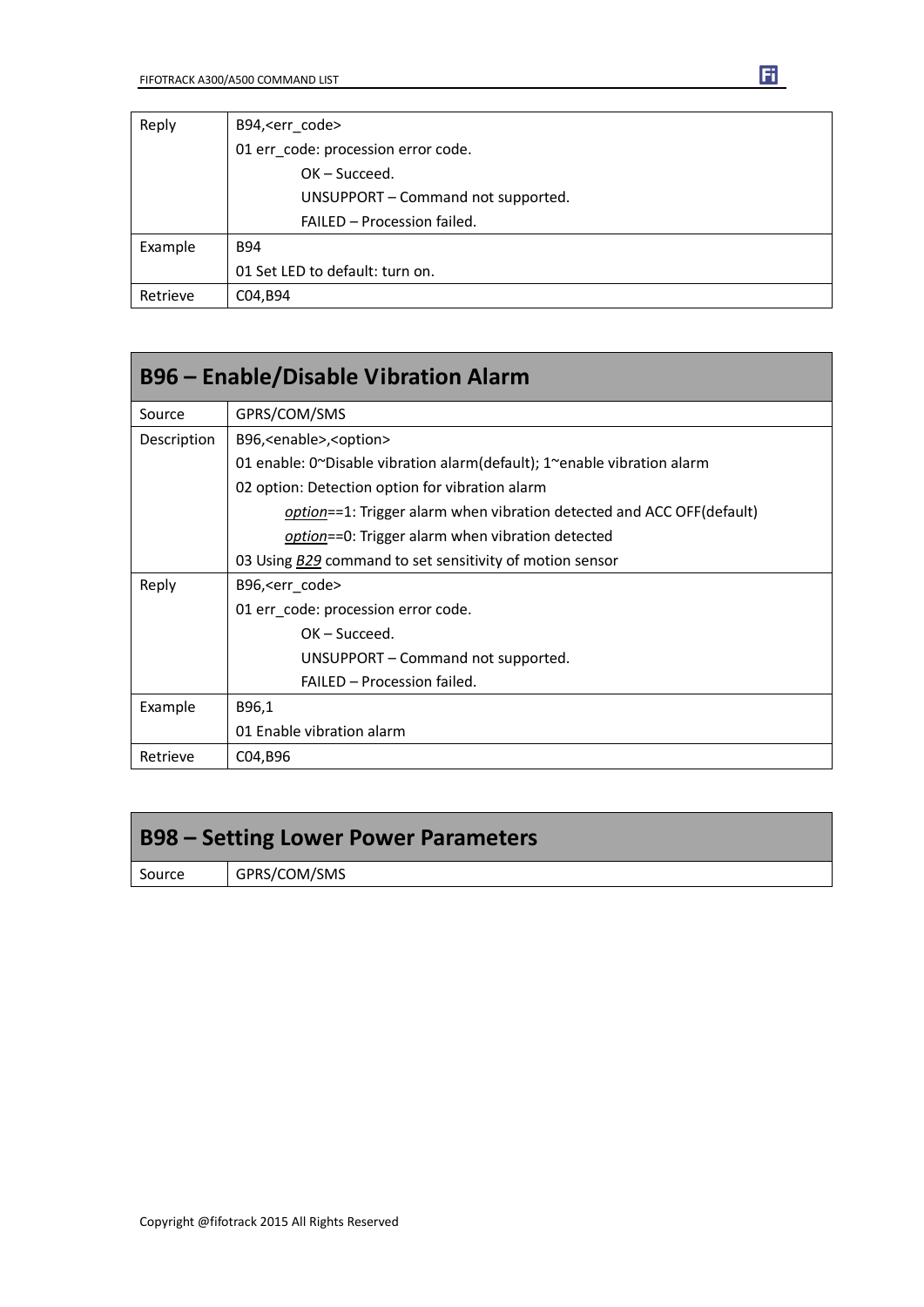| Description | B98, <low_pwr_v>,<low_recovery_v>,<control></control></low_recovery_v></low_pwr_v>    |           |                                                                                         |
|-------------|---------------------------------------------------------------------------------------|-----------|-----------------------------------------------------------------------------------------|
|             | 01 The command is used to set the parameters of low external power alarm              |           |                                                                                         |
|             | 02 low_pwr_v: Low power alarm voltage, unit V; When external power input is lower     |           |                                                                                         |
|             | than low pwr v, tracker sends "Low Ext-Power" alarm, and cuts off power supply if     |           |                                                                                         |
|             | control==1, in order to protect auto battery.                                         |           |                                                                                         |
|             | 03 low_recovery_v: External power recovery voltage, unit V; When external power input |           |                                                                                         |
|             | is higher than low recovery v it is regards that external power is normal; tracker    |           |                                                                                         |
|             |                                                                                       |           | clears "Low Ext-Power" flag, and restore external power supply if control==1.           |
|             |                                                                                       |           | 04 control: 1-cut off external power supply when external input is lower than           |
|             |                                                                                       |           | low pwr v, and restore supply when external input higher than low recovery v, it is     |
|             |                                                                                       |           | used to protect auto battery; 0(default)-Disable auto battery protection.               |
|             |                                                                                       |           | 05 It is suggested to set parameters which (low recovery $v - low$ pwr v) >= 0.5V       |
|             | 06 Default settings for 12V or 24V auto battery, as below table:                      |           |                                                                                         |
|             |                                                                                       | low_pwr_v | low_recovery_v                                                                          |
|             | 12V Auto Battery                                                                      | 11.5V     | 12.5V                                                                                   |
|             | 24V Auto Battery                                                                      | 23.5V     | 24.5V                                                                                   |
|             | 07 The command is suitable for A500 only, while A300 doesn't support                  |           |                                                                                         |
| Reply       | B98, <err_code></err_code>                                                            |           |                                                                                         |
|             | 01 err_code: procession error code.                                                   |           |                                                                                         |
|             | OK-Succeed.                                                                           |           |                                                                                         |
|             | UNSUPPORT - Command not supported.                                                    |           |                                                                                         |
|             | FAILED - Procession failed.                                                           |           |                                                                                         |
| Example     | B98,11.5,12.5                                                                         |           |                                                                                         |
|             |                                                                                       |           | 01 Setting low external threshold to 11.5V, and recovery voltage to 12.5V, auto battery |
|             | protection is disabled, tracker is always powered from external supply.               |           |                                                                                         |
|             | B98,0,0,1                                                                             |           |                                                                                         |
|             |                                                                                       |           | 01 Setting adaptive low external parameters, tracker judges voltage automatically, and  |
|             | cuts off when low external input.                                                     |           |                                                                                         |
| Retrieve    | C04,B98                                                                               |           |                                                                                         |

| <b>B99 – OTA using FTP Server</b> |                                                                                                                                                            |                                                                          |  |
|-----------------------------------|------------------------------------------------------------------------------------------------------------------------------------------------------------|--------------------------------------------------------------------------|--|
| Source                            | GPRS/COM/SMS                                                                                                                                               |                                                                          |  |
| Description                       | B99, <file name="">,<option>,<ftp address="">,<ftp port="">,<ftp loginid="">,<ftp loginpwd="">,<apn< td=""></apn<></ftp></ftp></ftp></ftp></option></file> |                                                                          |  |
|                                   | >, <apn name="">,<apn pwd=""></apn></apn>                                                                                                                  |                                                                          |  |
|                                   | 01 file name: file name for OTA, should be "xxx.bin" format                                                                                                |                                                                          |  |
|                                   | 02 option: option for OTA, when the field empty, using default setting                                                                                     |                                                                          |  |
|                                   | option<br><b>Description</b>                                                                                                                               |                                                                          |  |
|                                   | 0(default)                                                                                                                                                 | Normal OTA, tracker check whether <i>file name</i> match current version |  |
|                                   |                                                                                                                                                            | or not                                                                   |  |
|                                   |                                                                                                                                                            | Mandatory OTA, tracker doesn't check file name                           |  |
|                                   |                                                                                                                                                            | 03 ftp address: FTP server address, default 47.88.17.17                  |  |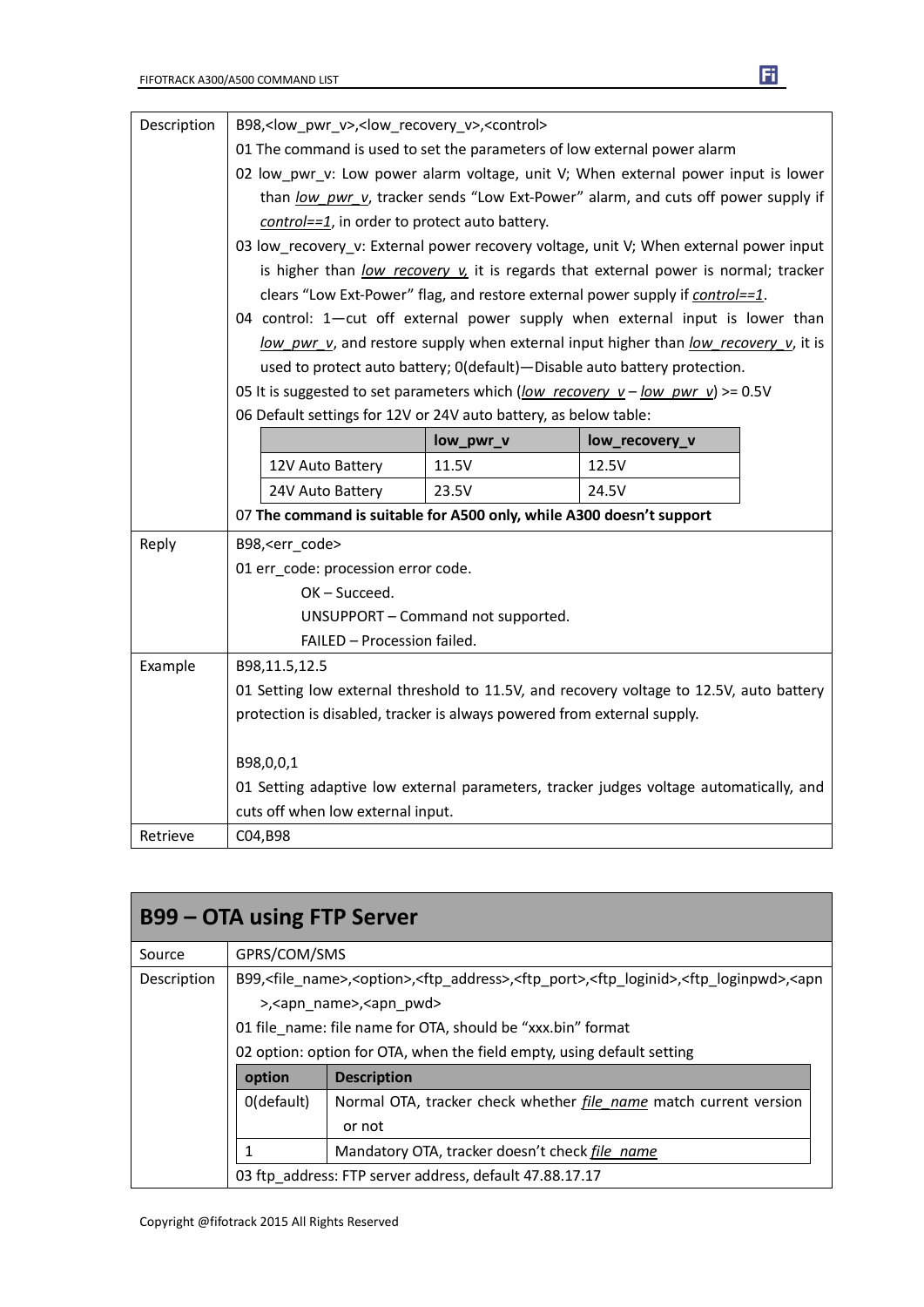

|          | 04 ftp_port: FTP server port, default 21                                                 |  |  |
|----------|------------------------------------------------------------------------------------------|--|--|
|          | 05 ftp_loginid, ftp_loginpwd: FTP login user-name and password, when fields empty,       |  |  |
|          | using default account on 47.88.17.17                                                     |  |  |
|          | 06 apn, apn_name, apn_pwd: APN setting for FTP connection, default, tracker using the    |  |  |
|          | same setting as <b>BO1</b> command                                                       |  |  |
|          | 07 After B99 command received, tracker matches file_name to current firmware version,    |  |  |
|          | and starts OTA according to result                                                       |  |  |
|          | 08 During OTA operation, tracker will disconnect from tracking server, stop timing       |  |  |
|          | uploading/photographing.                                                                 |  |  |
|          | 09 The timeout for FTP OTA is 15mins, when exceed, tracker will restart automatically,   |  |  |
|          | and connect to tracking server                                                           |  |  |
|          | 10 External power connection is needed during OTA operation, it is used for tracking     |  |  |
|          | reboot after OTA finished                                                                |  |  |
| Reply    | B99, <err_str></err_str>                                                                 |  |  |
|          | 01 err_str: Error code, string format                                                    |  |  |
|          | "Invalid BIN file" - <i>file name</i> doesn't match current firmware version             |  |  |
|          | "No ext-pwr, Please Connect in 15mins" - External power disconnect                       |  |  |
|          | "The Same Version" - file_name has the same version to current firmware                  |  |  |
|          | version                                                                                  |  |  |
|          | "OK" - OTA start                                                                         |  |  |
| Example  | B99,300-V1.19.bin                                                                        |  |  |
|          | 01 Start OTA, tracker will connect to 47.88.17.17:21, using default FTP account for file |  |  |
|          | download                                                                                 |  |  |
|          |                                                                                          |  |  |
|          | B99,300-V1.19.bin,1, 120.24.95.123,9208,klone,klone@@2017                                |  |  |
|          | 01 Start OTA, tracker will connect to 120.24.95.123:9208, and upgrade to                 |  |  |
|          | "300-V1.19.bin"                                                                          |  |  |
|          | 02 The login name and password of FTP server is "klone" and "klone@@2017"                |  |  |
| Retrieve |                                                                                          |  |  |

| <b>CO1 - Retrieve Position Information</b> |                                                                                                                            |  |
|--------------------------------------------|----------------------------------------------------------------------------------------------------------------------------|--|
| Source                                     | COM/SMS/GPRS                                                                                                               |  |
| Description                                | CO <sub>1</sub>                                                                                                            |  |
|                                            | 01 After command is set, tracker sends a position message.                                                                 |  |
|                                            | 02 When alarm detected, tracker sends alarm SMS with C01 format automatically, to all                                      |  |
|                                            | SOS number(s).                                                                                                             |  |
|                                            | 03 When command is sent via GPRS, tracker replies normal position data.                                                    |  |
| Reply                                      | When command is sent via GPRS, the replied data is normal position package.                                                |  |
|                                            | When command is sent via SMS/COM                                                                                           |  |
|                                            | <string head="">, yyyy-MM-dd hh:mm:ss, <spd>KM/h, <gprs st="">, <gps fix="">, EXPW:<pst></pst></gps></gprs></spd></string> |  |
|                                            | http://maps.google.com/maps?q= <latitude>,<longitude>&amp;t=m</longitude></latitude>                                       |  |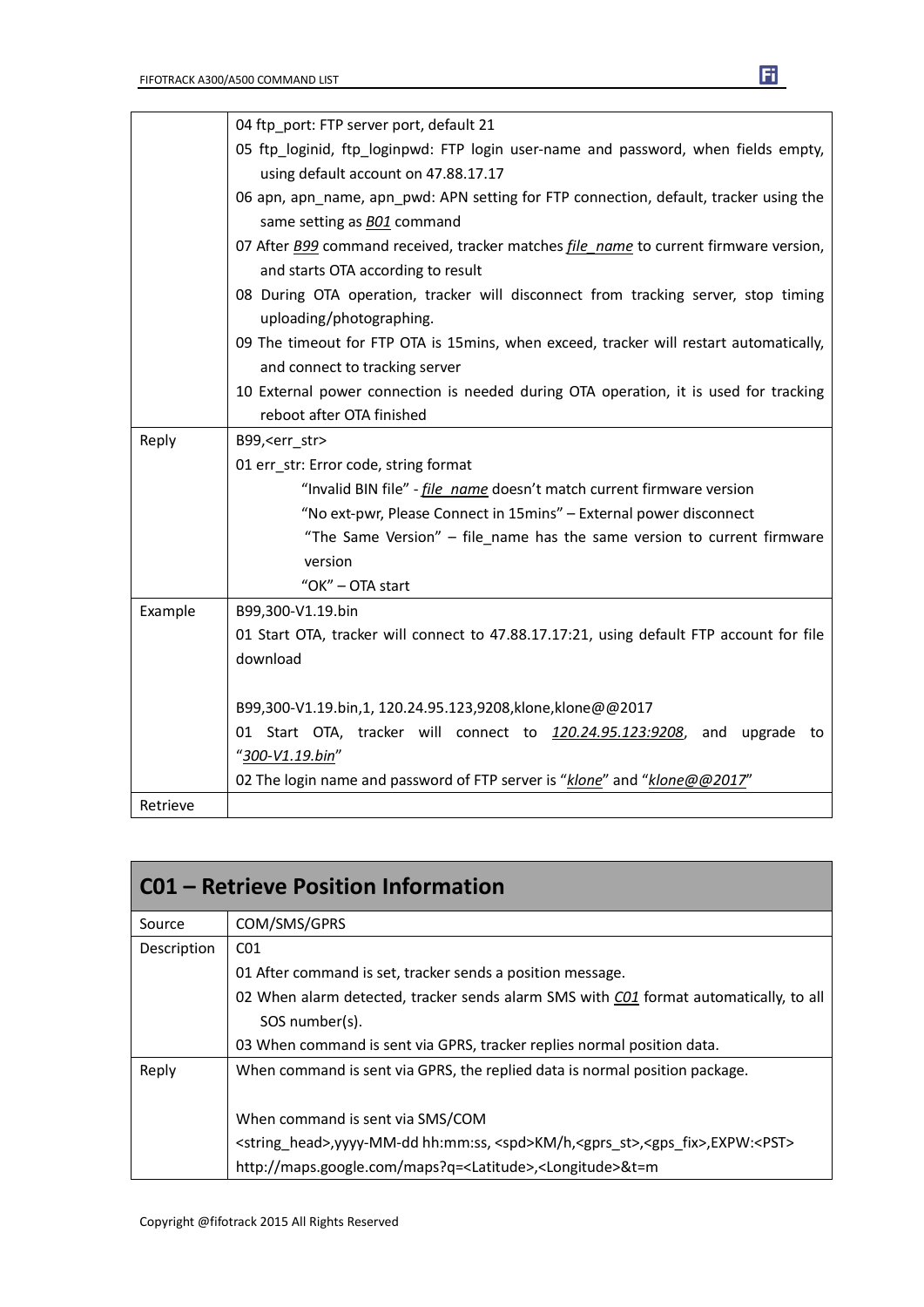|          | a string head: SMS head string, for normal position data, string head is empty, for<br>alarm data, refer to Appendix-A for default string. |
|----------|--------------------------------------------------------------------------------------------------------------------------------------------|
|          | b yyyy-MM-dd hh:mm:ss: current date & time, which is effected by B14 command<br>setting.                                                   |
|          | c spd: current speed, unit km/h.                                                                                                           |
|          | d gprs st: GPRS link status, value: "Connected" or "Disconnected".                                                                         |
|          | e gps fix: GPS signal status, 'A'-fixed, 'V'-not fixed.                                                                                    |
|          | f PST: Status of ext-power input, "ON" -- ext-power is connected, "OFF" -- ext-power                                                       |
|          | is disconnected.                                                                                                                           |
|          | g Latitude, Longitude: Latitude and longitude of last position point.                                                                      |
| Example  | CO <sub>1</sub>                                                                                                                            |
| Retrieve | <b>UNSUPPORT</b>                                                                                                                           |

| CO2 - Retrieve Firmware/Hardware Version, SN, IMEI |                                                                  |  |  |  |
|----------------------------------------------------|------------------------------------------------------------------|--|--|--|
| Source                                             | GPRS/COM/SMS                                                     |  |  |  |
| Description                                        | CO <sub>2</sub>                                                  |  |  |  |
| Reply                                              | Uploading data format:                                           |  |  |  |
|                                                    | C02, <imei>,<sn>,<fw_ver>,<hw_ver></hw_ver></fw_ver></sn></imei> |  |  |  |
|                                                    | 01 IMEI: IMEI of tracker.                                        |  |  |  |
|                                                    | 02 SN: Serial number of tracker.                                 |  |  |  |
|                                                    | 03 fw ver: Firmware version.                                     |  |  |  |
|                                                    | 04 hw ver: Hardware version.                                     |  |  |  |
| Example                                            | CO <sub>2</sub>                                                  |  |  |  |
| Retrieve                                           | <b>UNSUPPORT</b>                                                 |  |  |  |

| <b>C03 - Retrieve Supply Power Status</b> |                                                                  |  |
|-------------------------------------------|------------------------------------------------------------------|--|
| Source                                    | GPRS/COM/SMS                                                     |  |
| Description                               | CO <sub>3</sub>                                                  |  |
| Reply                                     | Uploading data format:                                           |  |
|                                           | C03, <extp v="">, <br/>bat v&gt;, <br/>bat percentage&gt;</extp> |  |
|                                           | 01 extp v: Voltage of ext-power, unit V.                         |  |
|                                           | 02 bat v: Voltage of internal battery.                           |  |
|                                           | 03 bat percentage: Percentage of internal battery capacity.      |  |
| Example                                   | C <sub>03</sub>                                                  |  |
| Retrieve                                  | <b>UNSUPPORT</b>                                                 |  |

| C04 – Retrieve Parameter Setting |              |  |
|----------------------------------|--------------|--|
| Source                           | GPRS/COM/SMS |  |
|                                  |              |  |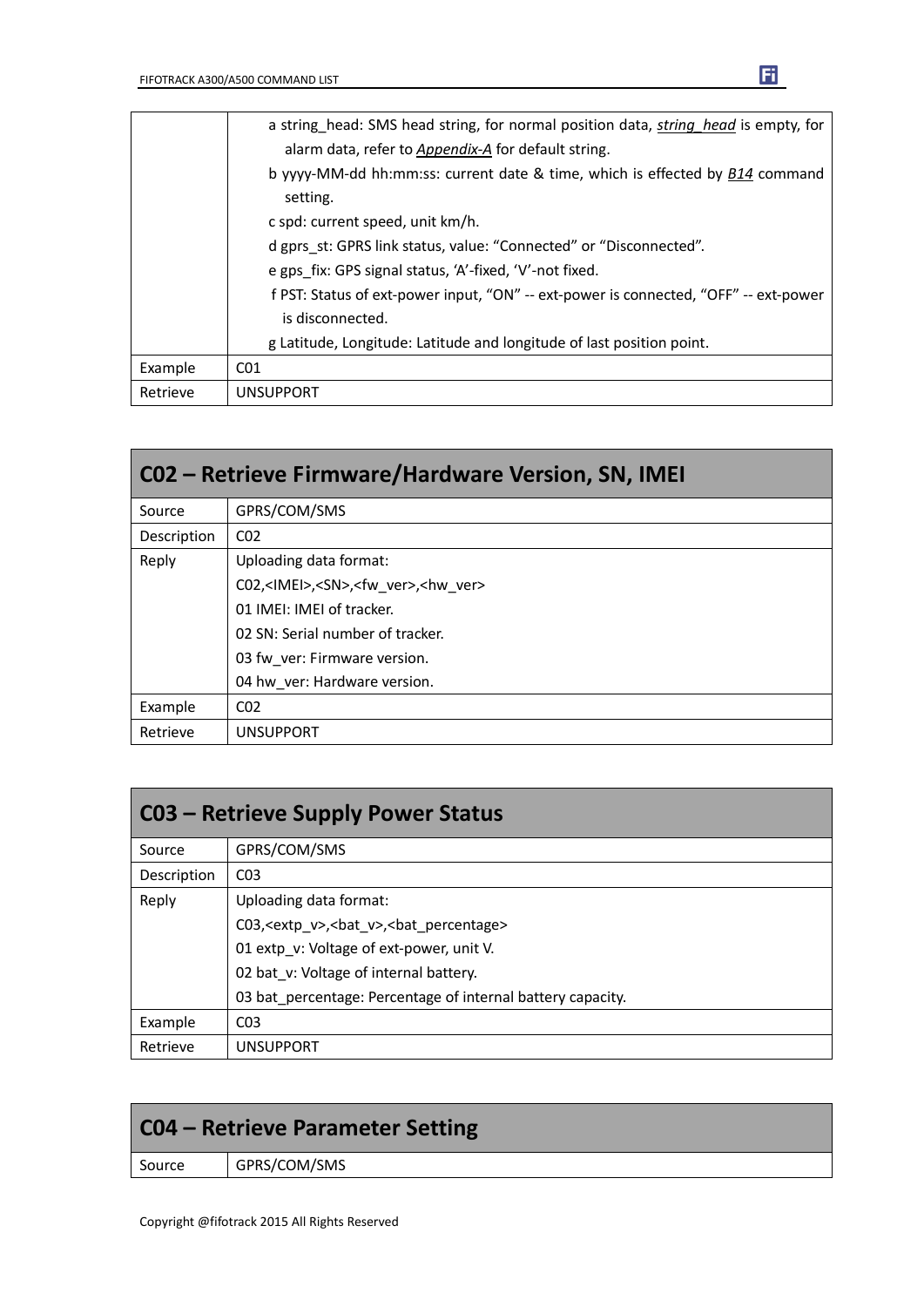| Description | C04, <cmd-code>,<query para=""></query></cmd-code>                          |  |  |
|-------------|-----------------------------------------------------------------------------|--|--|
|             | 01 cmd-code: Command code to be retrieved.                                  |  |  |
|             | 02 query_para: Query parameter; refer to chapters above for detail.         |  |  |
| Reply       | C04, <cmd>,<cmd-para></cmd-para></cmd>                                      |  |  |
|             | 01 cmd-code: The same as sending command.                                   |  |  |
|             | 02 cmd-para: Retrieved parameter string, the same format as setting command |  |  |
|             | described in the above chapters.                                            |  |  |
| Example     | Refer to chapters above.                                                    |  |  |
| Retrieve    | <b>UNSUPPORT</b>                                                            |  |  |

|             | C05 – Retrieve Installation Status of Ultrasonic Fuel Sensor                               |  |  |
|-------------|--------------------------------------------------------------------------------------------|--|--|
| Source      | GPRS/COM/SMS                                                                               |  |  |
| Description | CO <sub>5</sub>                                                                            |  |  |
|             | 01 The command is used to retrieve the status of ultrasonic fuel sensor after installation |  |  |
| Reply       | C05, <rt_level>,<install-status></install-status></rt_level>                               |  |  |
|             | 01 rt level: Current fuel level read from fuel sensor, unit mm                             |  |  |
|             | 02 install-status: Installation status, string,                                            |  |  |
|             | $OK -$ Installation OK                                                                     |  |  |
|             | ERROR - No probe installed, or tracker cannot read sensor message                          |  |  |
|             | Probe Disconnect $-$ The connection of probe lost                                          |  |  |
|             | Probe Unstable - Probe unstable                                                            |  |  |
|             | Low Power - Low power supply for fuel sensor                                               |  |  |
|             | Detection Signal Blind $\sim$ Signal blind, fuel level is too low to be detected           |  |  |
| Example     | Refer to chapters above.                                                                   |  |  |
| Retrieve    | <b>UNSUPPORT</b>                                                                           |  |  |

| C06 – Retrieve Basic Information of Tracker |                                                                                                                                               |  |
|---------------------------------------------|-----------------------------------------------------------------------------------------------------------------------------------------------|--|
| Source                                      | GPRS/COM/SMS                                                                                                                                  |  |
| Description                                 | C <sub>06</sub>                                                                                                                               |  |
|                                             | 01 Retrieve basic information of tracker in batch                                                                                             |  |
|                                             | 02 The command is commonly used for GPRS linkage lost debug                                                                                   |  |
| Reply                                       | C06, <gid>,<ip>:<port>,<tcp udp="">;APN:<apn>,<apn_user>,<apn_pwd>;EXT:<ext_p>,BAT</ext_p></apn_pwd></apn_user></apn></tcp></port></ip></gid> |  |
|                                             | : <bat v="">;B03:<base int=""/>,<accoff int="">,<ns int="">;<acc off="" on="">,<moving stop=""></moving></acc></ns></accoff></bat>            |  |
|                                             | 01 GID: Tracker ID for GPRS data, default IMEI                                                                                                |  |
|                                             | 02 ip, port: Server setting in tracker                                                                                                        |  |
|                                             | 03 TCP/UDP: Transport protocol setting, string, value "TCP" / "UDP"                                                                           |  |
|                                             | 04 apn, apn user, apn pwd: APN setting in tracker                                                                                             |  |
|                                             | 05 ext_p: Voltage of external power supply, unit V                                                                                            |  |
|                                             | 06 bat v: Voltage of internal battery, unit V                                                                                                 |  |
|                                             | 07 base int, accoff int, ns int: GPRS uploading interval for normal situation, for ACC OFF,                                                   |  |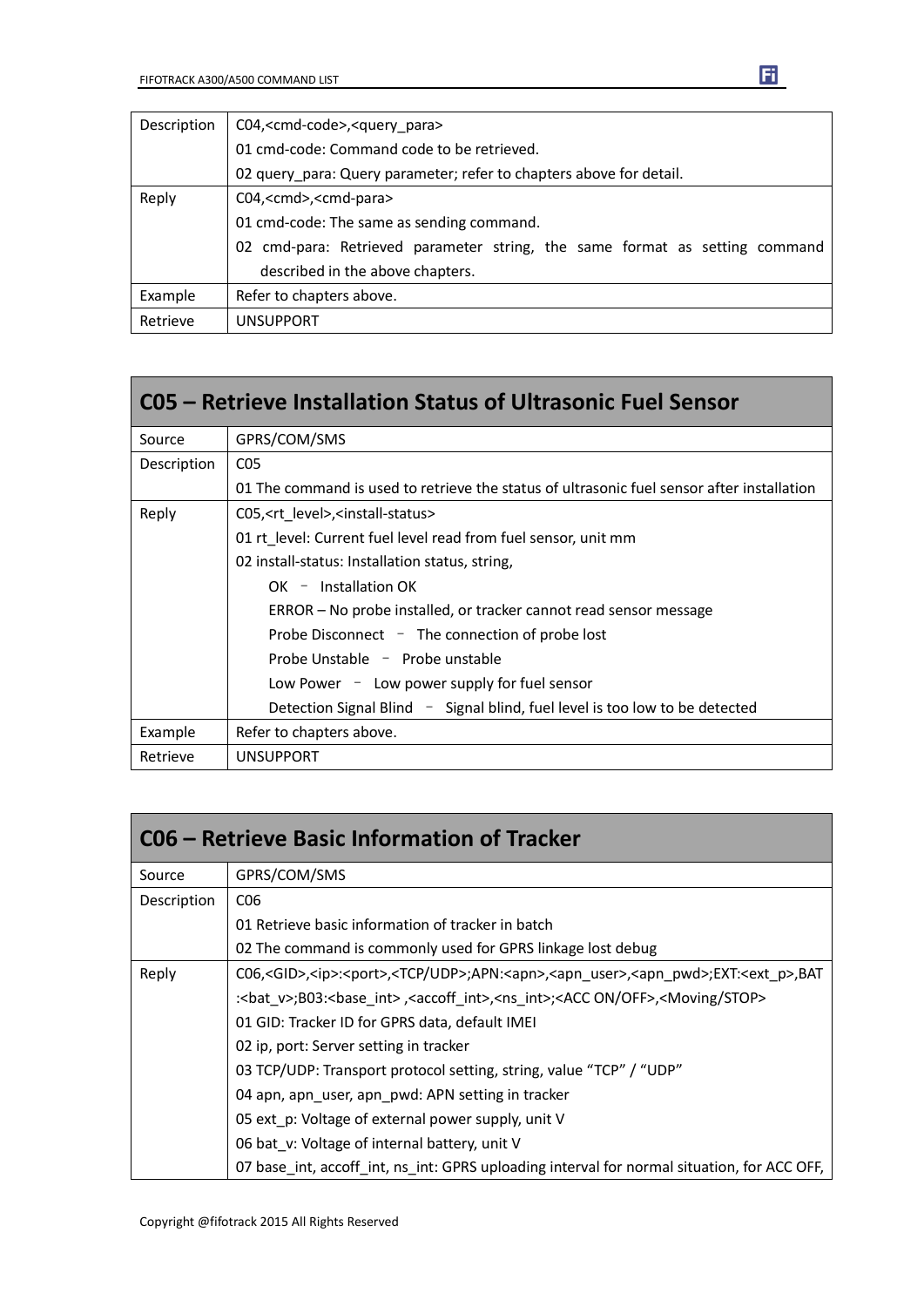|          | for parking status, which is the same as B03 setting                            |  |  |  |
|----------|---------------------------------------------------------------------------------|--|--|--|
|          | 08 ACC ON/OFF: Current ACC status, string, value "ACC ON" / "ACC OFF"           |  |  |  |
|          | 09 Moving/STOP: Current motion status, string, value "Moving" / "STOP"          |  |  |  |
| Example  | Command: C06                                                                    |  |  |  |
|          | Reply:                                                                          |  |  |  |
|          | C06,861694033095389,47.88.35.165:10502,TCP;APN:CMNET,,;EXT:12.00V,BAT:4.17V;B03 |  |  |  |
|          | :100,0,0,ACC OFF,Stop                                                           |  |  |  |
| Retrieve | <b>UNSUPPORT</b>                                                                |  |  |  |

| C08 – Retrieving AD voltage |                                                                                                                             |  |
|-----------------------------|-----------------------------------------------------------------------------------------------------------------------------|--|
| Source                      | GPRS/COM/SMS                                                                                                                |  |
| Description                 | C08, <rt-data></rt-data>                                                                                                    |  |
|                             | 01 The command is used to retrieve voltage on AD port.                                                                      |  |
|                             | 02 rt-data: 1(default)—Tracker reply real-time voltage; 0—Tracker does smooth filtration,                                   |  |
|                             | and then replies                                                                                                            |  |
|                             | 03 Different for rt-data                                                                                                    |  |
|                             | rt-data==1: Voltage is related to sensor itself, when sensor signal is stable, sending                                      |  |
|                             | C08 command for retrieving, and the result would be true                                                                    |  |
|                             | rt-data== $Q$ : Voltage is related not only to sensor itself, but to working environment                                    |  |
|                             | (e.g. fuel sensor voltage on running vehicle). Tracker needs at least 1min to sample                                        |  |
|                             | enough data, does smooth filtration. There could have some error to true voltage.                                           |  |
|                             | 04 The result of CO8 reply is actual voltage on AD port, which isn't effected by <b>B34</b>                                 |  |
|                             | command setting                                                                                                             |  |
| Reply                       | C08, <ad1>:<ad1-voltage>,<ad2>:<ad2-voltage><and>:<and-voltage></and-voltage></and></ad2-voltage></ad2></ad1-voltage></ad1> |  |
|                             | 01 adx-voltage: Voltage on ADx, unit V                                                                                      |  |
| Example                     | Command: C08                                                                                                                |  |
|                             | Reply: C08, AD1: 4.32, AD2: 4.36                                                                                            |  |
| Retrieve                    | <b>UNSUPPORT</b>                                                                                                            |  |

| $D05 - Photographic$ |                                                                                                                                                      |  |  |  |
|----------------------|------------------------------------------------------------------------------------------------------------------------------------------------------|--|--|--|
| Source               | GPRS/SMS/COM                                                                                                                                         |  |  |  |
| Description          | D05, <resolution></resolution>                                                                                                                       |  |  |  |
|                      | 01 resolution: Photo resolution, definition as below, default 3                                                                                      |  |  |  |
|                      | $1:160*128$                                                                                                                                          |  |  |  |
|                      | $2:320*240$                                                                                                                                          |  |  |  |
|                      | $3:640*480$                                                                                                                                          |  |  |  |
| Reply                | D05, <date-time>,<lat>,<lon>,<cam id="">,<snap src="">,<pic fmt="">,<pic size="">,<pic id=""></pic></pic></pic></snap></cam></lon></lat></date-time> |  |  |  |
|                      | 01 After photograph finished (including command control, timing, alarm triggering),                                                                  |  |  |  |
|                      | tracker will upload D05 package to server, to indicate the information of photo.                                                                     |  |  |  |
|                      | 02 GMT0 date & time, in format: YYMMDDHHmmss; Data & Time when photographing                                                                         |  |  |  |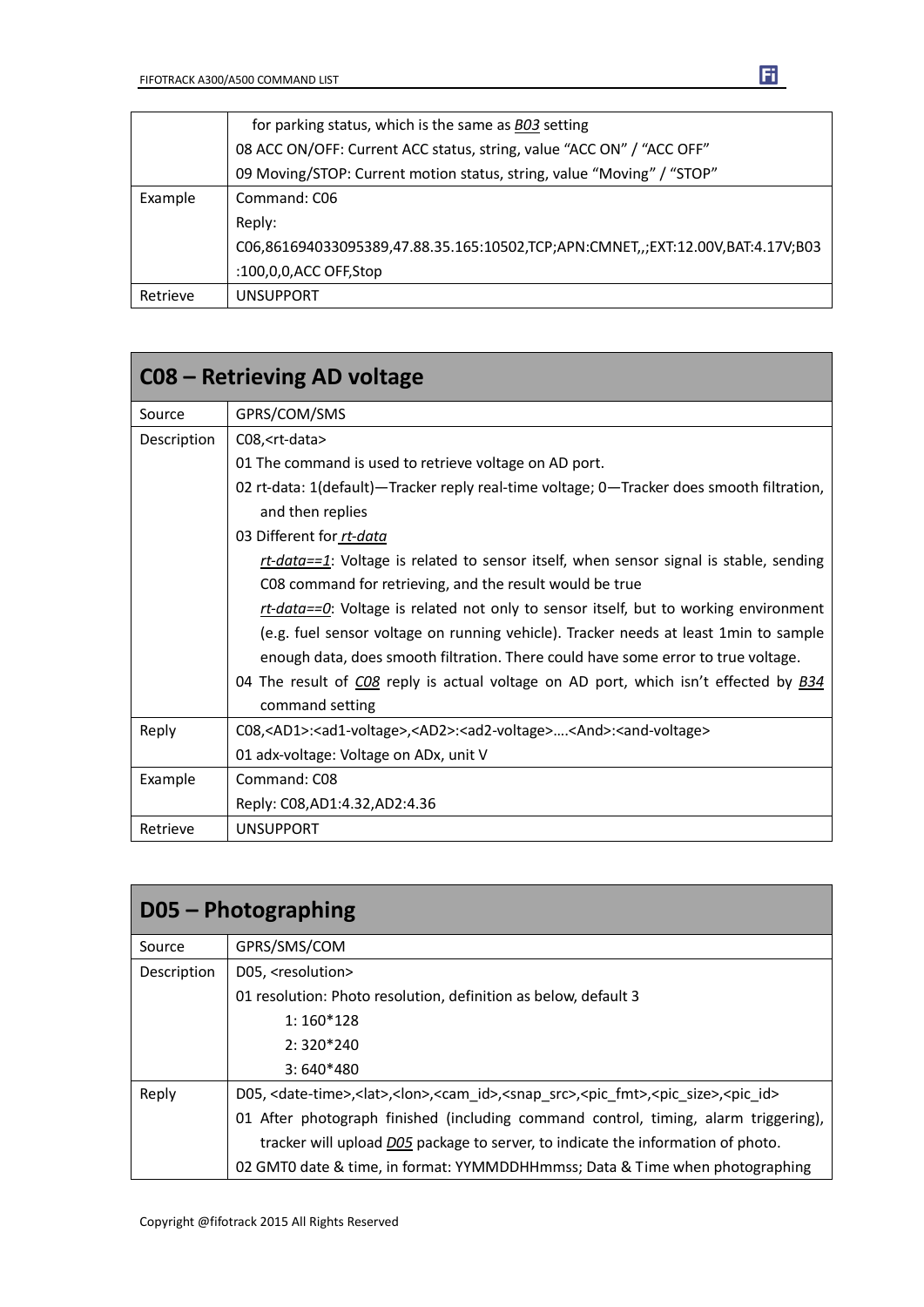|          | a YY: year, value (year - 2000), 2 characters                                              |                                              |                                                            |                                       |
|----------|--------------------------------------------------------------------------------------------|----------------------------------------------|------------------------------------------------------------|---------------------------------------|
|          |                                                                                            |                                              | b MM: month, value range 1--12, 2 characters               |                                       |
|          | c DD: day, value range 1--31, 2 characters                                                 |                                              |                                                            |                                       |
|          | d HH: hour, value range 0--23, 2 characters                                                |                                              |                                                            |                                       |
|          | e mm: minute, value range 0--59, 2 characters                                              |                                              |                                                            |                                       |
|          | f ss: second, value range 0--59, 2 characters                                              |                                              |                                                            |                                       |
|          | 03 lat/lon: Latitude/Longitude when photographing                                          |                                              |                                                            |                                       |
|          | 04 cam_id: Fixed value as "1"                                                              |                                              |                                                            |                                       |
|          | 05 snap_src: Event source of taking photograph                                             |                                              |                                                            |                                       |
|          | 0: Command                                                                                 |                                              |                                                            |                                       |
|          |                                                                                            |                                              | 1: Timing photographing                                    |                                       |
|          | 2 Alarm Trigger, this field indicates alarm code (refer to Appendix A). Command            |                                              |                                                            |                                       |
|          |                                                                                            |                                              | B23 can be used to set enable/disable alarm photographing  |                                       |
|          |                                                                                            |                                              | 06 pic_fmt: Photograph format, as below,                   |                                       |
|          |                                                                                            |                                              | 1: JPG/JPEG                                                |                                       |
|          | $2:$ BMP                                                                                   |                                              |                                                            |                                       |
|          | 3: PNG                                                                                     |                                              |                                                            |                                       |
|          | 07 pic_size: photo size, decimal string format, unit byte                                  |                                              |                                                            |                                       |
|          | 08 pic_id: Photo ID, the unique identifier to photo, hexadecimal string format, server can |                                              |                                                            |                                       |
|          | use pic id to fetch or re-fetch photo's data                                               |                                              |                                                            |                                       |
|          | 09 After DO5 package uploaded, tracker waits for DO6 package from server, and re-sends     |                                              |                                                            |                                       |
|          |                                                                                            | D05 package every 30s if D06 not received.   |                                                            |                                       |
|          |                                                                                            | 10 The procedure of photographing, as below: |                                                            |                                       |
|          |                                                                                            | Step                                         | Tracker                                                    | Server                                |
|          |                                                                                            | 1                                            | Taking photo                                               | Do nothing                            |
|          |                                                                                            | 2                                            | Uploading D05, which including                             | Parsing D05; Sends D06 to fetch data, |
|          |                                                                                            |                                              | photo's information                                        | using pic size and pic id             |
|          |                                                                                            | 3                                            | Sending photo data via DO6                                 | Parsing DO6,<br>saving photo<br>data; |
|          |                                                                                            |                                              |                                                            | Re-sends DO6, till all pic size bytes |
|          |                                                                                            |                                              |                                                            | retrieved.                            |
| Example  | D05,2                                                                                      |                                              |                                                            |                                       |
|          |                                                                                            |                                              | 01 Take photo using 1# camera, resolution 2 (i.e. 320*240) |                                       |
| Retrieve | <b>UNSUPPORT</b>                                                                           |                                              |                                                            |                                       |

| <b>D06 - Retrieve Photo Data</b> |                                                                                            |  |  |
|----------------------------------|--------------------------------------------------------------------------------------------|--|--|
| Source                           | <b>GPRS</b>                                                                                |  |  |
| Description                      | D06, <pic id="">, <offset>, <size></size></offset></pic>                                   |  |  |
|                                  | 01 After photograph finished (including command control, timing, alarm triggering),        |  |  |
|                                  | tracker will upload D05 package to server, to indicate the information of photo; Server    |  |  |
|                                  | sends D06 command to retrieve photo data.                                                  |  |  |
|                                  | 02 pic_id: Photo ID, the unique identifier to photo, hexadecimal string format. This field |  |  |
|                                  | is the same as pic id from tracker's D05 package                                           |  |  |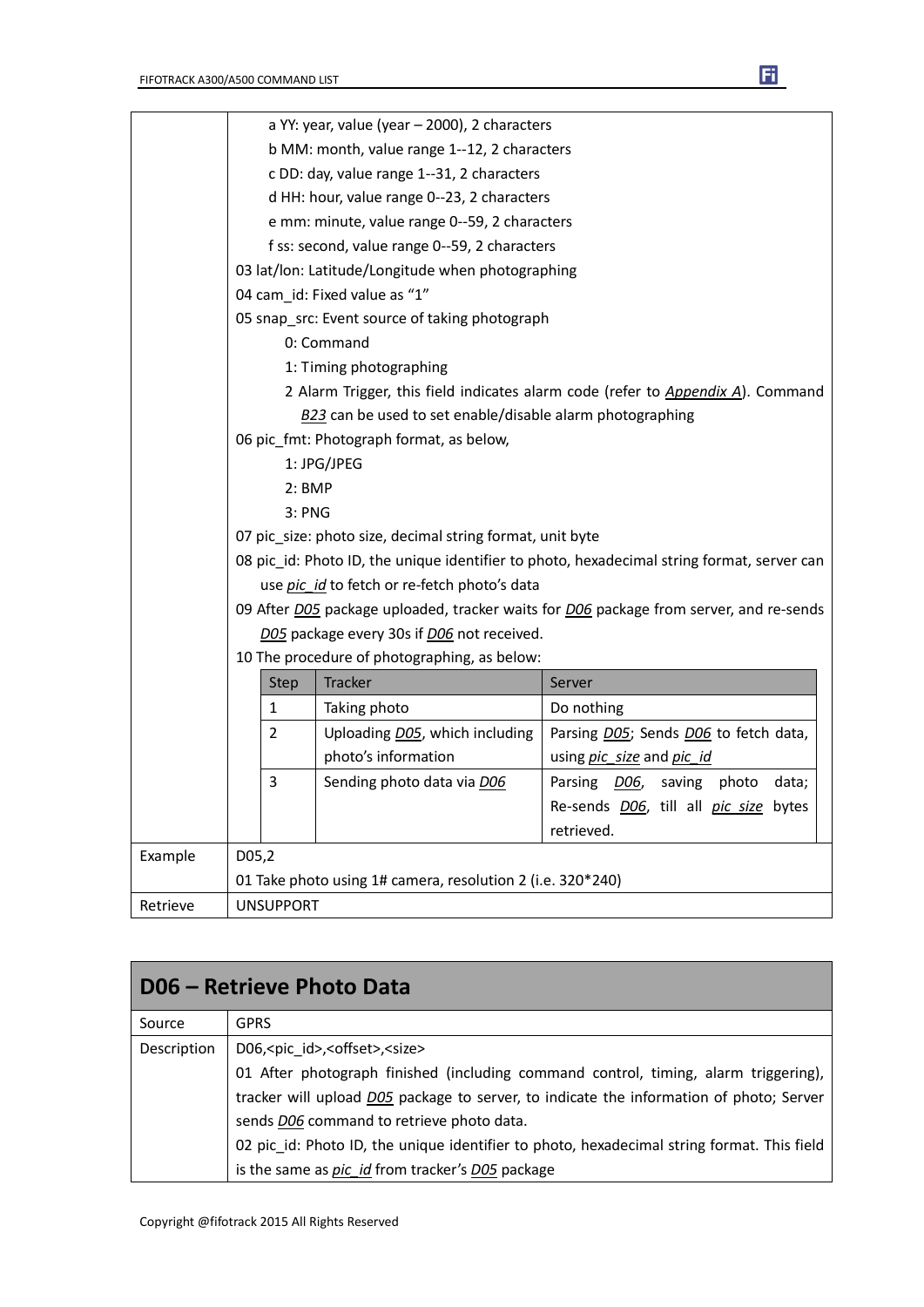|          | 03 offset: Photo data offset, decimal string format, rage [0,pic size]                       |  |  |  |
|----------|----------------------------------------------------------------------------------------------|--|--|--|
|          | 04 size: Data size to be retrieved, decimal string format, unit byte, range(0,1024)          |  |  |  |
| Reply    | D06, <pic id="">,<offset>,<size>,<pic data=""></pic></size></offset></pic>                   |  |  |  |
|          | 01 When D06 package received, tracker searches photo using pic id, and sends data to         |  |  |  |
|          | server                                                                                       |  |  |  |
|          | 02 pic id: Photo ID, the only identifier to photo, hexadecimal string format. It is the same |  |  |  |
|          | as pic id from server's D06 package.                                                         |  |  |  |
|          | 03 offset: Photo data offset, decimal string format. It is the same as offset from server's  |  |  |  |
|          | D06 package.                                                                                 |  |  |  |
|          | 04 size: The size of pic data, decimal string format, unit byte                              |  |  |  |
|          | 05 pic_data: Photo data                                                                      |  |  |  |
| Example  |                                                                                              |  |  |  |
| Retrieve | <b>UNSUPPORT</b>                                                                             |  |  |  |

| D07 – Timing Photographing |                                                                                                 |  |  |  |
|----------------------------|-------------------------------------------------------------------------------------------------|--|--|--|
| Source                     | GPRS/SMS/COM                                                                                    |  |  |  |
| Description                | D07, <interval>, <resolution></resolution></interval>                                           |  |  |  |
|                            | 01 interval: Timing interval, unit second; If <i>interval</i> ==0, disable timing photographing |  |  |  |
|                            | function                                                                                        |  |  |  |
|                            | 02 resolution: Photo resolution, refer to <b>D05</b> command for detail.                        |  |  |  |
|                            | 03 When timing photographing enabled, tracker takes photo when time counter arrived,            |  |  |  |
|                            | and uploads <b>DO5</b> package, which contains photo's information, to server; Server sends     |  |  |  |
|                            | D06 command to retrieve data after receives D05 package.                                        |  |  |  |
| Reply                      | D07, OK                                                                                         |  |  |  |
| Example                    | D07,3600,2                                                                                      |  |  |  |
|                            | 01 Enable timing photographing, tracker takes photo with resolution 320*240, every              |  |  |  |
|                            | 3600s.                                                                                          |  |  |  |
|                            |                                                                                                 |  |  |  |
|                            | D07,0                                                                                           |  |  |  |
|                            | 01 Disable timing photographing function                                                        |  |  |  |
| Retrieve                   | C04, D07                                                                                        |  |  |  |

| F11 – Display Setting |                                                                                      |  |  |  |
|-----------------------|--------------------------------------------------------------------------------------|--|--|--|
| Source                | GPRS/SMS/COM                                                                         |  |  |  |
| Descript              | F11, <update-interval>, <src>, <para></para></src></update-interval>                 |  |  |  |
| ion                   | 01 The command is used to set display data source, and parameters about display data |  |  |  |
|                       | 02 update-interval: Refresh time of the display, unit second, range [0,36000]        |  |  |  |
|                       | 03 src: Data source for display                                                      |  |  |  |
|                       | 04 para: Parameters for data source                                                  |  |  |  |
|                       | 05 Below table shows details about src and para                                      |  |  |  |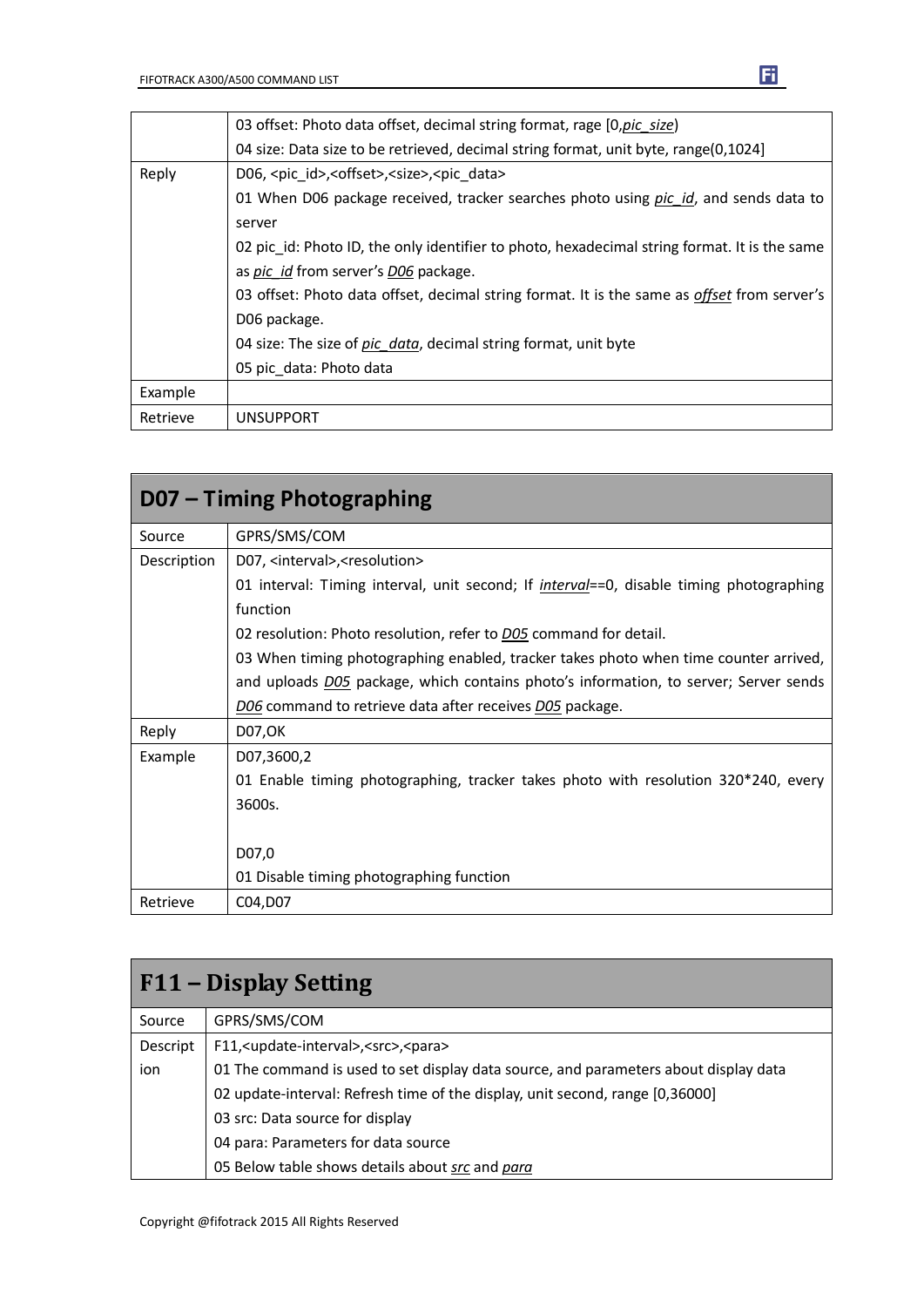|          |                                                                                          | <b>src</b>     | <b>Description</b>      | para                                                                |
|----------|------------------------------------------------------------------------------------------|----------------|-------------------------|---------------------------------------------------------------------|
|          | Digital data shows on display directly<br>For testing<br>0                               |                |                         |                                                                     |
|          |                                                                                          | $\mathbf{1}$   | AD1                     | <min>,<max>: Maximum/Minimum data for display,<br/>unit</max></min> |
|          |                                                                                          |                |                         | self-define, e.g. liters/cm                                         |
|          |                                                                                          | $\overline{2}$ | AD <sub>2</sub>         | <min>,<max>: Maximum/Minimum data for display,<br/>unit</max></min> |
|          |                                                                                          |                |                         | self-define, e.g. liters/cm                                         |
|          |                                                                                          | else           | Reserved for future use |                                                                     |
| Reply    | F11, <err_code></err_code>                                                               |                |                         |                                                                     |
|          | 01 err code: procession error code.                                                      |                |                         |                                                                     |
|          | $OK - Succed.$                                                                           |                |                         |                                                                     |
|          | UNSUPPORT – Command not supported.                                                       |                |                         |                                                                     |
|          | FAILED - Procession failed.                                                              |                |                         |                                                                     |
| Example  | F11,0,0,3456                                                                             |                |                         |                                                                     |
|          | 01 Show "3456" on display tool, it is used for testing                                   |                |                         |                                                                     |
|          |                                                                                          |                |                         |                                                                     |
|          | F11,10,1,0,500                                                                           |                |                         |                                                                     |
|          | 01 Show AD1 information on display tool, tracker fetches voltage from AD1, maps to range |                |                         |                                                                     |
|          | [0,500], and then shows the result                                                       |                |                         |                                                                     |
| Retrieve |                                                                                          | C04,F11        |                         |                                                                     |

| S09 – Setting GPRS Heartbeat Interval           |                                                                                               |  |  |  |
|-------------------------------------------------|-----------------------------------------------------------------------------------------------|--|--|--|
| Source                                          | GPRS/COM/SMS                                                                                  |  |  |  |
| Description                                     | S09, <acc-on-interval>, <acc-off-interval></acc-off-interval></acc-on-interval>               |  |  |  |
|                                                 | 01 Heartbeat package is independent from normal GPRS position one                             |  |  |  |
|                                                 | 02 acc-on-interval, acc-off-interval: Heartbeat interval for ACC ON and ACC OFF, unit: s;     |  |  |  |
|                                                 | default <i>acc-on-interval==0, acc-off-interval==0,</i> which means heartbeat disabled        |  |  |  |
|                                                 | 03 When <i>acc-on-interval</i> or <i>acc-off-interval</i> is set to 0, heartbeat disabled for |  |  |  |
|                                                 | corresponding ACC status                                                                      |  |  |  |
|                                                 | 03 Heartbeat data will not be saved to blind buffer; When new heartbeat package               |  |  |  |
| generated, old and unsent one will be discarded |                                                                                               |  |  |  |
| Reply                                           | S09, <err code=""></err>                                                                      |  |  |  |
|                                                 | 01 err code: procession error code.                                                           |  |  |  |
|                                                 | $OK - Succeed.$                                                                               |  |  |  |
|                                                 | UNSUPPORT - Command not supported.                                                            |  |  |  |
|                                                 | FAILED - Procession failed.                                                                   |  |  |  |
| Example                                         | S09,180,300                                                                                   |  |  |  |
|                                                 | 01 Setting heartbeat interval to 180s for ACC ON, and 300s for ACC OFF                        |  |  |  |
|                                                 | S09,0,300                                                                                     |  |  |  |
|                                                 | 01 Setting heartbeat interval to 300s for ACC OFF, and disable heartbeat for ACC ON           |  |  |  |
|                                                 | S <sub>09</sub>                                                                               |  |  |  |
|                                                 | 01 Disable heartbeat for both ACC ON and ACC OFF                                              |  |  |  |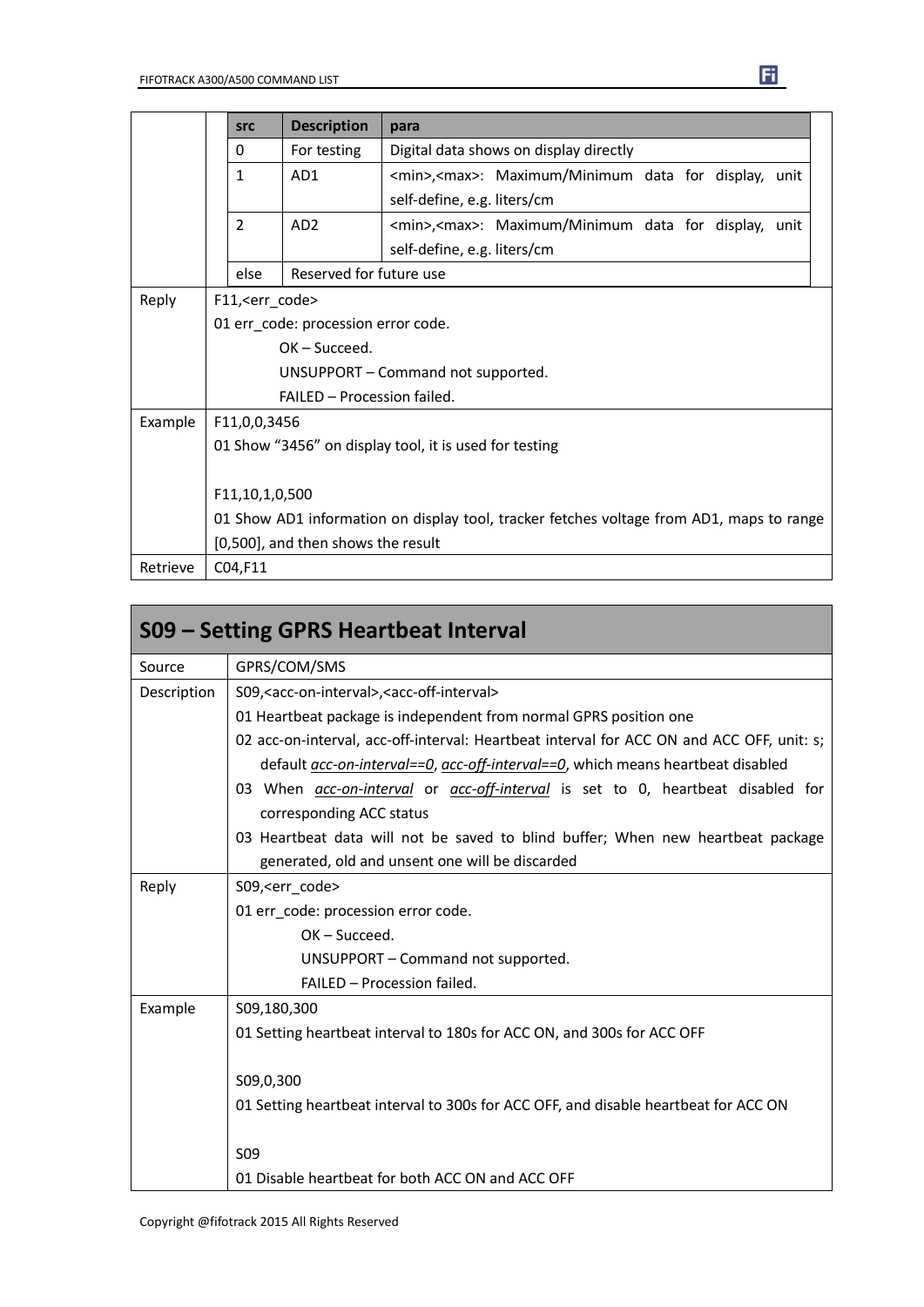Retrieve | C04,S09

| S13 – Switching A02 Package Format |                                                                                      |  |  |  |
|------------------------------------|--------------------------------------------------------------------------------------|--|--|--|
| Source                             | GPRS/COM/SMS                                                                         |  |  |  |
| Description                        | S13, <type>,<tmrout>,<re-send-cnt></re-send-cnt></tmrout></type>                     |  |  |  |
|                                    | 01 Tracker supports two GPRS package format, A01 and A02; S13 command is used to     |  |  |  |
|                                    | switch the format                                                                    |  |  |  |
|                                    | 02 type: Package format select, 0-A01 format, 1-A02 format                           |  |  |  |
|                                    | A01 format: normal package format, no acknowledge needed from server                 |  |  |  |
|                                    | A02 format: uolpad-acknowledge format, tracker wait for acknowledge for uploading    |  |  |  |
|                                    | confirmation; Re-send package if no acknowledge received                             |  |  |  |
|                                    | 03 tmrout: re-send timeout, unit s, default 60s; After A02 package uploaded, tracker |  |  |  |
|                                    | re-sends the same package after <i>tmrout</i> seconds if no acknowledge received     |  |  |  |
|                                    | 04 re-send-cnt: Maximum package re-sending times; Tracker aborts package when        |  |  |  |
|                                    | exceeds re-send-cnt times; default 0, which means package will be uploaded always    |  |  |  |
|                                    | 05 tmrout, re-send-cnt valid under A02 mode                                          |  |  |  |
| Reply                              | S13, <err code=""></err>                                                             |  |  |  |
|                                    | 01 err_code: procession error code.                                                  |  |  |  |
|                                    | $OK - Succeed.$                                                                      |  |  |  |
|                                    | UNSUPPORT - Command not supported.                                                   |  |  |  |
|                                    | FAILED - Procession failed.                                                          |  |  |  |
| Example                            | S13,1                                                                                |  |  |  |
|                                    | 01 Enable A02 format, tmrout and re-send-cnt use default setting (tmrout==60,        |  |  |  |
|                                    | re-send-cnt==0)                                                                      |  |  |  |
|                                    | 02 Tracker will upload package every 60s always if no acknowledge received           |  |  |  |
| Retrieve                           | C04, S13                                                                             |  |  |  |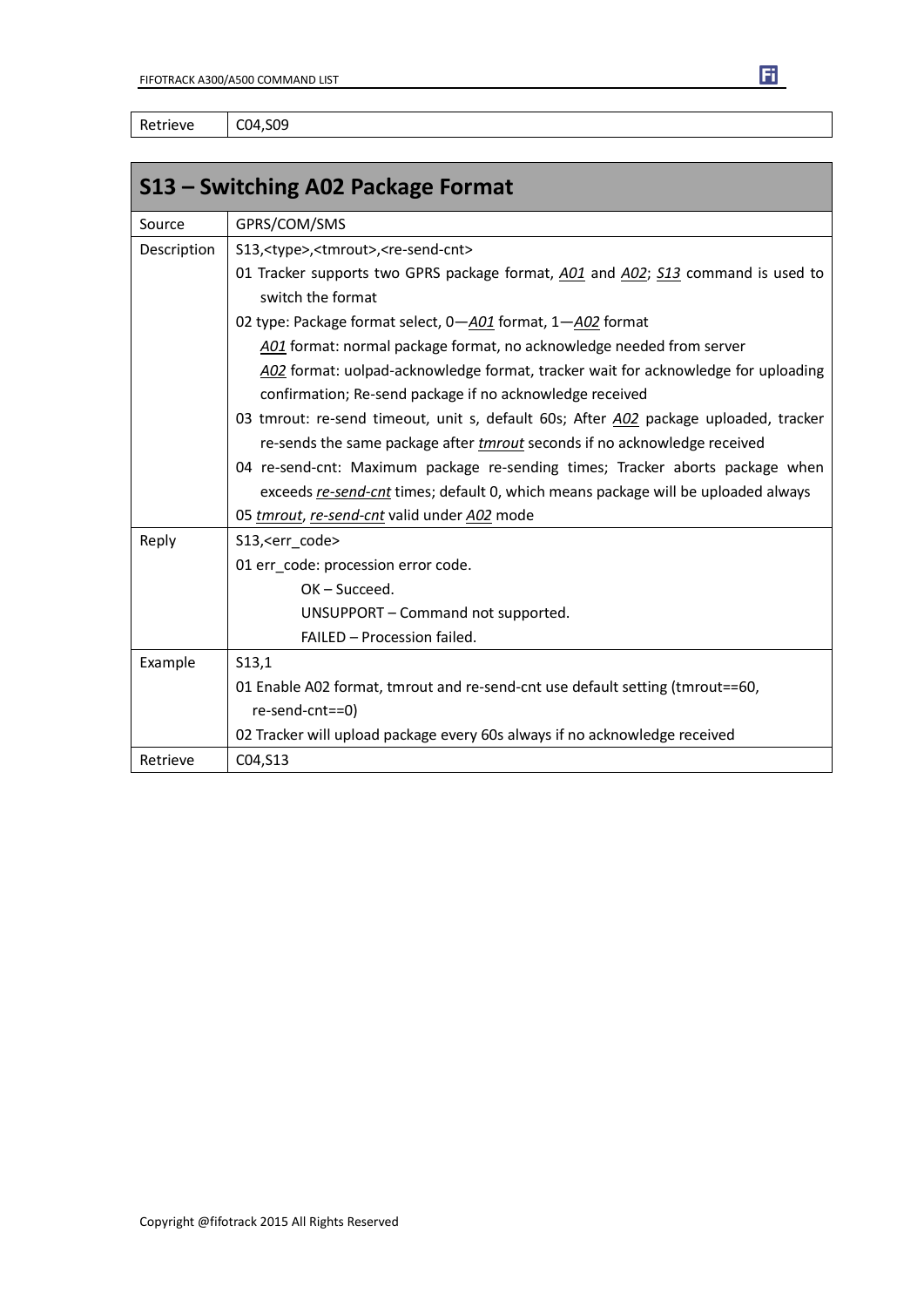#### **Appendix A - Alarm Code and Alarm Parameter**

The following table describes the relationship of *alm-code* and *alm-para* in GPS Position/Alarm data:

| alm-code       | alm-para<br>Description   |                        | <b>SMS Head String</b> |
|----------------|---------------------------|------------------------|------------------------|
| 1              | <b>NULL</b>               | Distance tracking      | Distance               |
| $\overline{2}$ | <b>NULL</b>               | Input1 active          | SOS                    |
| 3              | <b>NULL</b>               | Input1 inactive        | IN1 Inactive           |
| 4              | <b>NULL</b>               | Input2 active          | IN <sub>2</sub>        |
| 5              | <b>NULL</b>               | Input2 inactive        | IN2 Inactive           |
| 6              | <b>NULL</b>               | Input3 active          | IN3                    |
| $\overline{7}$ | <b>NULL</b>               | Input3 inactive        | IN3 Inactive           |
| 8              | <b>NULL</b>               | Input4 active          | IN4                    |
| 9              | <b>NULL</b>               | Input4 inactive        | IN4 Inactive           |
| 14             | Ext-power voltage, unit V | Ext-power low          | Low Ext-Power          |
| 15             | <b>NULL</b>               | Ext-power lost         | <b>Ext-Power Cut</b>   |
| 16             | <b>NULL</b>               | Ext-power re-connect   | Ext-Power On           |
| 17             | Battery voltage, unit V   | Internal battery low   | Low Battery            |
| 18             | <b>NULL</b>               | Speeding alarm         | Speeding               |
| 20             | <b>NULL</b>               | GPS antenna cut        | <b>GPS Antenna Cut</b> |
| 21             | <b>NULL</b>               | <b>Vibration Alarm</b> | Vibration              |
| 23             | <b>NULL</b>               | Harsh accelerate       | Harsh Accelerate       |
| 24             | <b>NULL</b>               | Harsh braking          | <b>Harsh Braking</b>   |
| 27             | <b>NULL</b>               | Fatigue driving        | <b>Fatigue Driving</b> |
| 28             | <b>NULL</b>               | Fatigue relieve        | <b>Fatigue Relieve</b> |
| 29             | <b>NULL</b>               | Parking overtime       | Parking Overtime       |
| 30             | <b>NULL</b>               | Wireless               | <b>GSM Jamming</b>     |
|                |                           | communication          |                        |
|                |                           | jamming                |                        |
| 32             | <b>NULL</b>               | GPS jamming            | <b>GPS Jamming</b>     |
| 33             | Hexadecimal character:    | Exit geo-fence         | <b>Exit Fence</b>      |
|                | bit[7:4]: geo-fence type: |                        |                        |
|                | 0 - Circle fence          |                        |                        |
|                | 1 - Polygon fence         |                        |                        |
|                | bit[3:0]: index of fence  |                        |                        |
| 34             | The same as "Exit Fence"  | Enter geo-fence        | <b>Enter Fence</b>     |
| 35             | <b>NULL</b>               | <b>Idling Alarm</b>    | <b>Idling Alarm</b>    |
| 37             | <b>NULL</b>               | Login                  | Login                  |
| 38             | <b>NULL</b>               | Log Out                | Log Out                |
| 39             | <b>NULL</b>               | <b>Illegal Login</b>   | <b>Illegal Login</b>   |
| 40             | sn                        | High Temperature       | High Temperature       |